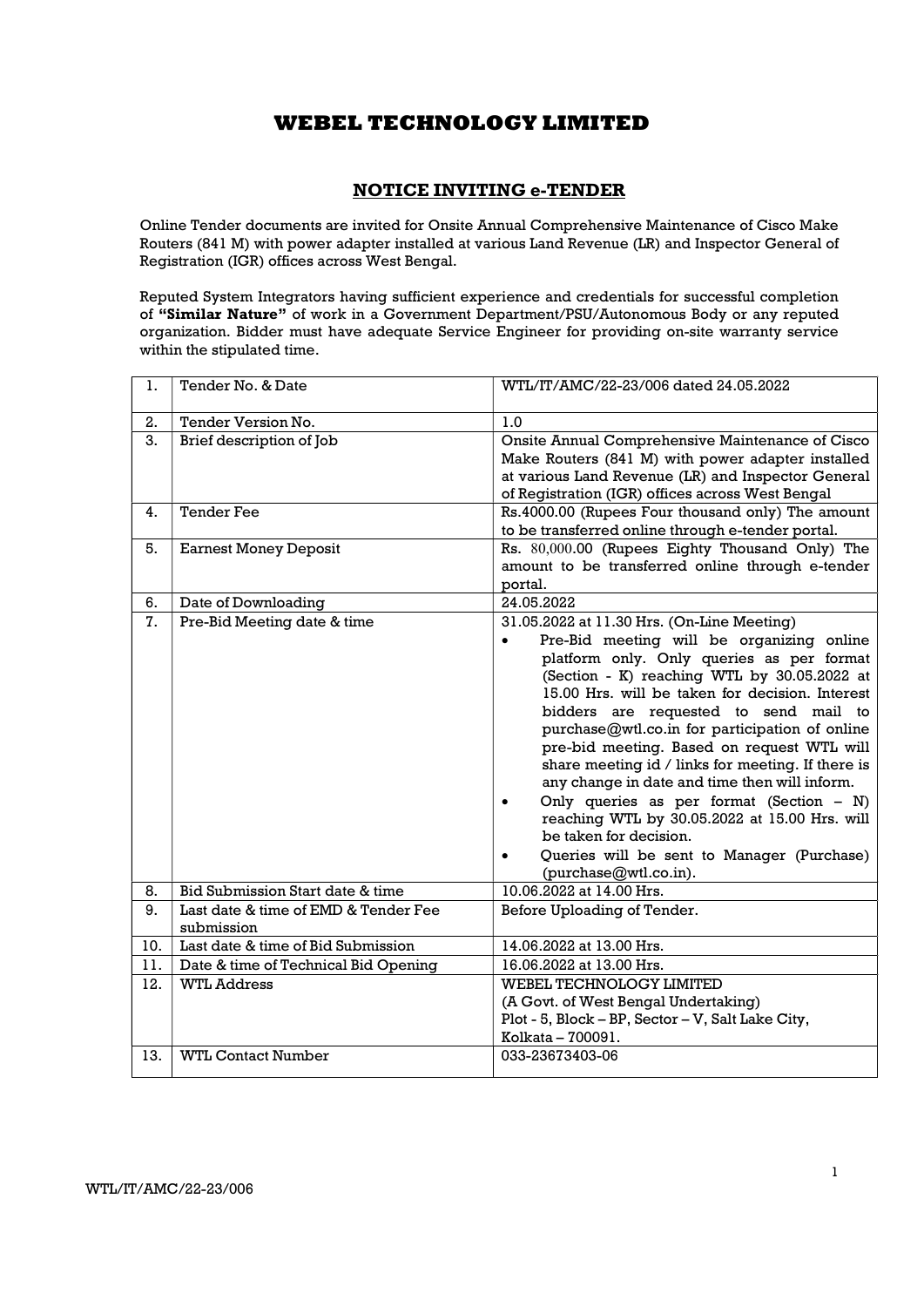- 1. Intending bidder bidder may download the tender documents from the website https://wbtenders.gov.indirectly with the help of Digital Signature Certificate. Necessary Tender fee may be remitted online through e-tender portal in favour of "Webel Technology Limited" and also to be documented through e-filling. Necessary Earnest Money Deposit (EMD) may be remitted online through e-tender portal in favour of "Webel Technology Limited" and also to be documented through e-filling. Alternatively, bidders may submit EMD in the form of Bank Guarantee (BG) as per the Form of Bid Security (Bank Guarantee)
- 2. Both Techno Commercial Bid and Financial Bid are to be submitted concurrently duly digitally signed in the website https://wbtenders.gov.in
- 3. Tender documents may be downloaded from website and submission of Techno Commercial Bid and Financial Bid will be done as per Time Schedule stated in Section – C of this Tender Document.
- 4. The Financial Bid of the prospective Bidder will be considered only if the Techno Commercial Bid of the bidder is found qualified by the Tender Committee. The decision of the 'Tender Committee' will be final and absolute in this respect. The list of Qualified Bidders will be displayed in the website.
- 5. All clarifications / corrigenda will be published only on the **https://wbtenders.gov.in.**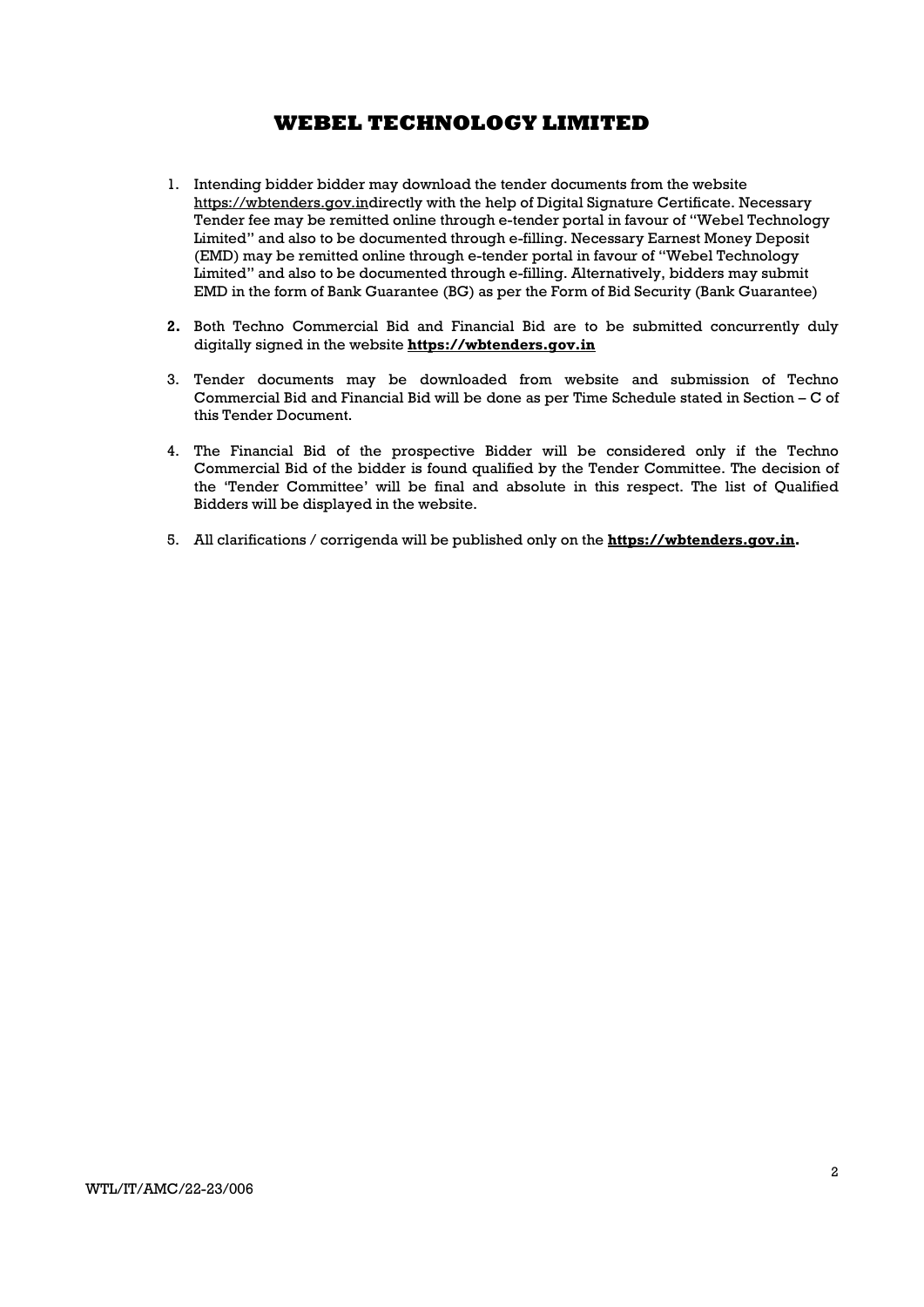## CONTENTS OF THE TENDER DOCUMENT

The Tender document comprises of the following:

- SECTION A SCOPE OF WORK & RESPONSIBILITY
- SECTION B ELIGIBILITY CRITERIA
- SECTION C DATE AND TIME SCHEDULE
- SECTION D INSTRUCTION TO BIDDER
- SECTION E BID FORM
- SECTION F TECHNO COMMERCIAL EVALUATION & AWARDING OF CONTRACT
- SECTION G GUIDANCE FOR E-TENDERING
- SECTION H BILL OF MATERIAL
- SECTION I SERIAL NUMBER DETAILS OF THE EXISTING ROUTER
- SECTION J DETAILS OF ORDERS EXECUTED BY BIDDER
- SECTION K FINANCIAL CAPABILITY OF BIDDER
- SECTION L BIDDER'S DETAILS
- SECTION M MANUFACTURER'S AUTHORIZATION FORM
- SECTION N PRE-BID MEETING QUERY
- SECTION O LIST OF CLIENTS OF SIMILAR ORDERS
- SECTION P PROFORMA FOR PERFORMANCE BANK GUARANTEE
- SECTION O SERVICE LEVEL AGREEMENT
- SECTION R NIT DECLARATION FOR BIDDER
- SECTION S UNDERTAKING LETTER FOR BIDDER
- SECTION T UNDERTAKING LETTER FOR OEM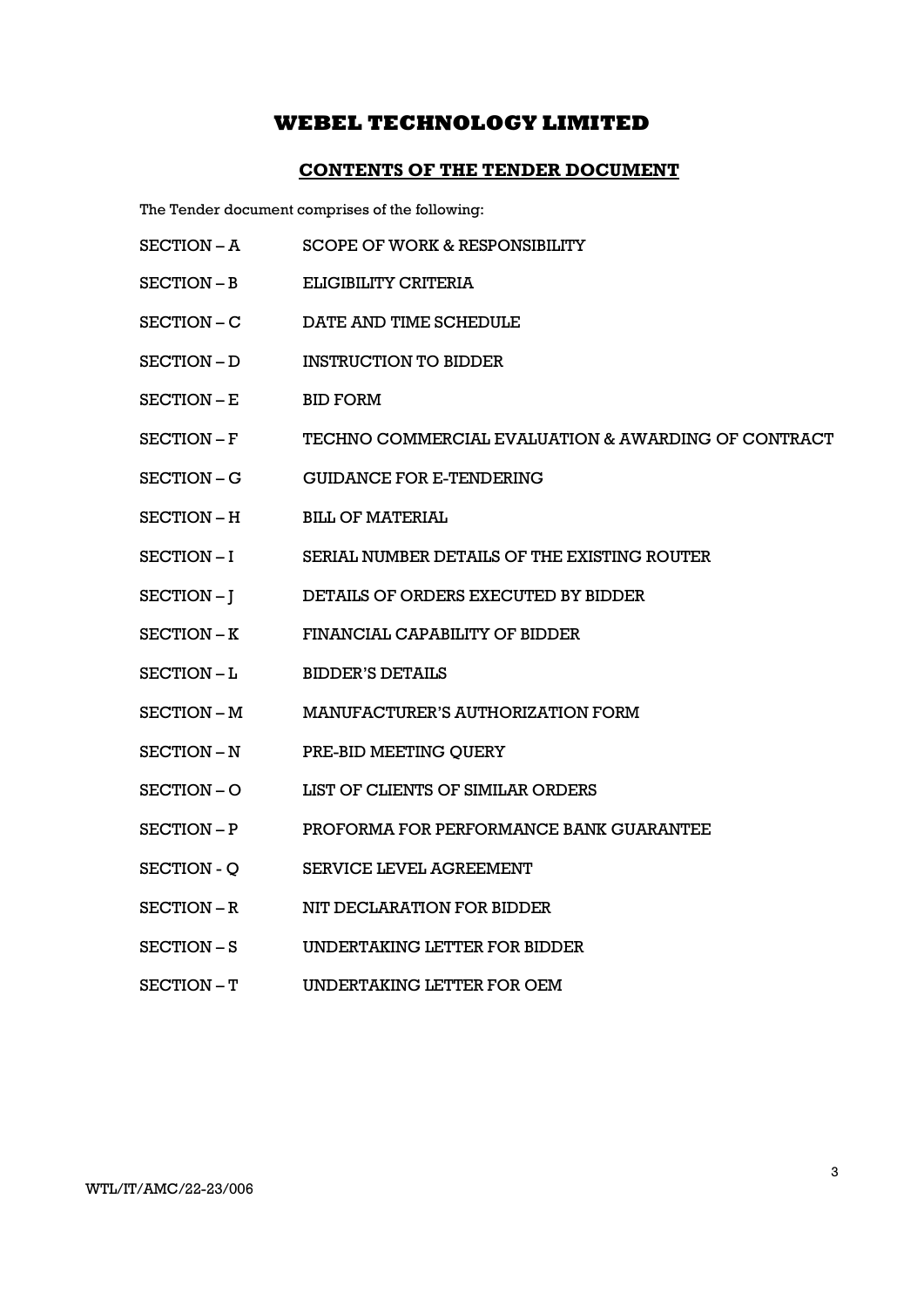### SECTION – A

### SCOPE OF WORK & RESPONSIBILITY

The bidder shall provide onsite Annual Comprehensive Maintenance of Cisco Make Routers (841 M) with power adapter installed under WBSWAN backbone at various Land Revenue (LR) and Inspector General of Registration (IGR) offices across West Bengal.

Detailed list given in Section - I.

This includes replacement and /or repair of unserviceable parts with either new parts or parts equivalent/ upgraded in performance to the new parts with the approval of the user. Any problem related to operating system (OS), Device Drivers or network configuration will have to be attended by the bidder.

In case of intermittent failures and repetitive problems due to improper diagnosis or repair, the system will be treated as continuously down.

Bidder need to be submitting confirmation (MAF) from the respective OEM for the back-to-back AMC support of the Router with accessories.

The total number of router may increase or decrease during the subsistence of the Contract. In that case, payment will increase/decrease proportionately.

The assignment will initially be for a period of 1 (one) year, and, subject to satisfactory performance and mutual acceptance, may be extended to maximum 2 (two) more years at the approved rate, terms and conditions.

Service & Technical Assurance: -

- a. If for any reason the bidder is not able to attend the complaint/problem, the job shall be outsourced to some other firm or from the open market at the cost of the bidder and the expenditure incurred shall be recovered from the bidder. Non availability of parts in the market will not be accepted as an excuse for inability to do repairs.
- b. Maintenance services will be rendered by the bidder during working hours on working days as applicable to the respective site. Maintenance services may be needed outside working hours or on non-working days in certain cases.
- c. Bidder should provide stand by system of an equivalent configuration as an immediate replacement of any faulty equipment.
- d. Bidder can inspect (at their own cost) the sites if required, for which they have to take necessary permission from WTL in writing. WTL will take at least four days to organize such permission.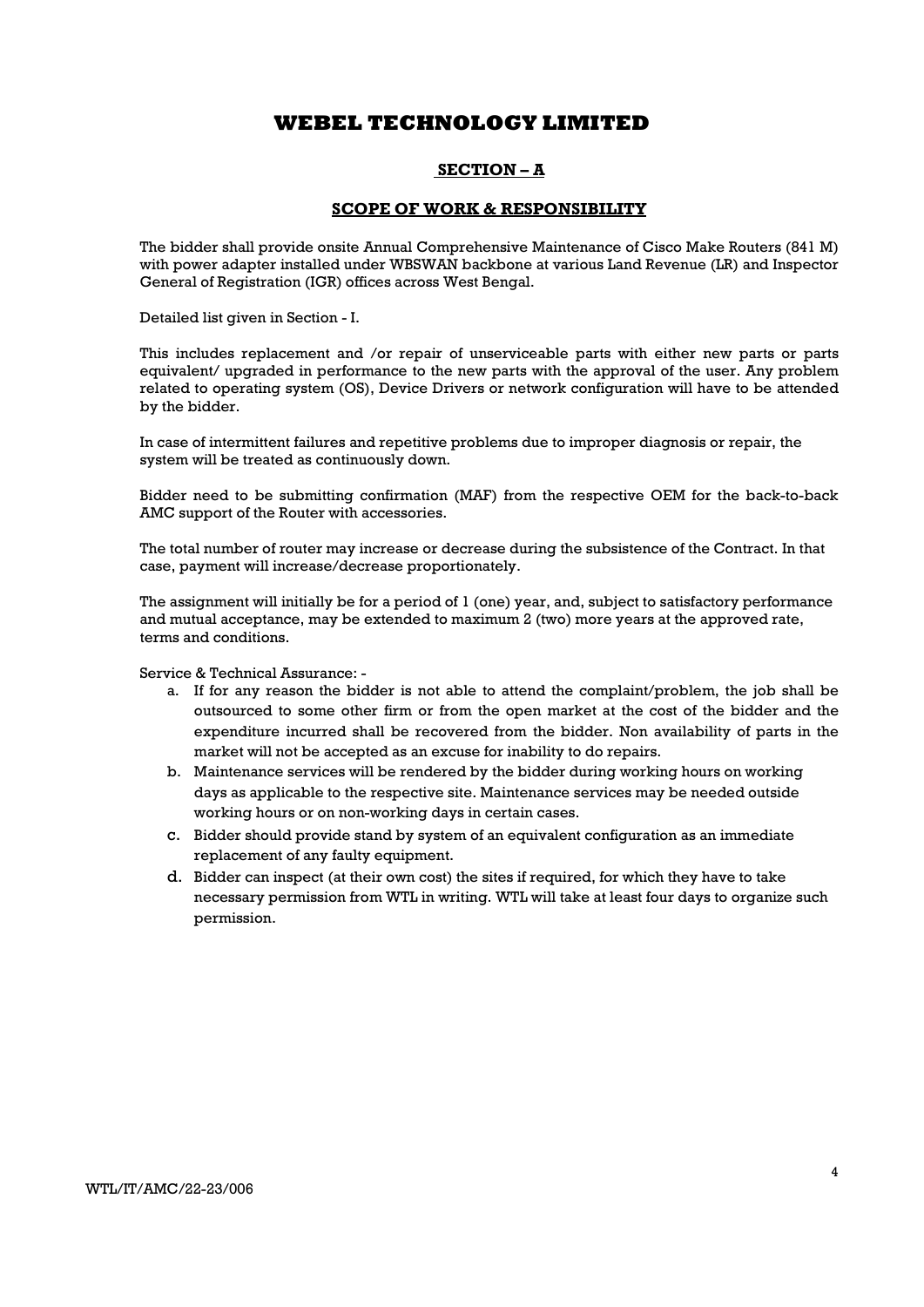#### SECTION – B

## ELIGIBILITY CRITERIA

- 1. The bidder must be a company registered under Companies Act, 1956/2013 or Partnership or LLP or OPC or Proprietary Firm. Documentary (Certificate of incorporation/Relevant document) evidence to be submitted.
- 2. The bidder should have their presence in Kolkata with own office. Valid proof should be submitted along with the bid.
- 3. The bidder should have valid GST Registration Certificate & PAN. Bidder shall have to submit photocopy of the documents.
- 4. The bidder shall have executed "Similar Nature" of single order an amount not less than total Rs.10.00 lakhs in last three financial years and current financial year (considering FY – 2019-20, 2020-21, 2021-22) in Government Department/PSU/Autonomous Body any reputed organization. References order copy for the project to be provided.
- 5. Bidder should have local call center number & OEM should have Central Call Center number. Call Center details for Bidder & OEM with number & detailed to be submitted.
- 6. The bidder should have an average annual turnover of not less than Rs.200 lakh each year in the last three financial years (considering FY –2018-19, 2019-20, 2020-21)). Bidder shall have to submit Audited Balance Sheet / Audited Accounts / Auditor Certificate in support of their claim.
- 7. Manufacturer's tender specific authorizations for router must be submitted as per format enclosed (Section – M).
- 8. The Bidder must have own Support Service Center in Kolkata and manpower in Kolkata as well as districts (one at North Bengal) so that any call reported is attended within the response time. Details address with contact details for Support Service Center at Kolkata to be submitted.
- 9. OEM should have Authorized service center/replacement centers in Kolkata to be submitted by respective OEMs.
- 10. The bidder shall have Quality Certificate (ISO 9001:2015). Copy of valid Certificate to be submitted.
- 11. The bidder shall submit Bid Form (Section  $-E$ ) duly signed by the authorized signatory of the company as per the format enclosed. Deviation in format may not be accepted.
- 12. Bidder shall submit NIT Declaration (Section R) duly signed by the authorized signatory of the company as per the format. Deviation in format may not be accepted.
- 13. The bidder shall not have been blacklisted by any State/Central Government or PSU Organization or bilateral/multilateral funding agencies for breach of ethical conduct or fraudulent practices as on date of submission of the proposal (as per DIT guidance note issued on 26-Dec-2011). Declaration on bidder's letter head to be submitted.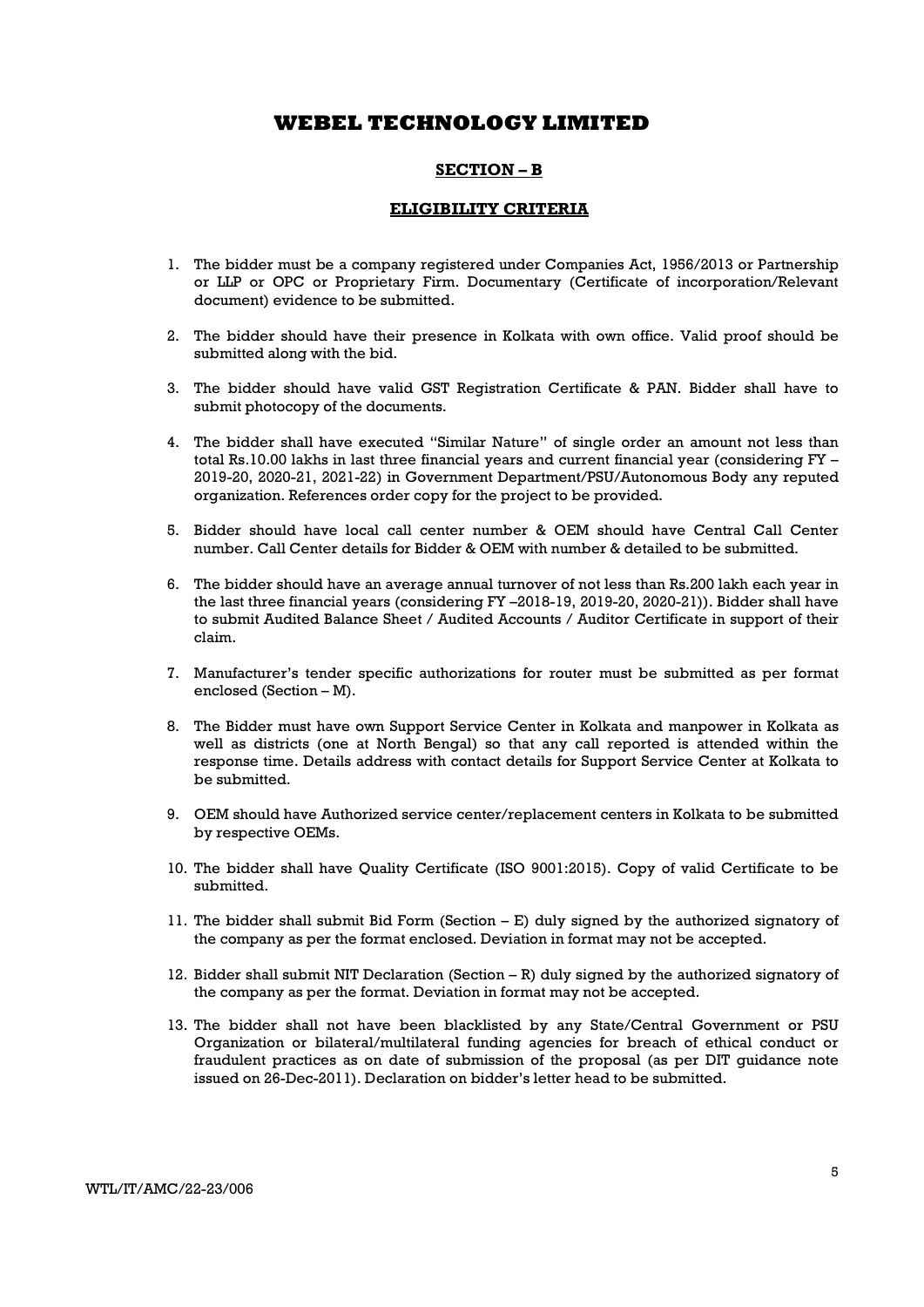## SECTION – C

# DATE AND TIME SCHEDULE

| <b>S1. No.</b> | <b>Particulars</b>                                                                                             | Date & Time                   |
|----------------|----------------------------------------------------------------------------------------------------------------|-------------------------------|
|                | Date of uploading of N.I.T. & other Documents (online)<br>(Publishing Date)                                    | 24.05.2022                    |
| $\overline{2}$ | Documents download/sale start date (Online)                                                                    | 24.05.2022                    |
| 3              | Last Date and time of sending the queries (Offline)                                                            | 30.05.2022 at 15.00 Hrs.      |
| 4              | Pre Bid Meeting (On Line)                                                                                      | 31.05.2022 at 11.30 Hrs.      |
| 5              | Corrigendum, if any will be published (On Line)                                                                |                               |
| 6              | Bid Submission start date & time (On line)                                                                     | 10.06.2022 at 14.00 Hrs.      |
| 7              | Last Date & time of submission of Earnest Money Deposit<br>& submission of remittance details                  | Before Uploading of<br>Tender |
| 8              | Last Date & time of submission of Tender Fee &<br>submission of remittance details                             | Before Uploading of<br>Tender |
| 9              | Bid Submission closing date & time (On line)                                                                   | 14.06.2022 at 13.00 Hrs.      |
| 10             | Bid opening date & time for Technical Proposals (On line)                                                      | 16.06.2022 at 13.00 Hrs       |
| 11             | Date of uploading the final list of Technically Qualified<br>Bidder (online) after disposal of appeals, if any |                               |
| 12             | Date for opening of Financial Bid (Online)                                                                     |                               |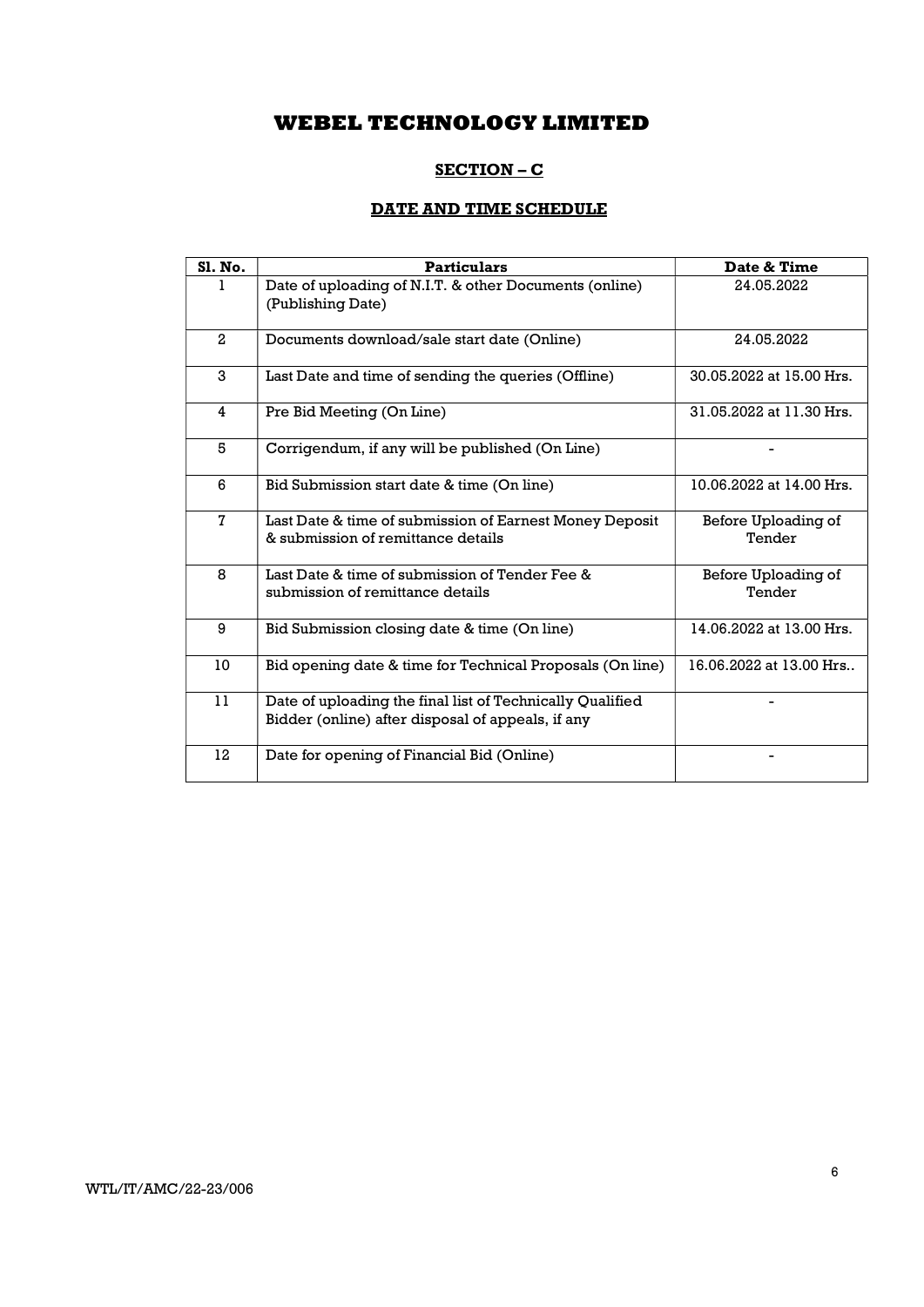#### SECTION – D

#### INSTRUCTION TO BIDDER

#### 1. DEFINITIONS

In this document, the following terms shall have following respective meanings:

"Acceptance Test Document" means a document, which defines procedures for testing the functioning of installed system. The document will be finalized with the contractor with in 7 days of issuance of the Letter of Award.

"Bidder" means any firm offering the solution(s), service(s) and /or materials required in the RFP. The word Bidder when used in the pre award period shall be synonymous with Bidder, and when used after award of the Contract shall mean the successful Bidder.

"Contract" is used synonymously with Agreement.

"Contract Price" means the price to be paid to the Contractor for providing the Solution, in accordance with the payment terms.

"Contractor" means the Bidder whose bid to perform the Contract has been accepted by Tender Committee and is named as such in the Letter of Award.

"Default Notice" shall mean the written notice of Default of the Agreement issued by one Party to the other.

"Installation" shall mean installation of supplied router.

"Fraudulent Practice" means a misrepresentation of facts in order to influence a procurement process or the execution of a Contract and includes collusive practice among Bidders (prior to or after Bid submission) designed to establish Bid prices at artificial noncompetitive levels and to deprive the Calcutta High Court and eventually Gov. of W. Bengal of the benefits of free and open competition.

"Good Industry Practice" shall mean the exercise of that degree of skill, diligence and prudence which would reasonably and ordinarily be expected from a reasonably skilled and experienced Operator engaged in the same type of undertaking under the same or similar circumstances.

"Government" / "Gov. of W. Bengal" means the Government of West Bengal.

"GoI" shall stand for the Government of India.

"GoWB" means Government of West Bengal

"Personnel" means persons hired by the Bidder as employees and assigned to the performance of the Infrastructure Solution or any part thereof.

"Similar Nature of Work" means AMC of network router.

"Project" means AMC of network router.

"Services" means the work to be performed by the Bidder pursuant to this Contract, as described in the detailed Scope of Work.

"Interest rate" means "364 days Government of India (GoI) Treasury Bills" rate.

"Law" shall mean any Act, notification, bye law, rules and regulations, directive, ordinance, order or instruction having the force of law enacted or issued by the Central Government and/or the Government of West Bengal or any other Government or regulatory authority or political subdivision of government agency.

"LOI" means issuing of Letter of Intent shall constitute the intention of the WTL to place the Purchase Order with the successful bidder.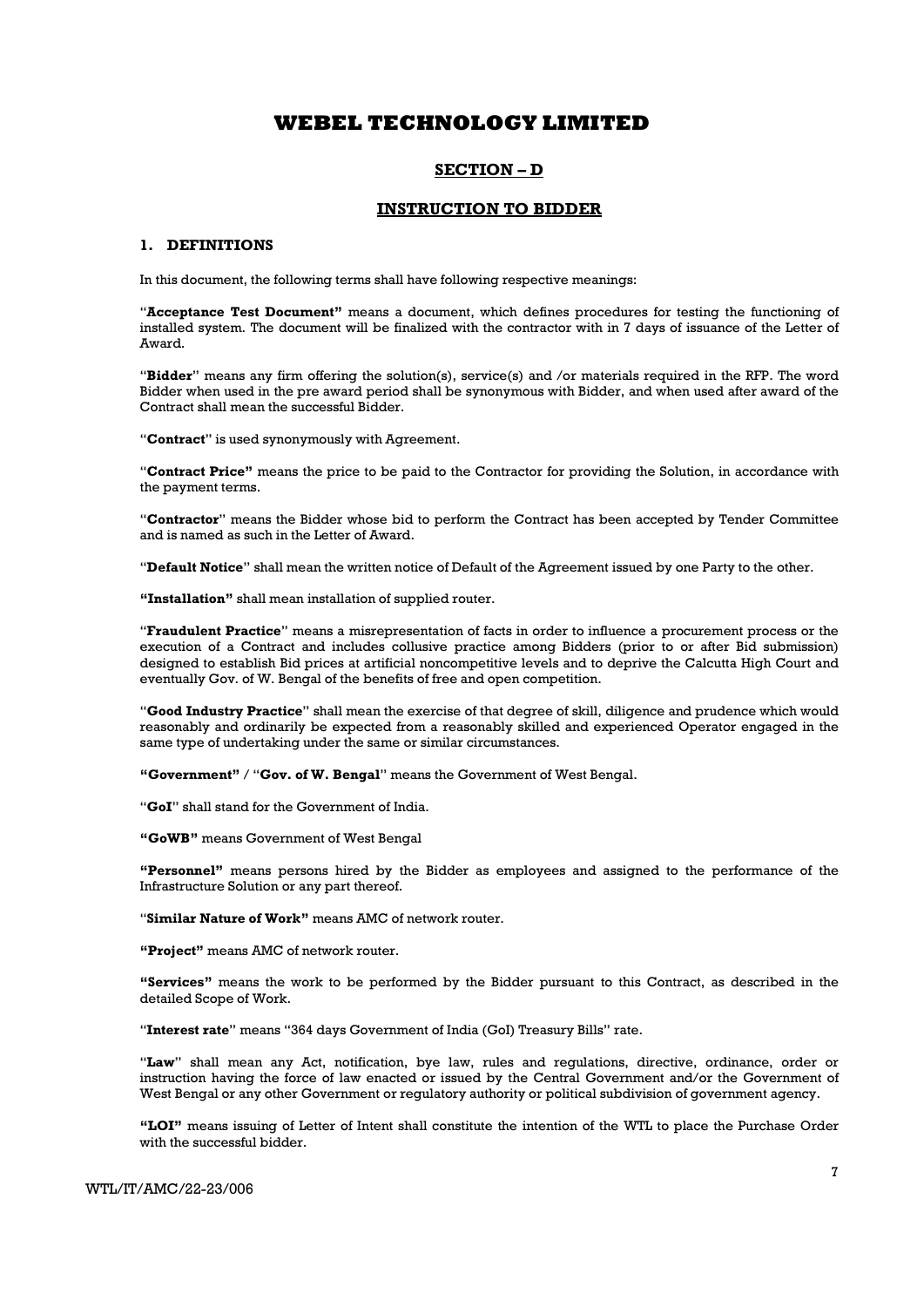"Operator" means the company providing the services under Agreement.

"Requirements" shall mean and include schedules, details, description, statement of technical data, performance characteristics, standards (Indian as well as International) as applicable and specified in the Contract.

"Service" means provision of Contracted service viz., operation, maintenance and associated services for DEPLOYED SYSTEMS as per Section titled "Scope of Work"

"Termination Notice" means the written notice of termination of the Agreement issued by WTL.

"Uptime" means the time period when specified services are available with specified technical and service standards as mentioned in section titled WARRANTY SUPPORT" "%Uptime" means ratio of 'up time' (in minutes) as mentioned in section titled "Warranty support"

"Service Down Time" (SDT) means the time period when specified services with specified technical and operational requirements as mentioned in section titled "WARRANTY SUPPORT" are not available to Gov. of W. Bengal and its user departments and organizations.

"LR" means Department of Land Revenue, Govt. of W. Bengal.

"IGR" means Inspector General of Registration, Govt. of W. Bengal.

"WTL" means Webel Technology Limited a Govt. of W. Bengal undertaking.

#### 2. PRE BID MEETING

Pre Bid Meeting will be held on 31.05.2022 at 11.30 Hrs. (On-Line Meeting). Bidder can send their queries as per format (Section – N) to Manager (Purchase) (purchase  $@wtl.co.in$ ). Only the queries received within the stipulated date prior to the Pre Bid Meeting will be answered. Interest bidders are requested to send mail to (purchase@wtl.co.in) for participation of online pre-bid meeting Based on request WTL will share meeting id / links for meeting. If there is any change in date and time then will inform.

#### 3. COST OF BIDDING

The bidder shall bear all costs associated with the preparation and submission of the bid and WTL will no case be responsible for those costs regardless of the conduct or outcome of the bidding process.

#### 4. BID DOCUMENT

Bidder is expected to examine all instructions, forms, terms and requirement in the bid document. The invitation to bid together with all its attachment thereto shall be considered to be read, understood and accepted by the bidder unless deviations are specifically stated in the seriatim by the bidder. Failure to furnish all information required by the bid document or a bid not substantially responsive to the bid document in every respect may result of the bid.

#### 5. AMENDMENT OF BID DOCUMENT

At any time prior to the deadline for submission of proposals, WTL reserves the right to add/modify/delete any portion of this document by issuance of an Corrigendum, which would be published on the website and will also be made available to the all the Bidder who have been issued the tender document. The Corrigendum shall be binding on all bidders and will form part of the bid documents.

#### 6. MODIFICATION AND WITHDRAWAL OF BIDS

As per the bidding process available in the tender. The bidder cannot modify or withdraw its bid after submission.

#### 7. LANGUAGE OF BID & CORRESPONDENCE

The proposal will be prepared by the Bidder in English language only. All the documents relating to the proposal (including brochures) supplied by the firm should also be in English, and the correspondence between the Bidder & WTL will be in English language only. The correspondence by fax/E-mail must be subsequently confirmed by a duly signed formal copy.

#### 8. BIDDER'S SOLUTION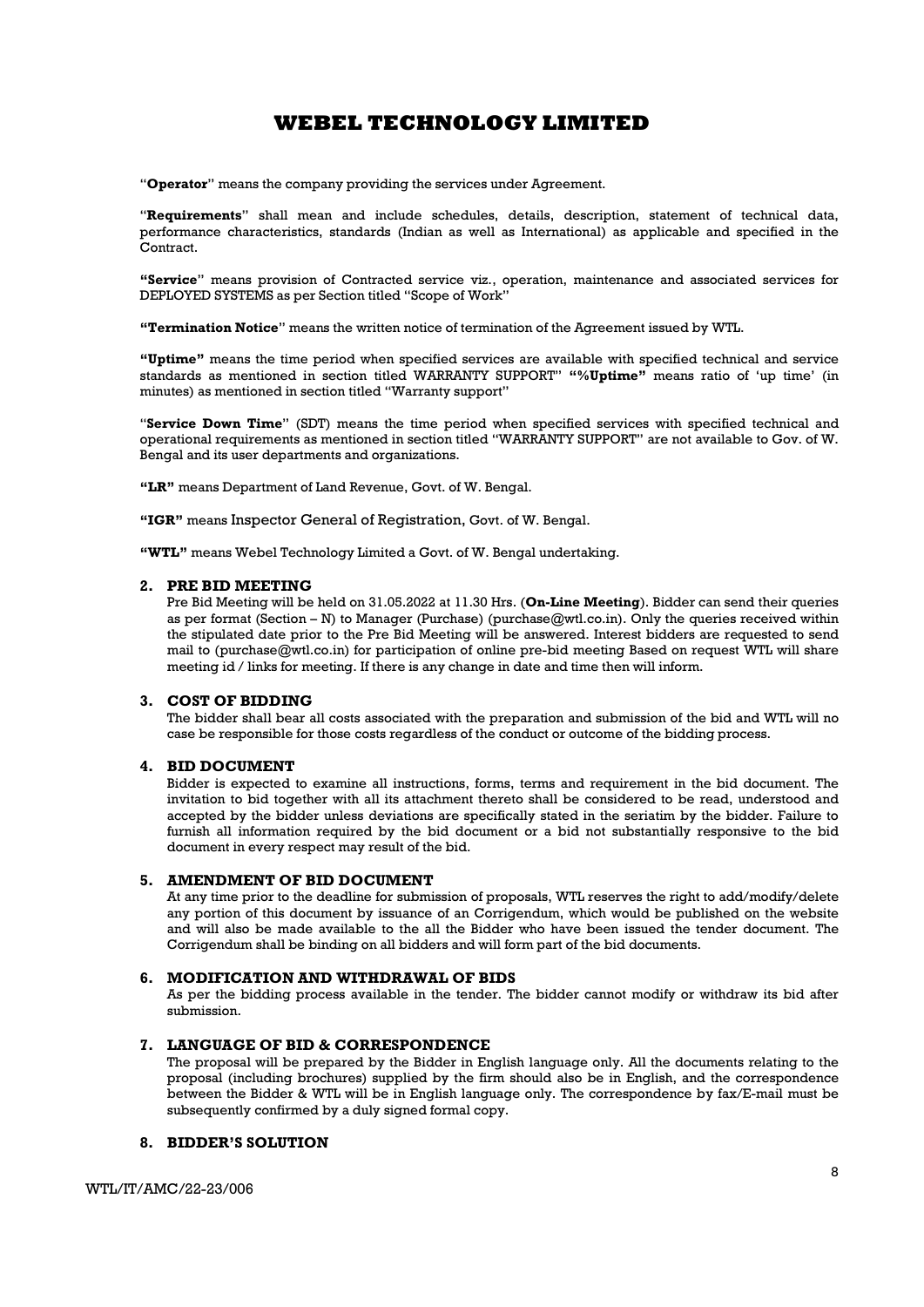The bidders are requested to study the Bill of Material supplied with this document carefully. While working out the solution the bidder has to work with the broad minimum specification provided in the tender documents, conforming to the model, make and Part number (wherever provided). While submitting the bid the bidder has to detail out all components needed to complete the system BOM. The bidder is required quote for each item retaining all major components/sub system detailed and specified. As the contractor will be responsible for smooth functioning of the system, availability of spares during the tenure of the warranty period have to be take care by the contractor to maintain the guaranteed uptime.

#### 9. EARNEST MONEY DEPOSIT (EMD) / TENDER FEE

The bidder shall furnish Online Receipt against payment of Tender Fees and Earnest Money Deposit.

#### 10. REFUND OF EMD

EMD will be refunded to the unsuccessful bidders without interest by following guidelines of circular 3975-F(Y) dated 28/07/2016 on final selection of Successful Bidders.

#### 11. FORFEITURE OF EMD

EMD made by Bidder may be forfeited under the following conditions:

If Bidder withdraws the proposal before the expiry of validity period.

During the evaluation process, if a Bidder indulges in any such activity as would jeopardize the process, the decision of WTL regarding forfeiture of EMD shall be final and shall not be called upon question under any circumstances.

If Bidder violates any of the provisions of the terms and conditions of the proposal.

In the case of a successful Bidder, if Bidder fails to:

- a) Accept the work order along with the terms and conditions.
- b) Furnish performance security.
- c) Violates any of the work conditions of this proposal or indulges in any such activities as would jeopardize the work.
- d) Submitting false/misleading information/declaration/documents/proof/etc.

The decision of WTL regarding forfeiture of EMD shall be final and shall not be called upon to question under any circumstances, besides, forfeiture of EMD even the Bidder will be deferred from participating in any job for a period of one year.

#### 12. FORMS AND FORMATS

The various inputs for the Techno Commercial as Financial Bids are to be submitted in the format specified. The bidder shall use the form, wherever specified, to provide relevant information. If form does not provide space for any required information, space at the end of the form or additional sheets shall be used to convey the said information. For all other cases, the bidder shall design a form to hold the required information.

#### 13. LACK OF INFORMATION TO BIDDER

The bidder shall be deemed to have carefully examined the Bid document to his entire satisfaction. Any lack of information shall not relieve the bidder of his responsibility to fulfill his obligation under the bid. If bidder has any queries relating to bid document, then he can send the queries before the Pre-Bid Meeting.

#### 14. CONTRACT EXECUTION

On receipt of the Letter of Award the contractor should submit a Performance Bank Guarantee (PBG) equivalent to 3% of the total contract value within three weeks from the date of receipt of Letter of Award/Order. The PBG should be valid for six months more than the warranty period.

#### 15. TIME SCHEDULE FOR DELIVERY & INSTALLATION

Back-to-Back AMC document from OEM will be provided to comply the SLA terms & conditions.

#### 16. LIQUIDATED DAMAGE / PENALTY

The job includes the Annual Maintenance support of the materials as mentioned in the tender document. In the event of failure to meet the SLA in stipulated date / time liquidated damage may be imposed as per the penalty clause under SLA (Section - Q) subject to a ceiling of 10% of the total contract value (excluding all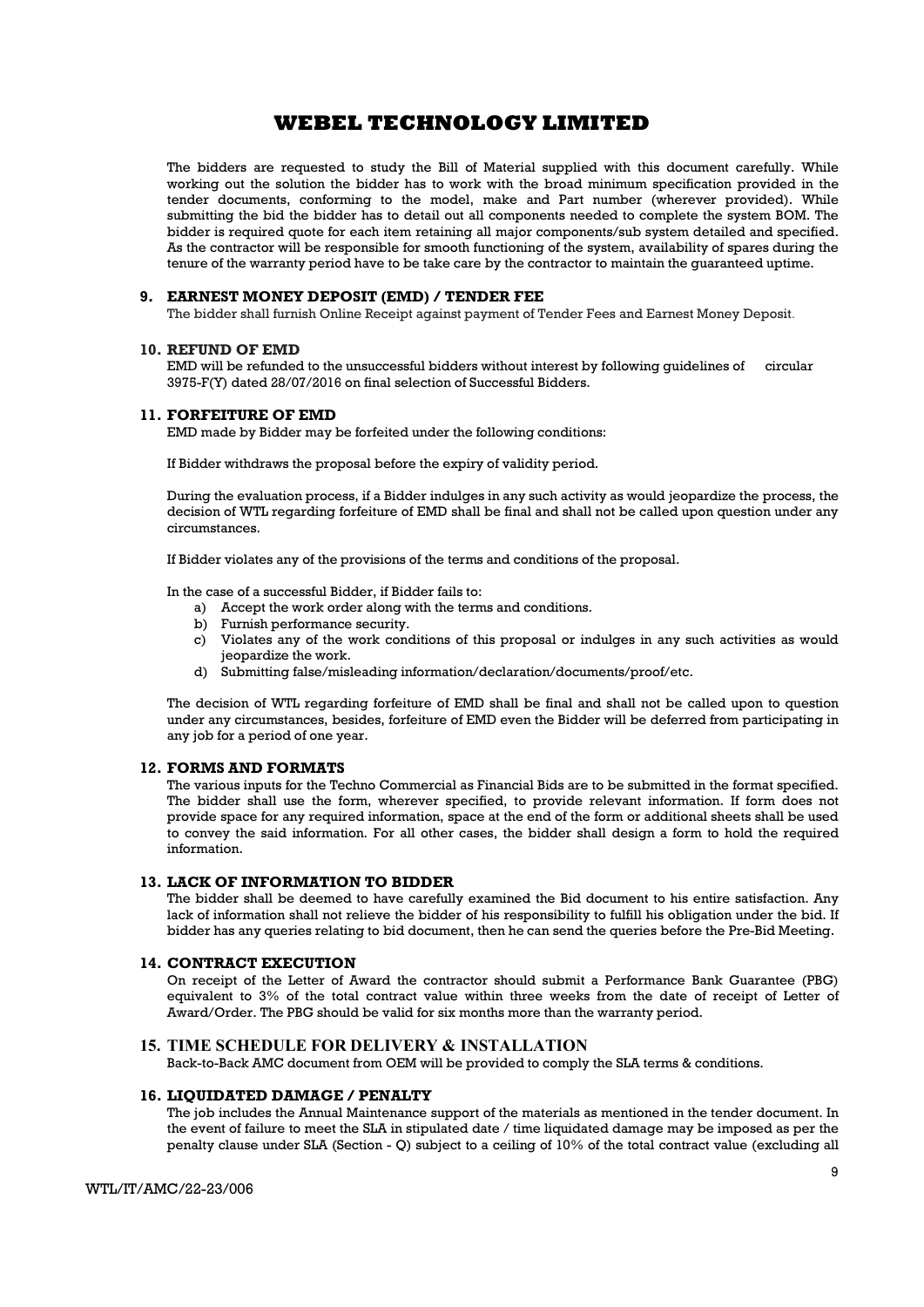taxes & duties and other charges). In the event of LD exceeds 10% of the order value, WTL reserves the right to terminate the contract and WTL will get the job completed by any other competent party. The difference of cost incurred by WTL will be recovered from the contractor and PBG will be invoked.

#### 17. LIABILITY

In case of a default on bidder's part or other liability, WTL shall be entitled to recover damages from the Contractor. In each such instance, regardless of the basis on which WTL is entitled to claim damages from the Contractor (including fundamental breach, negligence, misrepresentation, or other contract or tort claim), Contractor shall be liable for no more than:

- Payment referred to in the Patents and Copyrights clause.
- Liability for bodily injury (including death) or damage to real property and tangible personal property limited to that cause by the Contractor's negligence.
- As to any other actual damage arising in any situation involving non-performance by Contractor pursuant to or in any way related to the subject of this Agreement, the charge paid by WTL for the individual product or Service that is the subject of the Claim. However, the contractor shall not be liable for
- For any indirect, consequential loss or damage, lost profits, third party loss or damage to property or loss of or damage to data.

For any direct loss or damage that exceeds the total payment for Contract Price made or expected to be made to the Contractor hereunder.

#### 18. PATENTS & COPYRIGHT

If a third-party claims that a product delivered by the Contractor to WTL infringes that party's patent or copyright, the Contractor shall defend WTL against that claim at Contractor's expense and pay all costs, damages, and attorney's fees that a court finally awards or that are included in a settlement approved by the Contractor, provided that WTL.

- Promptly notifies Contractor in writing of the claim
- Allows Contractor to control and co-operate with Contractor in the defense and any related settlement negotiations.

Remedies: If such a claim is made or appears likely to be made, WTL would permit Contractor to enable WTL to continue to use the product, or to modify it, or replace it with one that is at least functionally equivalent. If Contractor determines that none of these alternatives is reasonably available, WTL agrees to return the product to Contractor on Contractor's written request. Contractor will then give WTL a credit equal to for a machine. WTL's net book value (provided WTL has followed generally accepted accounting principles for a generally available software product produced by Contractor (Program) the amount paid by WTL or 12 months charges (which ever is lesser) and for materials the amount paid by WTL for the materials. These will be Contractor's entire obligation regarding any claim of infringement.

#### 19. SUSPENSION OF WORK

WTL shall have the power at any time and from time to time by notice to the Contractor to delay or suspend the progress of the work or any part of the work due to any other adequate reasons and on receipt of such notice the contractor shall forthwith suspend further progress of the work until further notice from WTL. The Contractor shall recommence work immediately after receiving a notice to do so from WTL. The whole or any part of the time lost for such delay or suspension shall, if WTL in its absolute discretion thinks fit, but not otherwise, be added to the time allowed for completion.

#### 20. TERMS OF PAYMENT

Payment terms will be on back-to-back basis, i.e., payment will be made only on receipt of payment from relevant customer, i.e., Department of IT & E.

#### 21. GOVERNING LAWS

This contract should be governed by and interpreted by Arbitration clause in accordance with Laws in force in India. The courts at Kolkata shall have exclusive jurisdiction in all matters arising under the contract. The selected vendor shall keep himself fully informed of all current national, state and municipal law and ordinances. The selected vendor shall at their own expense, obtain all necessary permits and license and pay all fees and taxes required by law. These will be selected vendor's entire obligation regarding any claim of infringement. The selected vendor hereto agrees that it shall comply with all applicable union, state and local laws, ordinances, regulations and codes in performing its obligations hereunder, including the procurement of licenses, permits certificates and payment of taxes where required. The selected vendor shall establish and maintain all proper records (particularly, but without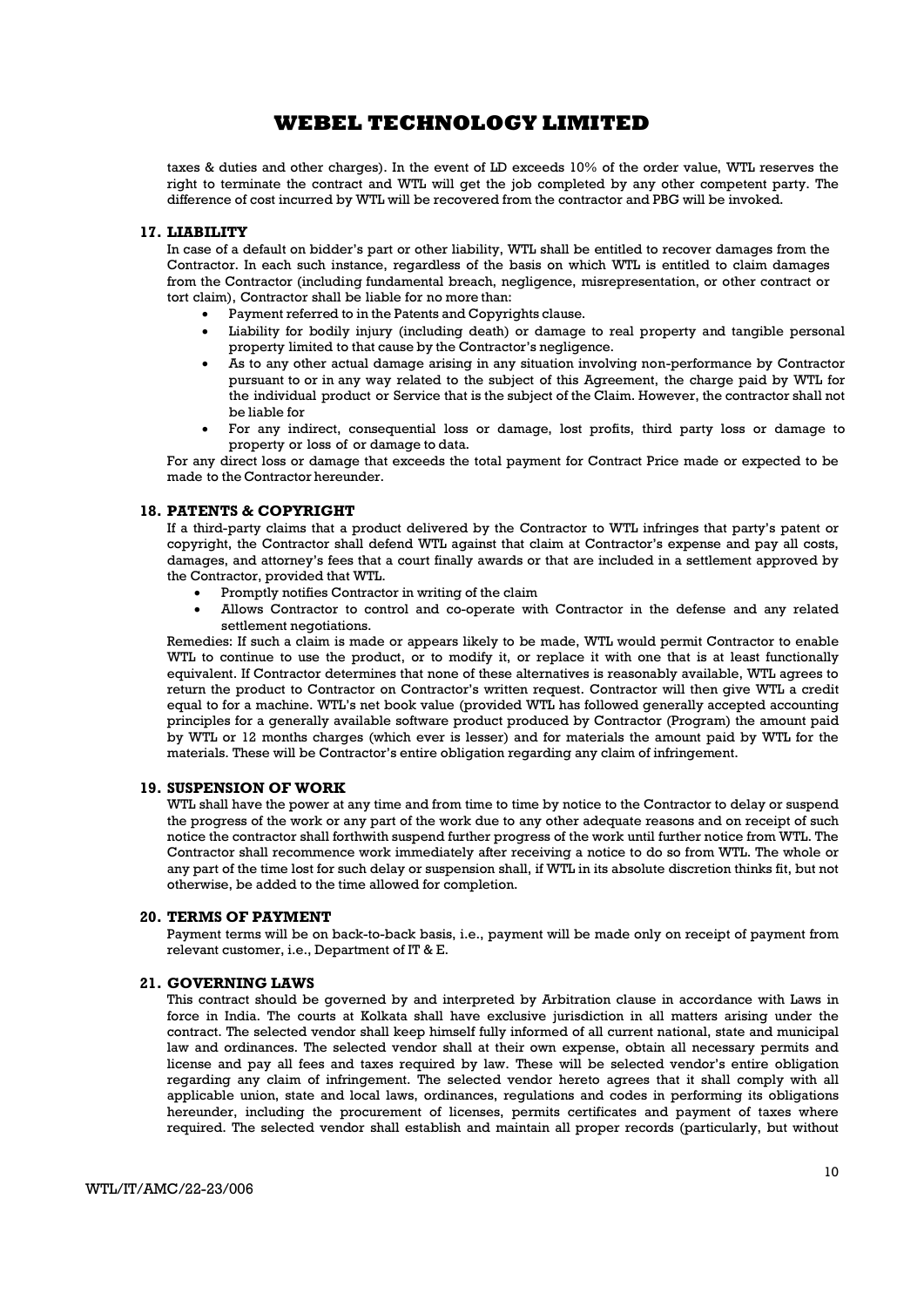limitation, accounting records) required by any law, code/practice of corporate policy applicable to it from time to time including records and returns as applicable under labor legislation.

#### 22. CORRUPT OR FRAUDULENT

The Tender Committee requires that the bidders under this Tender observe the highest standards of ethics during the procurement and execution of such contracts. For this purpose, the definition of corrupt and fraudulent practices will follow the provisions of the relevant laws in force. The Tender Committee will reject a proposal for award if it detects that the bidder has engaged in corrupt or fraudulent practices in competing for the contract in question. The Tender Committee will declare a firm ineligible, either indefinitely or for a stated period of time, if it at any time determines that the firm has engaged in corrupt and fraudulent practices in competing for, or in executing, a contract.

#### 23. BIDING CLAUSE

All decisions taken by the Tender Committee regarding the processing of this tender and award of contract shall be final and binding on all parties concerned.

The Tender Committee reserves the right:

- To vary, modify, revise, amend or change any of the terms and conditions mentioned above and,
- To reject any or all the Tender/s without assigning any reason whatsoever thereof or to annul the bidding process and reject all bids at any time prior to award of contract, without thereby incurring any liability to the affected bidder(s) or any obligation to inform the affected bidder(s) of the grounds for such decision.

#### 24. WORKMEN'S COMPENSATION

In every case in which by virtue of the provision of the workmen's compensation Act 1923 or any other relevant acts and rules, compensation to a workmen employed by the contractor, is payable, then this should be done by the Contractor. If WTL is obliged to make any compensation under the said rules and acts, then the amount shall be recovered without prejudice, from the bills and due of the Contractor. WTL shall not be bound to contest any claim made against the Contractor in respect of workmen's compensation.

### 25. CONTRACTOR'S EMPLOYEES

The Contractor shall comply with the provision of all labour legislation including the requirement of the payment of Wage Act 1936 and the rules framed there under and modifications thereof in respect of men employed by him in carrying out the contract. The Contractor must ensure that he complies with PF, ESI regulation for all his deployed employees. The Contractor shall see that all authorized Sub Contractors under him similarly complied with the above requirement.

#### 26. SAFETY MEASURES

The Contractor shall in the course of execution of the work take all necessary precaution for the protection of all persons and property. The Contractor shall take adequate measures to protect the work and present accident during the work. In the event of any accident to any person or persons or damage or injury of any description to any person or property due to failure on the part of the contractor in taking proper precautionary measures the contractor shall be responsible for and must make good the loss the damage at his own cost to the satisfaction of the department and employees of the department shall be indemnified from all claims or liabilities arising there from or any expenses incurred on account thereof.

#### 27. EQUIPMENT

All tools & tackles necessary for the work shall have to be procured by the contractor unless other wise specified elsewhere in these tender documents. The equipment used by the contractor for a particular work must be appropriate for the type of work. The contractor shall maintain the equipment used on the work properly so that they are in good working condition. In no case shall the contractor use defective or imperfect equipment in the work. The contractor shall arrange to replace or repair all defective equipment so that the progress of the work is not hampered. No defective equipment should be left at the site of work and the department shall not be responsible for any loss or damage to any of these equipments during the course of the execution of the work.

#### 28. SUB-CONTRACT

The purchaser (WTL) does not recognize the existence of Sub-Contractors. The Contractor's responsibility is not transferable. No consortium partner is allowed.

#### 29. TERMINATION FOR DEFAULT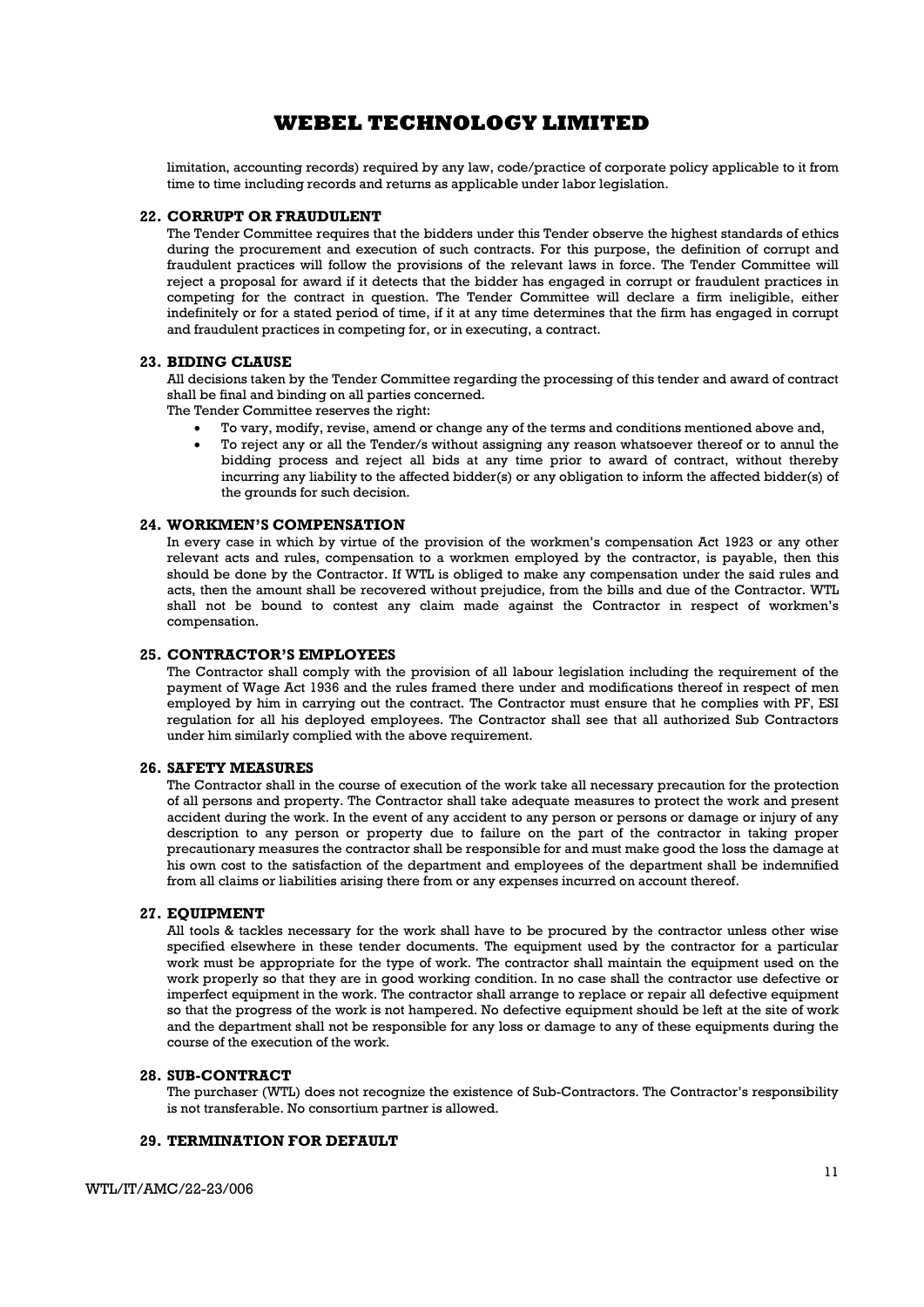WTL may without prejudice to any other remedy or right of claim for breach of contract by giving not less than 30 days written notice of default sent to the contractor, terminate the order in whole or in part. If the contractor materially fails to render any or all the services within the time period specified in the contract or any extension thereof granted by WTL in writing and fails to remedy its failure within a period of thirty days after receipt of default notice from WTL. If the project (delivery, commissioning as well as warranty maintenance support is not carried out according to specification due to deficiency in service as per terms of the contract. In such case WTL will invoke the amount held back from the contractor as PBG.

#### 30. BANKRUPTCY

If the contractor becomes bankrupt or have a receiving order made against him or compound with his creditors or being a corporation commence to be wound up, not being a voluntary winding up for the purpose only or amalgamation or reconstruction, or carry on their business under a receiver for the benefit of their creditors or any of them, WTL shall be at liberty to terminate the engagement forthwith without any notice in writing to the contractor or to the liquidator or receiver or to any person in whom the contractor may become vested and without any compensation to give such liquidator or receiver or other person the option of carrying out the engagement subject to their providing a guarantee for the due and faithful performance of the engagement up to an amount to be determined by WTL.

#### 31. FORCE MAJEURE

It is hereby defined as any cause, which is beyond the control of the Contractor or WTL as the case may be, which such party could not foresee or with a reasonable amount of diligence could not have foreseen and which substantially affect the performance of the contract, such as

- War, Hostilities or warlike operations (whether a state of war be declared or not), invasion, act of foreign enemy and civil war.
- Rebellion, revolution, insurrection, mutiny, usurpation of civil or military, government, conspiracy, riot, civil commotion and terrorist area.
- Confiscation, nationalization, mobilization, commandeering or requisition by or under the order of any government or de facto authority or ruler, or any other act or failure to act of any local state or national government authority.
- Strike, sabotage, lockout, embargo, import restriction, port congestion, lack of usual means of public transportation and communication, industrial dispute, shipwreck, shortage of power supply epidemics, quarantine and plague.
- Earthquake, landslide, volcanic activity, fire flood or inundation, tidal wave, typhoon or cyclone, hurricane, nuclear and pressure waves or other natural or physical disaster.

If either party is prevented, hindered or delayed from or in performing any of its obligations under the Contract by an event of Force Majeure, then it shall notify the other in writing of the occurrence of such event and the circumstances of the event of Force Majeure within fourteen days after the occurrence of such event. The party who has given such notice shall be excused from the performance or punctual performance of its obligations under the Contract for so long as the relevant event of Force Majeure continues and to the extent that such party's performance is prevented, hindered or delayed.

The party or parties affected by the event of Force Majeure shall use reasonable efforts to mitigate the effect of the event of Force Majeure upto its or their performance of the Contract and to fulfill its or their obligation under the Contract but without prejudice to either party's right to terminate the Contract.

No delay or nonperformance by either party to this Contract caused by the occurrence of any event of Force Majeure shall.

- Constitute a default or breach of the contract.
- Give rise to any claim fro damages or additional cost or expense occurred by the delay or nonperformance. If, and to the extent, that such delay or nonperformance is caused by the occurrence of an event of Force Majeure.

#### 32. INSURANCE COVERAGE

Appropriate insurance to cover all solution components for the transit period and until the time of its acceptance at the respective site is to be taken by the contractor. As the contractor will carry the risk for the material in his books during transit, the contractor should arrange insurance for the total system as period from the dispatch till Acceptance Test is successfully achieved. Further the contractor is to take all required insurance coverage in respect of all its personnel who shall be working on this engagement.

#### 33. AMC SUPPORT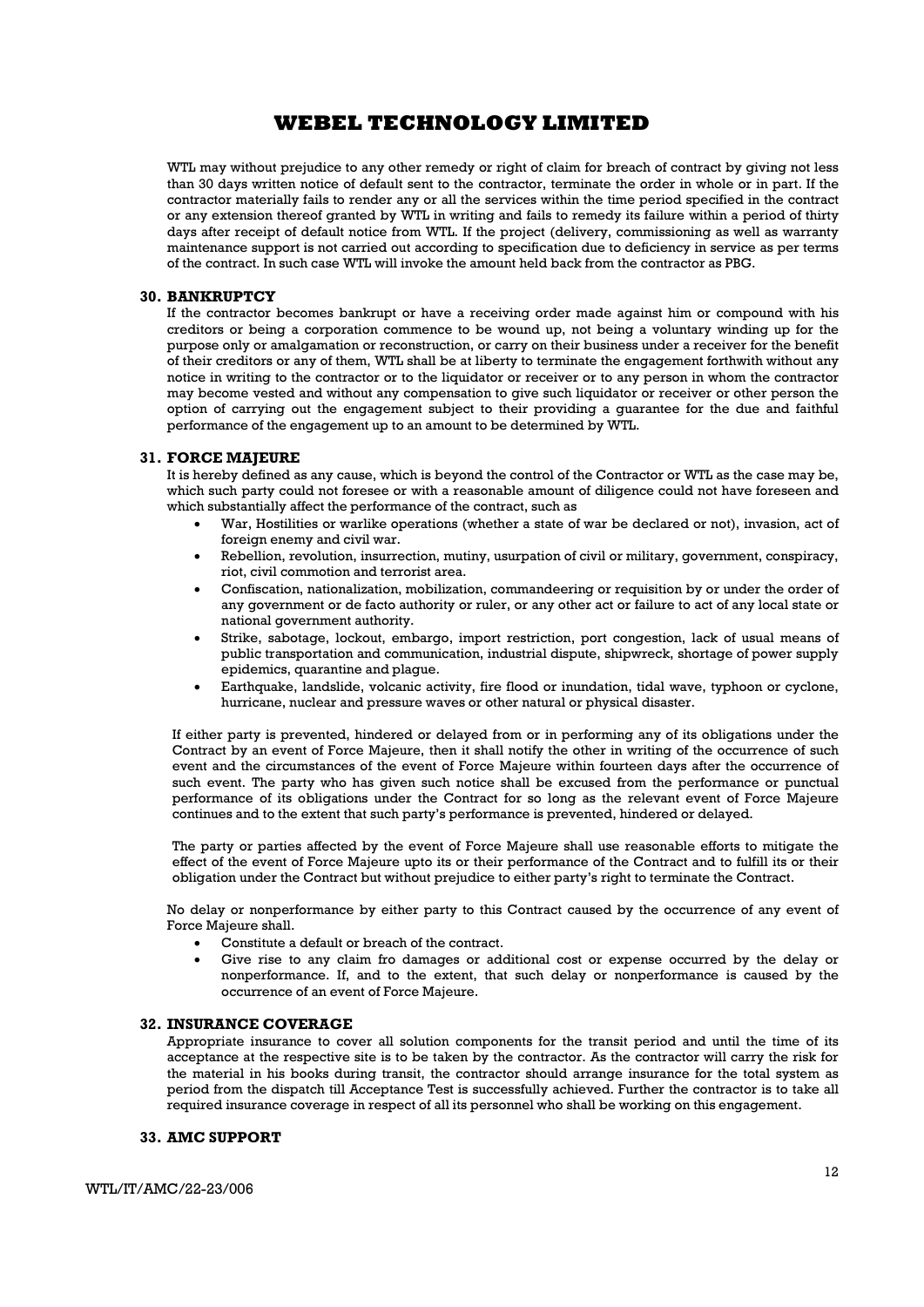The OEM on behalf of bidder will warranty that product supplied under the contract are newly made and are free from defects in the design, engineering and workmanship. The Contractor would be responsible for the up keep and maintenance of the router under the scope of work during the entire AMC period, i.e., 12 months from the date of order. Within AMC period, entrusted OEM/ bidder will replace, re-integrate faulty router. The Contractor/OEM shall not, without the express prior written consent of WTL, assign to any third party of the contract or part thereof. Service support for the entire warranty period will be on site and comprehensive (including spares) and free of cost for the entire AMC period. AMC will be invalid if the equipment is serviced by unauthorized personnel of misuse is detected.

#### 34. SLA AGREEMENT

As per Section – Q

#### 35. PERFORMANCE BANK GUARANTEE (PBG)

As a guarantee for timely delivery, installation and commissioning of equipment as well as performance of on-site warranty support, as mentioned in Bill of Material, from the date of final acceptance of systems and pertaining to proper running of the systems, the bidder will have to submit 3% of the contract value as security in the form of Performance Bank Guarantee from any nationalized bank as per format enclosed  $(Section - Q)$ .

#### 36. SI/BIDDER/CONTRACTOR'S RESPONSIBILITIES

Refer Section – A (Scope of Work & Responsibility)

#### 37. NO WAIVER OF RIGHTS

Neither the inspection by WTL or any of their agents nor any order by WTL for payment of money or any payment for or acceptance of the whole or any part of the works by WTL, nor any extension of time, nor any possession taken by WTL shall operate as a waiver of any provision of the contract or of any power reserved to WTL, or any right to damages here in provided, nor shall any waiver of any breach in the contract be held to be a waiver of any other subsequent breach.

#### 38. GRAFTS, COMMISSIONS, GIFTS, ETC.

It is the Purchaser's policy to require that bidders, suppliers, contractors and consultants under contracts, observe the highest standard of ethics during the procurement and execution of such contracts. Any graft, commission, gift or advantage given, promised or offered by or on behalf of the contractor or his partner, agent, officers, director, employee or servant or any one on his or their behalf in relation to the obtaining or to the execution of this or any other contract with WTL shall in addition to any criminal liability which it may incur, subject the contractor to the cancellation of this and all other contracts and also to payment of any loss or damage to WTL resulting from any cancellation. WTL shall then be entitled to deduct the amount so payable from any monies otherwise due to the contractor under contract.

#### 39. ENFORCEMENT OF TERMS

The failure of either party to enforce at any time any of the provision of this contract or any rights in respect thereto or to exercise any option here in provided shall in no way be construed to be a waiver to such provisions, rights or options or in any way to affect the validity of the contract. The exercise by either party of any of its rights herein shall not preclude or prejudice either party from exercising the same or any other right it may have hereunder.

#### 40. PERIOD OF VALIDITY OF OFFER

For the purpose of placing the order, the proposals shall remain valid till 180 days. During the period of validity of proposals, the rates quoted shall not change. In exceptional circumstances, WTL may ask for extension of the period of validity and such a request shall be binding on Bidders. WTL's request and the response to such a request by various Bidders shall be in writing. A Bidder agreeing to such an extension will not be permitted to increase its rates.

#### 41. TAXES & DUTIES

- The prices shall be inclusive of all taxes & levies including GST and other statutory duties as applicable. Rate of taxes should be indicated separately in the Price Bid.
- Contract Price specified in Price Bid should be based on the taxes & duties and charges prevailing at the date one day prior to the last date of Bid submission.
- Statutory deduction, wherever applicable, shall be made from invoice as per government rules. Necessary certificate will be issued for such deductions.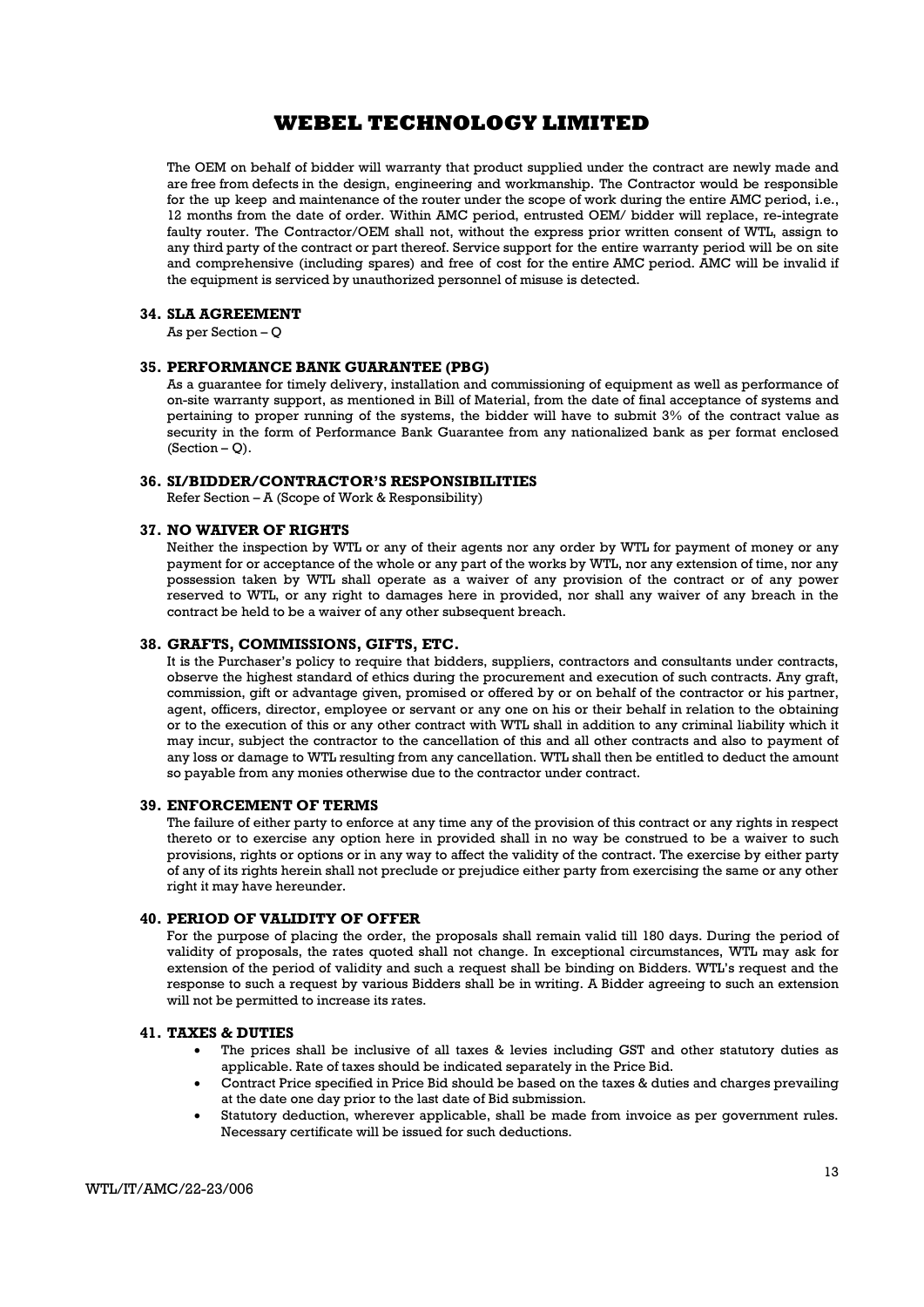- Bidder submitting a bid shall produce valid statutory documents / certificates with respect to GST, Income Tax, ROC, Prof. Tax, Trade License, etc. All such documents / certificates shall remain valid on the last date of tender submission.
- In case of inter-state transaction, WTL will provide "Waybill". However, statutory charges, if any will be borne by the bidder.
- GST component of the invoice of the bidder may be kept on hold in case there ia any mismatch / irregularity in GST return filling on the part of the bidder.

#### 42. DISCREPANCIES IN BID

- Discrepancy between description in words and figures, the rate which corresponds to the words quoted by the bidder shall be taken as correct.
- Discrepancy in the amount quoted by the bidder due to calculation mistake of the unit rate then the unit rate shall be regarded as firm.
- Discrepancy in totaling or carry forward in the amount quoted by the bidder shall be corrected.

#### 43. BID DUE DATE

The online tender has to submitted not later than the due date and time specified in the Important Dates Sheet. WTL may as its discretion on giving reasonable notice by fax, or any other written communication to all prospective bidders who have been issued the bid documents, extend the bid due date, in which case all rights and obligations of the WTL and the bidders, previously subject to the bid due date, shall thereafter be subject to the new bid due date as extended.

#### 44. LATE BID

Any proposal received by WTL after the deadline for submission of proposals may not be accepted.

#### 45. OPENING OF BID BY WTL

Bids shall be opened and downloaded electronically through operation of the process in the e-Tender portal in presence of Tender Committee. Bidders interested to remain present during electronic bid opening may attend the bid opening session at WTL premises at scheduled date & time.

### 46. CONTACTING WTL

Bidder shall not approach WTL officers beyond office hours and/or outside WTL office premises from the time of the Bid opening to the time of finalization of successful bidder. Any effort by bidder to influence WTL office in the decision on Bid evaluation, Bid comparison or finalization may result in rejection of the Bidder's offer. If the bidder wishes to bring additional information to the notice of WTL, it should be in writing following the procedure mentioned hereinabove.

#### 47. WTL'S RIGHT TO REJECT ANY OR ALL BIDS

WTL reserves the right to reject any bid and to annul the bidding process and reject all bids at any time prior to award of Contract, without thereby incurring any liability to the affected bidder(s) or any obligation to inform the affected bidder(s) of the grounds for such decision.

#### 48. BID CURRENCIES

Prices shall be quoted in Indian Rupees, inclusive of all prevailing GST, levies, duties, cess etc.

#### 49. PRICE

- Price should be quoted in the Price Bid format only. No deviation in any form in the Price Bid sheet is acceptable.
- Price quoted should be firm, inclusive of packing, forwarding, insurance and freight charges.
- Percentage/specified amount of taxes & duties should be clearly mentioned otherwise WTL reserves the right to reject such vague offer.
- Price to be quoted inclusive of supply, installation & commissioning charges.

#### 50. CANVASSING

Canvassing or support in any form for the acceptance of any tender is strictly prohibited. Any bidder doing so will render him liable to penalties, which may include removal of this name from the register of approved Contractors.

#### 51. NON-TRANSFERABILITY OF TENDER

This tender document is not transferable.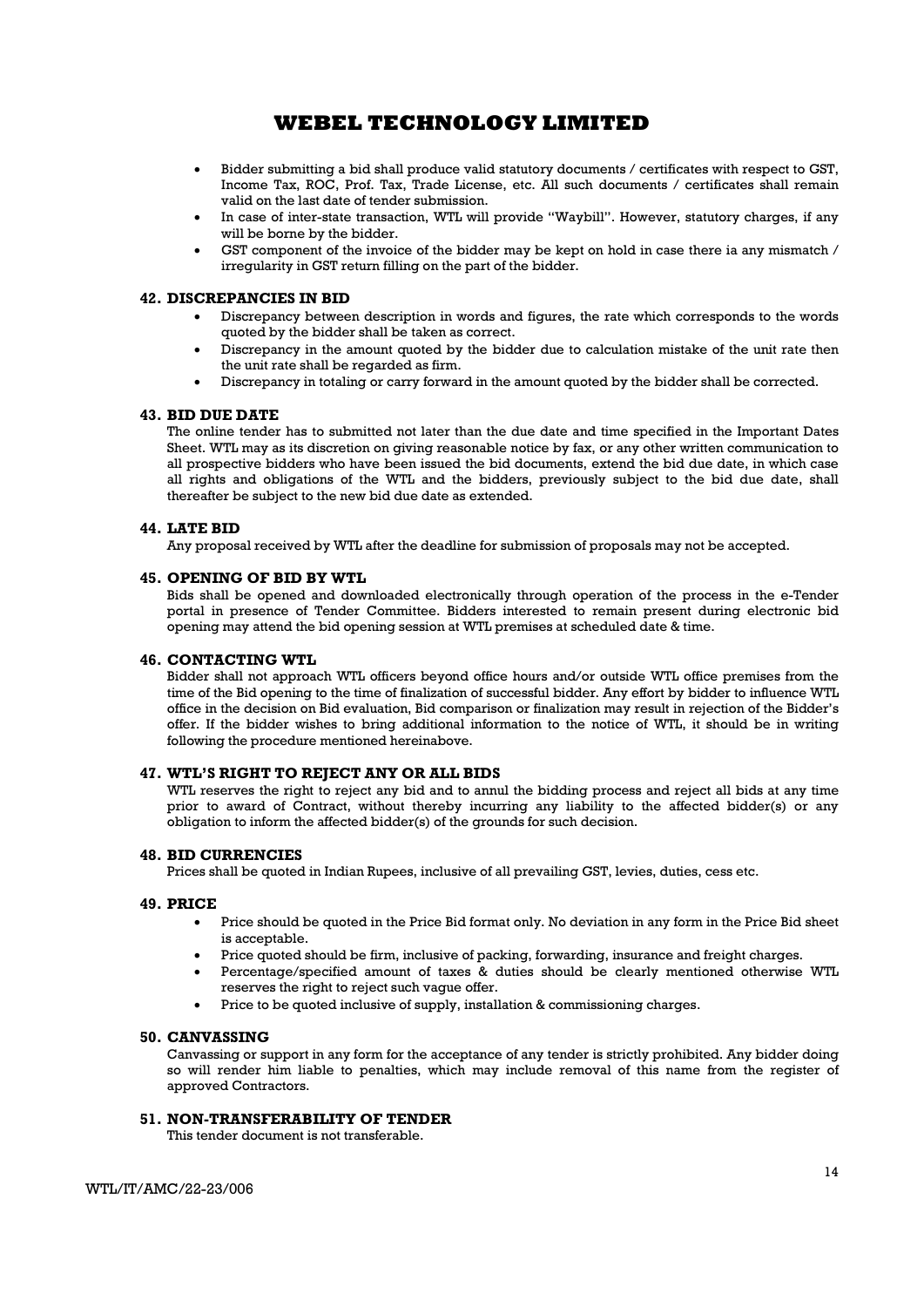#### 52. FORMATS AND SIGNING OF BID

The original and all copies of the proposals shall be neatly typed and shall be signed by an authorized signatory(ies) on behalf of the Bidder. The authorization shall be provided by written Power of Attorney accompanying the proposal. All pages of the proposal, except for un-amended printed literature, shall be initialed by the person or persons signing the proposal. The proposal shall contain no interlineations, erase or overwriting. In order to correct errors made by the Bidder, all corrections shall be done & initialed with date by the authorized signatory after striking out the original words/figures completely.

#### 53. WITHDRAWAL OF BID

Bid cannot be withdrawn during the interval between their submission and expiry of Bid's validity period. Fresh Bid may be called from eligible bidders for any additional item(s) of work not mentioned herein, if so required.

#### 54. INTERPRETATION OF DOCUMENTS

If any bidder should find discrepancies or omission in the specifications or other tender documents, or if he should be in doubt as to the true meaning of any part thereof, he shall make a written request to the tender inviting authority for correction/clarification or interpretation or can put in a separate sheet along with his technical bid document.

#### 55. SPLITTING OF THE CONTRACT AND CURTAILMENT OF WORK

WTL reserve the right to split up and distribute the work among the successful bidders and to curtail any item of work in the schedule partly or fully.

## 56. PREPARATION OF TENDER

Tender shall be submitted in accordance with the following instructions:

- a) Tenders shall be submitted in the prescribed forms. Digital signatures shall be used. Where there is conflict between the words and the figures, the words shall govern.
- b) All notations must be in ink or type written. No erasing or overwriting will be permitted. Mistakes may be crossed out and corrections typed or written with ink adjacent thereto and must be initialed in ink by the person or persons signing the tender.
- c) Tenders shall not contain any recapitulation of the work to be done. Alternative proposals will not be considered unless called for. No written, oral, telegraphic or telephonic proposals for modifications will be acceptable.
- d) Tenders shall be uploaded as notified on or before the date and time set for the opening of tenders in the Notice Inviting Tenders.
- e) Tenders subject to any conditions or stipulations imposed by the bidder are liable to be rejected.
- f) Each and every page of the tender document must be signed with company seal by the bidder.
- g) Any bidder may withdraw his tender by written request at any time prior to the scheduled closing time for receipt of tenders and not thereafter.

#### 57. PRE-DISPATCH INSTRUCTION

All materials / equipments supplied against the order shall be subjected to Inspection, check and /or test by the authorized representative from WTL.

#### 58. FINAL INSPECTION

Final inspection will be carried by the authorized representative from WTL.

#### 59. SITE INSPECTION

Bidder can inspect (at their own cost) the sites if required, for which they have to take necessary permission from WTL in writing. WTL will take at least four days to organize such permission.

#### 60. ERASURES OR ALTERNATIONS

The offers with overwriting and erasures may make the tender liable for rejection if each of such overwriting/erasures/manuscript ions is not only signed by the authorized signatory of the bidder. There should be no hand-written material, corrections or alterations in the offer. Technical details must be completely filled up. Correct technical information of the product being offered must be filled in. Filling up of the information using terms such as "OK", "accepted", "noted", "as given in brochure/manual" is not acceptable. The Customer may treat offers not adhering to these guidelines as unacceptable. The Customer may, at its discretion, waive any minor non-conformity or any minor irregularity in the offer. This shall be binding on all bidders and the Tender Committee reserves the right for such waivers.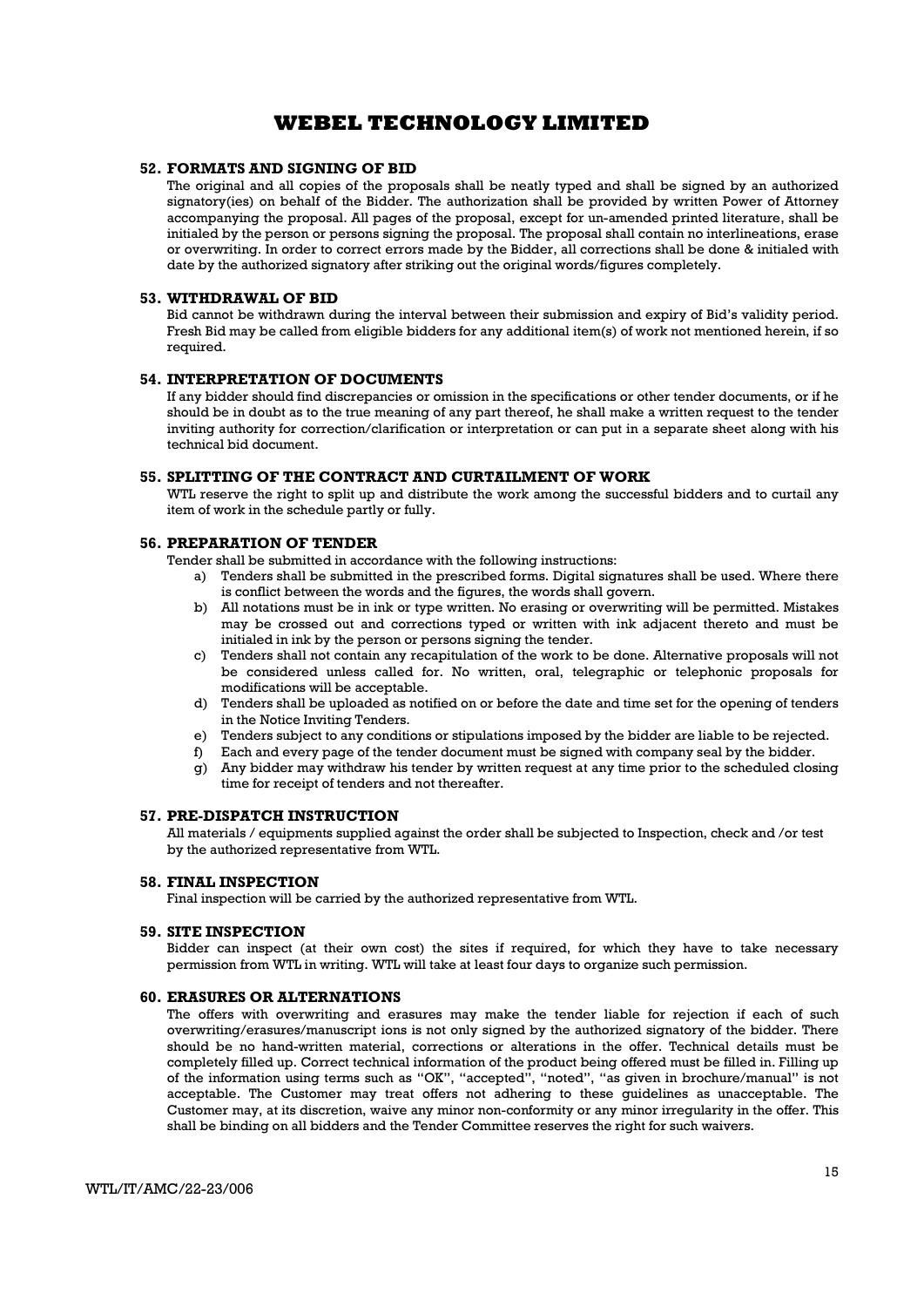#### 61. COMPLIANCE WITH LAW

The contractor hereto agrees that it shall comply with all applicable union, state and local laws, ordinances, regulations and codes in performing its obligations hereunder, including the procurement of licenses, permits certificates and payment of taxes where required. The contractor shall establish and maintain all proper records (particularly, but without limitation, accounting records) required by any law, code/practice of corporate policy applicable to it from time to time including records and returns as applicable under labor legislation.

#### 62. CLARIFICATION OF BIDS

During evaluation of the bids, the Customer/Tender Committee, at its discretion may ask the bidder for clarification of its bid. The request for the clarification and the response shall be in writing (fax/email) and no change in the substance of the bid shall seek offered or permitted.

#### 63. QUALITY CONTROL

- The contractor is obliged to work closely with WTL and/or Concerned Official, act within its authority and abide by directive issued by them on implementation activities.
- The contractor will abide by the safety measures and free WTL and Concerned Official from all demands or responsibilities arising from accident/loss of life, the cause of which is due to their negligence. The bidder will pay all indemnities arising from such incidents and will not hold WTL and competent authority responsible.
- The contractor will treat as confidential all data and information about the system, obtained in the execution of its responsibilities in strict confidence and will not reveal such information to any party without the prior written approval of WTL/ Concerned Official.
- WTL reserves the right to inspect all phases of contractor's operation to ensure conformity to the specifications. WTL shall have engineers, inspectors or other duly authorized representatives made known to the contractor, present during the progress of the work and such representatives shall have free access to the work at all times. The presence or absence of representatives of WTL does not relieve the contractor of the responsibility for quality control in all phases.

#### 64. SITE NOT READY

The bidder shall not be in any manner liable for any delay arising out of respective location inability to make the site ready within the stipulated period.

#### 65. GENERAL TERMS

- a) All the pages of the bid document including documents submitted therein must be duly signed and stamped failing which the offer shall be liable to be rejected.
- b) All the documents to be submitted by the bidder along with their offer should be duly authenticated by the person signing the offer and if at any point of time during procurement process or subsequently it is detected that documents submitted are forged/tampered/manipulated in any way, the total responsibility lies with the bidder and WTL reserves the full right to take action as may be deemed fit including rejection of the offer and such case is to be kept recorded for any future dealing with them.
- c) No Technical/Commercial clarification will be entertained after opening of the tender.
- d) Overwriting and erasures may make the tender liable for rejection if each of such overwriting/erasures/manuscription is not only signed by the authorized signatory of the bidder. All overwriting should be separately written and signed by the authorized signatory of the bidder.
- e) Quantity mentioned in the tender document is indicative only and orders shall be placed subject to actual requirement. WTL reserve the right to increase or decrease the quantity specified in the tender.
- f) WTL reserve the right to reject or accept or withdraw the tender in full or part as the case may be without assigning the reasons thereof. No dispute of any kind can be raised the right of buyer in any court of law or elsewhere.
- g) WTL reserve the right to ask for clarification in the bid documents submitted by the bidder. Documents may be taken if decided by the committee.
- h) Supporting technical brochures / catalogues indicating each feature in respect of offered model and make must be submitted along with the offer, in absence of which the offer is liable to be ignored.
- i) No dispute by the bidders in regard to Technical/Commercial points will be entertained by WTL and decision taken by the Tender Committee will be final.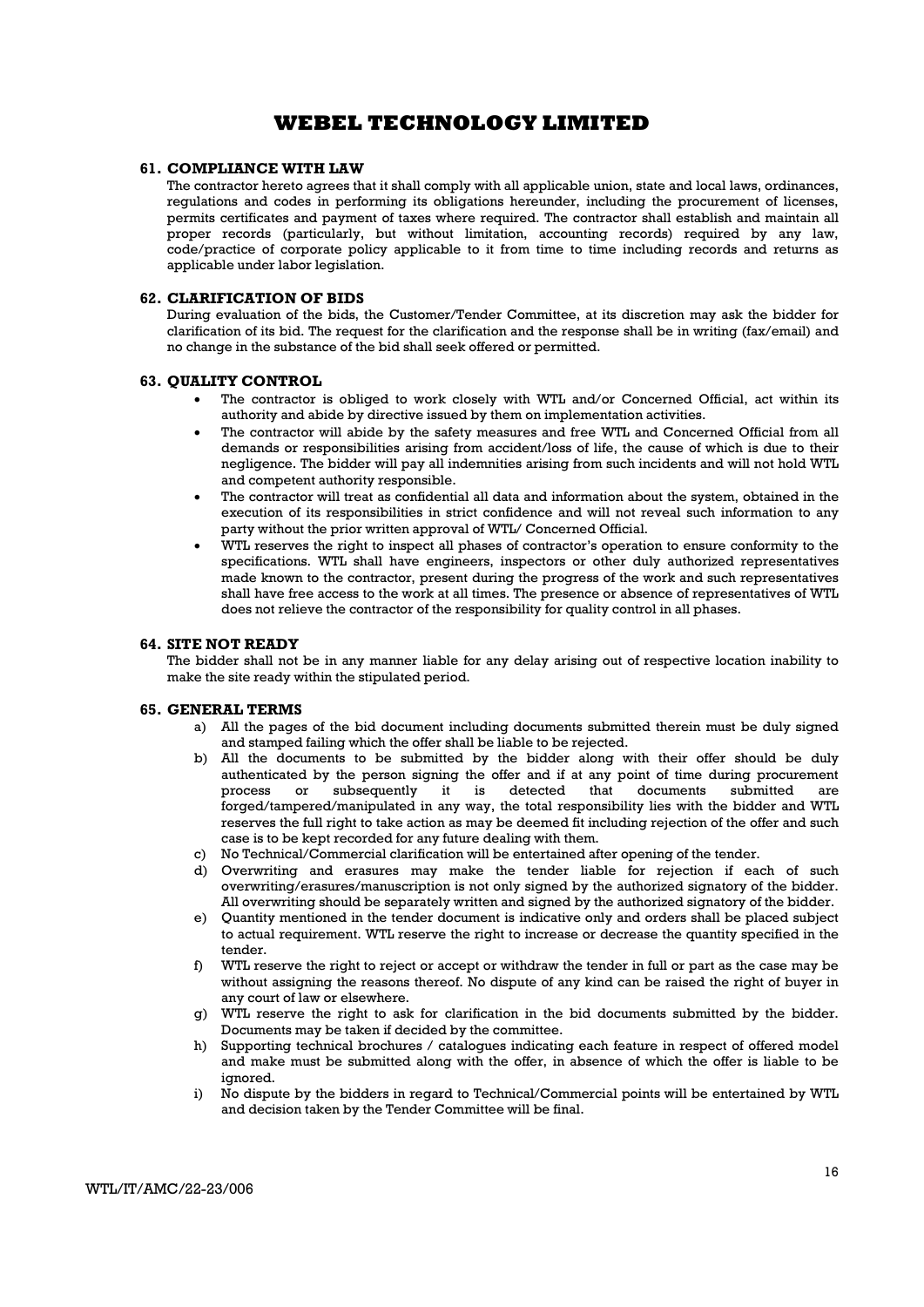- j) Discrepancy in the amount quoted by the bidder due to calculation mistake, the unit rate shall be regarded as firm and the totaling or carry in the amount quoted by the bidder shall be corrected accordingly.
- k) The price offers shall remain firm within the currency of contract and no escalation of price will be allowed.
- l) The acceptance of the tender will rest with the accepting authority who is not bound to accept the lowest or any tender and reserves the right to reject in part or in full any or all tender(s) received and to split up the work among participants without assigning any reason thereof.
- m) The customer/WTL at its discretion may extend the deadline for the submission of Bids.
- n) The Court of Kolkata only will have the jurisdiction to deal with and decide any legal matters or dispute whatsoever arising out of the contract.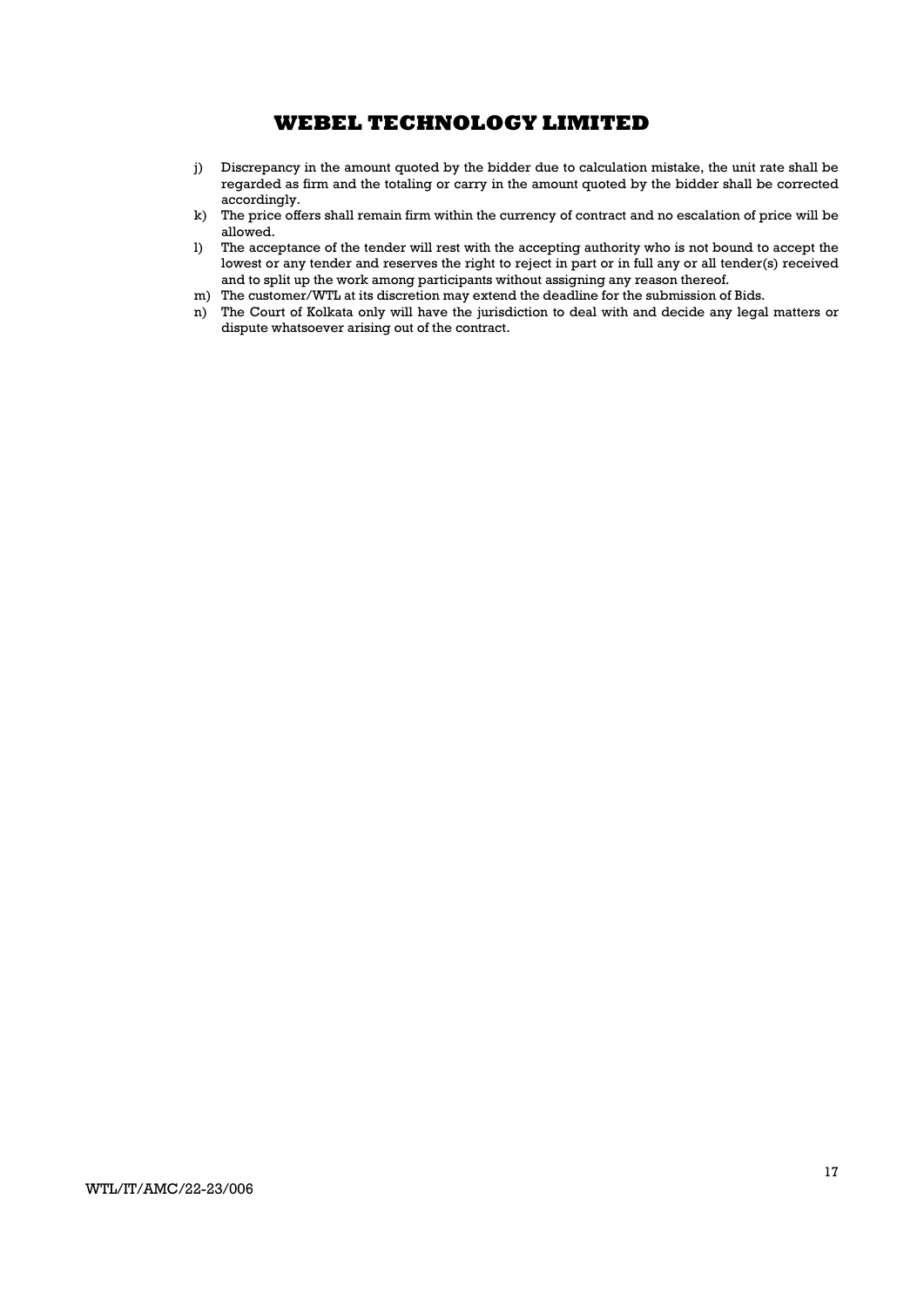## SECTION – E

## BID FORM

(Bidders are requested to furnish the Bid Form in the Format given in this section, filling the entire Blank and to be submitted on Letter Head in original)

To Webel Technology Limited Plot – 5, Block – BP, Sector – V, Salt Lake City, Kolkata – 700091.

### Sub : Onsite Annual Comprehensive Maintenance of Cisco Make Routers (841 M) with power adapter installed at various Land Revenue (LR) and Inspector General of Registration (IGR) offices across West Bengal.

### Dear Sir,

- 1. We the undersigned bidder/(s), having read and examined in details the specifications and other documents of the subject tender no. WTL/IT/AMC/22-23/006 dated 24.05.2022, do hereby propose to execute the job as per specification as set forth in your Bid documents.
- 2. The prices of all items stated in the bid are firm during the entire period of job irrespective of date of completion and not subject to any price adjusted as per in line with the bidding documents. All prices and other terms & conditions of this proposal are valid for a period of 180 (one hundred eighty) days from the date of opening of bid. We further declare that prices stated in our proposal are in accordance with your bidding.
- 3. We confirm that our bid prices include all other taxes and duties and levies applicable on bought out components, materials, equipments and other items and confirm that any such taxes, duties and levies additionally payable shall be to our account.
- 4. Earnest Money Deposit: We have transferred the Tender Fee & EMD amount online through e-Tender portal.
- 5. We declare that items shall be executed strictly in accordance with the specifications and documents irrespective of whatever has been stated to the contrary anywhere else in our proposal. Further, we agree that additional conditions, deviations, if any, found in the proposal documents other than those stated in our deviation schedule, save that pertaining to any rebates offered shall not be given effect to.
- 6. If this proposal is accepted by you, we agree to provide services and complete the entire work, in accordance with schedule indicated in the proposal. We fully understand that the work completion schedule stipulated in the proposal is the essence of the job, if awarded.
- 7. We further agree that if our proposal is accepted, we shall provide a Performance Bank Guarantee of the value equivalent to three percent (3%) of the Order value as stipulated in Financial Bid (BOQ).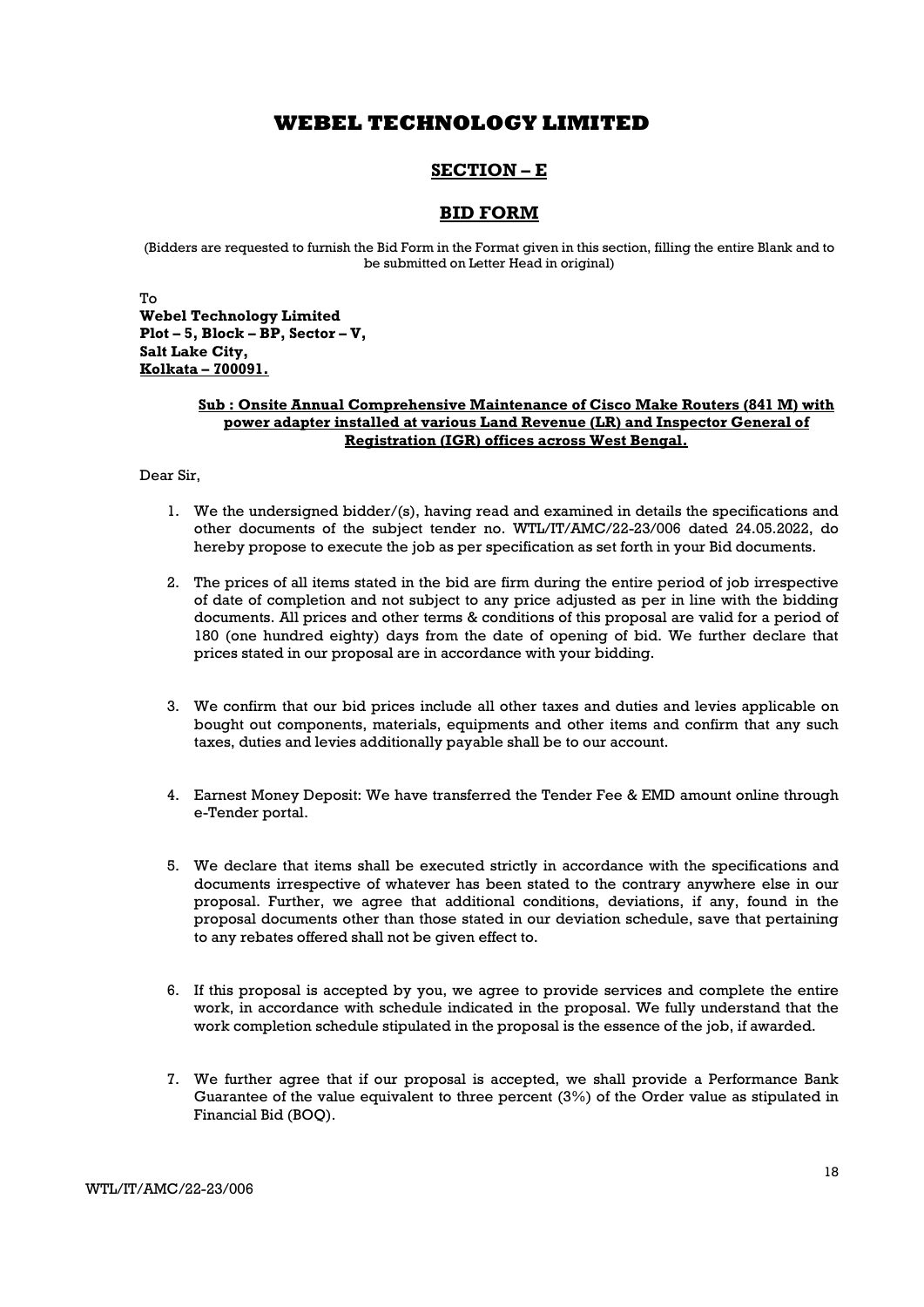8. We agree that WTL reserves the right to accept in full/part or reject any or all the bids received or split order within successful bidders without any explanation to bidders and his decision on the subject will be final and binding on Bidder.

Dated, this …………………..day of ……………………2022

Thanking you, we remain,

Yours faithfully

………………………………………………… Signature

……………………………………………………….. Name in full

……………………………………………………….. Designation

## Signature & Authorized Verified by

………………………………………………… Signature ………………………………………………… Name in full ………………………………………………… Designation ………………………………………………… Company Stamp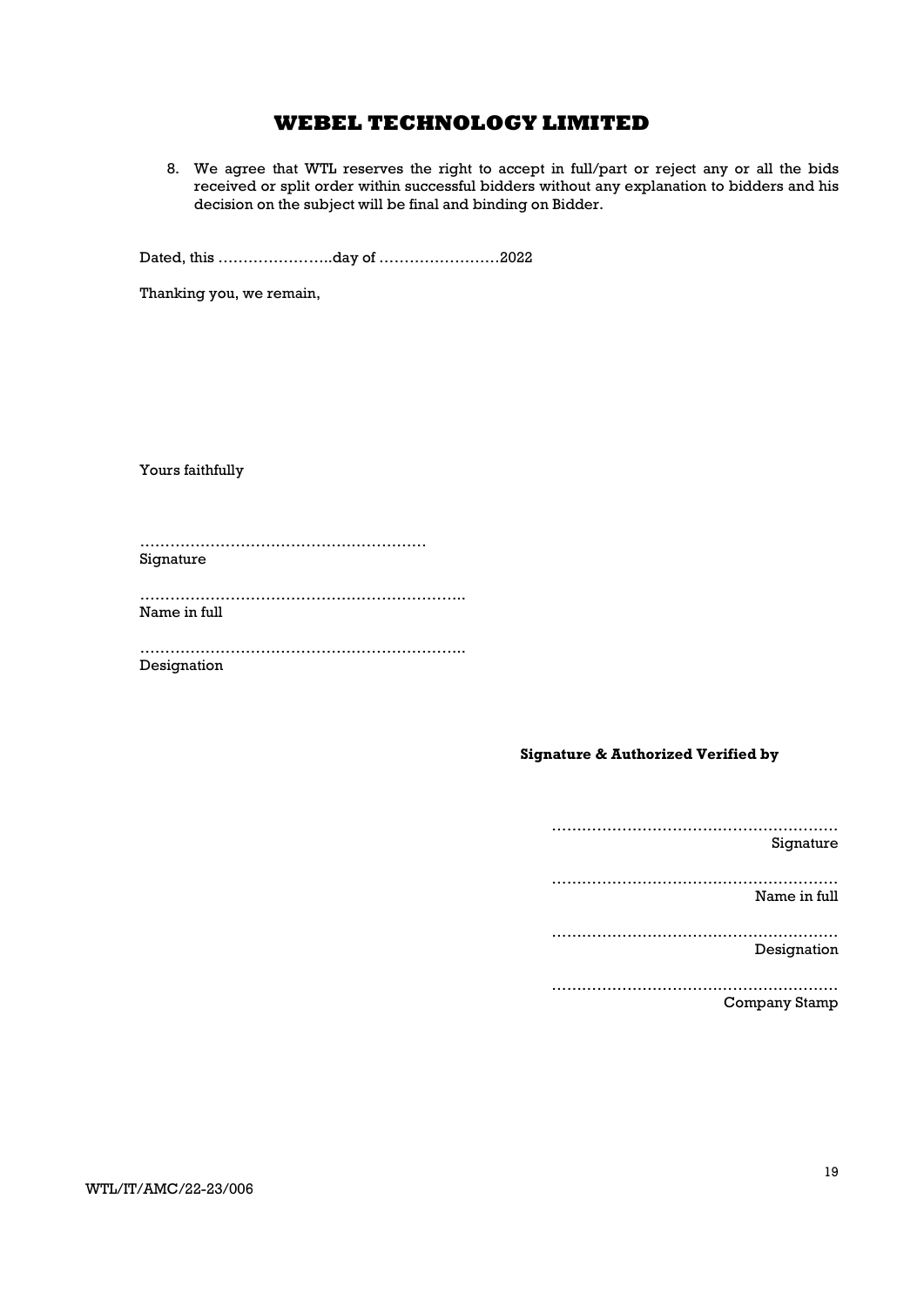## SECTION – F

## TECHNO COMMERCIAL EVALUATION & AWARDING OF CONTRACT

## 1. EVALUATION PROCEDURE

- The Eligibility Criteria (Section  $-$  B) will be evaluated by Tender Committee and those qualify will be considered for further evaluation.
- After qualifying in Eligibility Criteria, the qualified bidders will only be considered for Financial Bid evaluation.

#### 2. FINAL EVALUATION

Financial Proposal of the bidders qualifying in the evaluation of technical specification will be evaluated. The bidder who has qualified in the Technical Specification evaluation and returns with lowest quote (L1) in financial bid would normally be awarded the contract subject to Post Qualification.

### 3. AWARDING OF CONTRACT

An affirmative Post Qualification determination will be prerequisite for award of the contract to the lowest quoted bidder. A negative determination will result in rejection of bidder's bid, in which event the WTL will proceed to the next lowest evaluated bidder to make a similar determination of that bidder's capability to perform satisfactorily. The successful bidder (s) will have to give security deposit in the form of Performance Bank Guarantee.

## 4. POST QUALIFICATION

The determination will evaluate the Bidder's financial, technical, design, integration, customization, production, management and support capabilities and will be based on an examination of the documentary evidence of the Bidder's qualification, as well as other information WTL deems necessary and appropriate. This determination may include visits or interviews with the Bidder's client's reference in its bid, site inspection, and any other measures. At the time of post-qualification, Directorate of es may also carry out tests to determine that the performance or functionality of the Information System offered meets those stated in the detailed Technical Specification.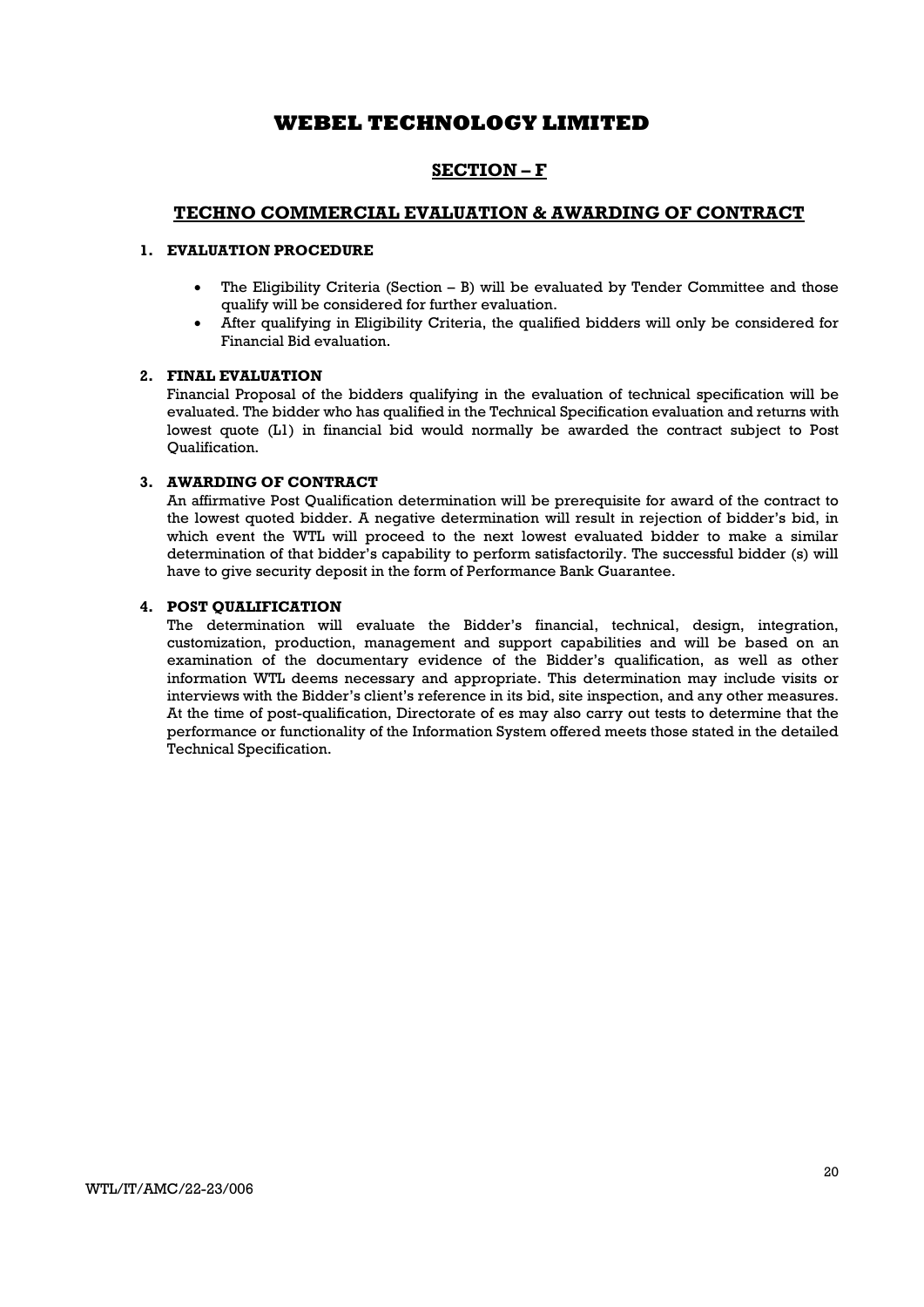## SECTION – G

## GUIDANCE FOR E-TENDERING

Instructions / Guidelines for electronic submission of the tenders have been annexed for assisting the Bidders to participate in e-Tendering.

### Registration of Bidder:

Any Bidder willing to take part in the process of e-Tendering will have to be enrolled & registered with the Government e-Procurement System through logging on to https://wbtenders.gov.in. The Bidder is to click on the link for e-Tendering site as given on the web portal.

#### Digital Signature Certificate (DSC):

Each Bidder is required to obtain a Class-II or Class-III Digital Signature Certificate (DSC) for submission of tenders from the approved service provider of the National Informatics Centre (NIC) on payment of requisite amount. Details are available at the Web Site stated above. DSC is given as a USB e-Token.

 The Bidder can search & download N.I.T. & BOQ electronically from computer once he logs on to the website mentioned above using the Digital Signature Certificate. This is the only mode of collection of Tender Documents.

#### Participation in more than one work:

A prospective bidder shall be allowed to participate in the job either in the capacity of individual or as a partner of a firm. If, found to be applied severally in a single job all the applications will be rejected.

#### Submission of Tenders:

Tenders are to be submitted through online to the website stated above in two folders at a time, one in Techno Commercial Proposal & the other is Financial Proposal before the prescribed date & time using the Digital Signature Certificate (DSC). The documents are to be uploaded virus scanned copy duly Digitally Signed. The documents will get encrypted (transformed into non readable formats)

The proposal should contain scanned copies of the following in two covers (folders).

#### Techno Commercial Cover:

#### Technical Document 1 (scanned & join in pdf format then upload)

- 1. Bid Form as per format (Section E)
- 2. Undertaking Letter of Bidder (Section S)
- 3. Undertaking Letter of OEM (Section T)

#### Technical Document 2 (scanned & join in pdf format then upload)

1. NIT Declaration duly stamped & signed in letter head of bidder (Section – R)

#### Technical Compliance (scanned & joins in pdf format then upload)

1. Manufacturer Authorisation Form (Section – M)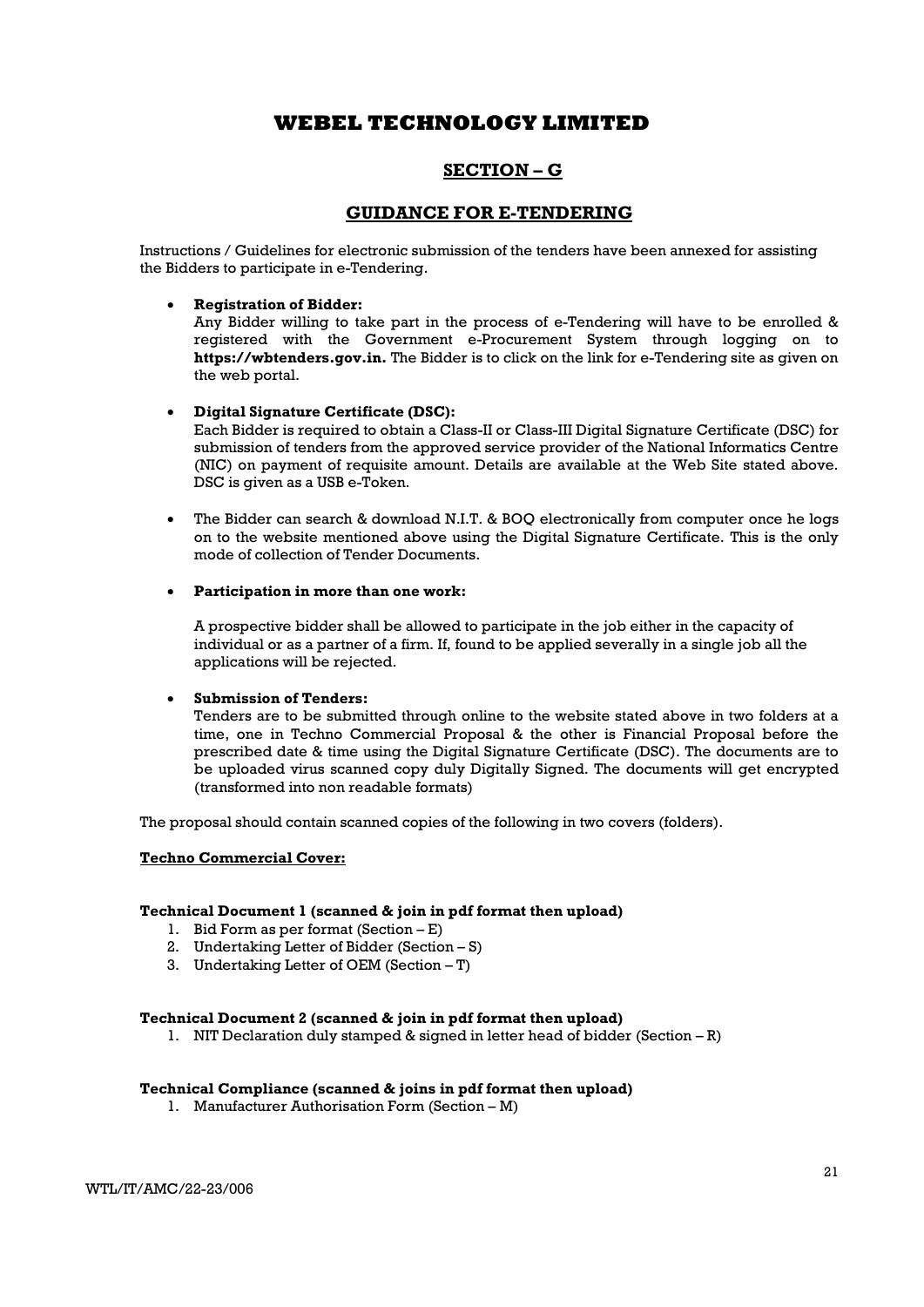### Financial Cover:

BOQ will be downloaded and same will be uploaded with quoted rates. While uploading BOQ file name shall remain unchanged. Absence of this document shall lead to summary rejection of the bid.

### NON-STATUTARY COVER (MY SPACE) CONTAIN FOLLOWING DOCUMENT: (In each folder, scanned coy will be uploaded with single file having multiple pages)

| S1.<br>No. | <b>Category Name</b>   | <b>Sub Category Name</b>         | <b>Sub Category Description</b>                                     |
|------------|------------------------|----------------------------------|---------------------------------------------------------------------|
| A          | <b>CERTIFICATES</b>    | AL CERTIFICATES                  | <b>GST Registration Certificate</b><br><b>PAN</b><br>As required    |
| B          | <b>COMPANY DETAILS</b> | <b>BL COMPANY DETAILS 1</b>      | As required<br>$\bullet$                                            |
|            |                        | <b>B2. COMPANY DETAILS 2</b>     | Company Profile (Not more than 3 pages)<br>$\bullet$<br>As required |
| C          | <b>CREDENTIAL</b>      | CREDENTIAL 1                     | Order copies as per Clause no. 4 of Section - B                     |
|            |                        | <b>CREDENTIAL 2</b>              | Product brochure<br>$\bullet$<br>Other documents, if any            |
| D          | <b>DECLARATION</b>     | DECLARATION 1                    | List of Clients as per format $(Section - P)$                       |
|            |                        | DECLARATION 2                    | Financial Capability of Bidder as per format $(Section - K)$        |
|            |                        | DECLARATION 3                    | Bidder's Details as per format (Section - L)                        |
|            |                        | DECLARATION 4                    | Details of Order Execution as per format (Section – [)              |
|            |                        | DECLARATION 5                    | As required                                                         |
| F          | FINANCIAL INFO         | P/L & BALANCE SHEET<br>2018-2019 | P/L & BALANCE SHEET 2018-2019                                       |
|            |                        | P/L & BALANCE SHEET<br>2019-2020 | P/L & BALANCE SHEET 2019-2020                                       |
|            |                        | P/L & BALANCE SHEET<br>2020-2021 | P/L& BALANCE SHEET 2020-2021                                        |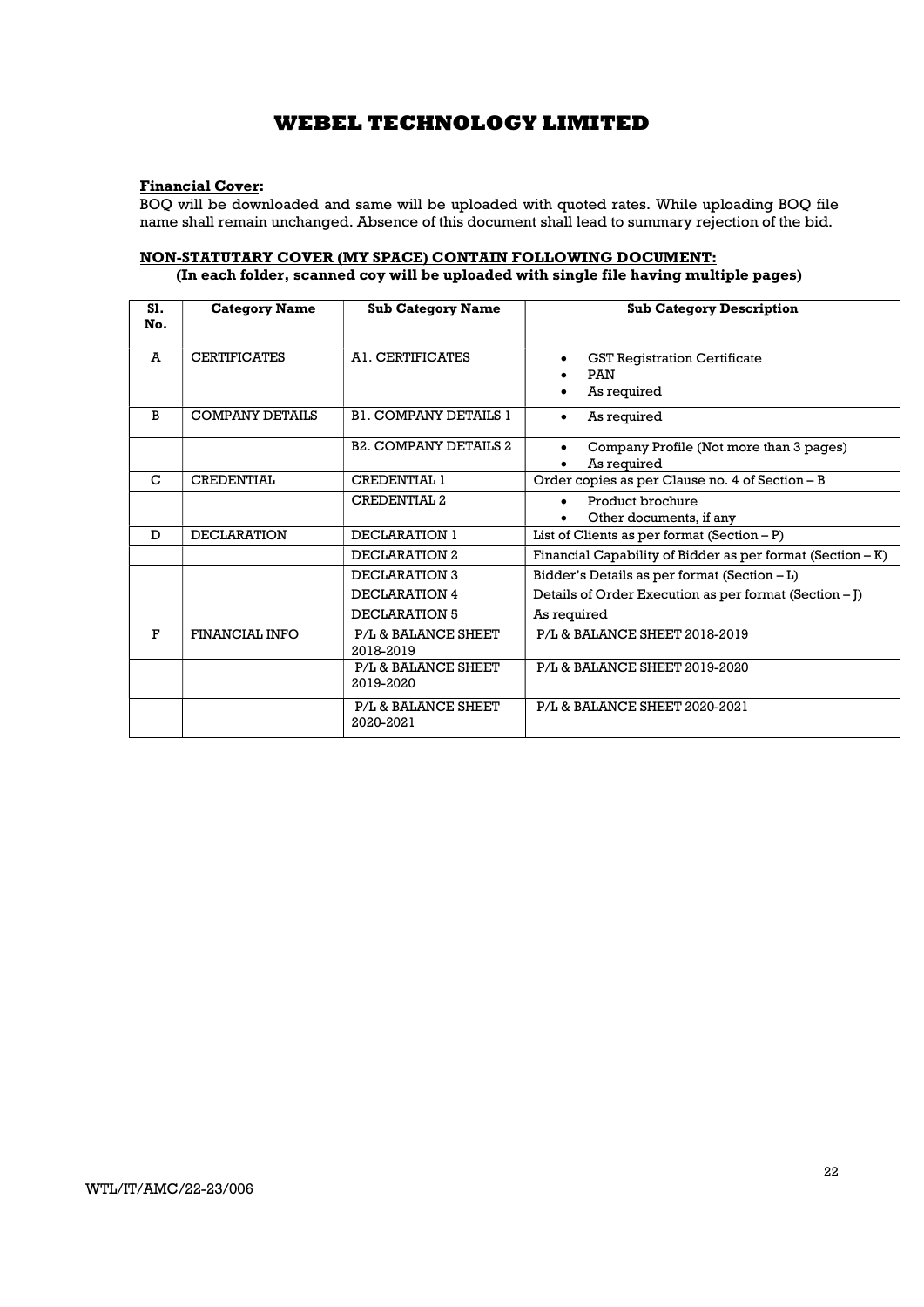## SECTION – H

# BILL OF MATERIAL

| Sl. No. | <b>Item Description</b>                                                                                    |     | Unit |
|---------|------------------------------------------------------------------------------------------------------------|-----|------|
| 1.      | Annual Comprehensive Maintenance of CISCO Router (Model no - 841 M)<br>with Power Adapter for 1 (one) year | 500 | Nos. |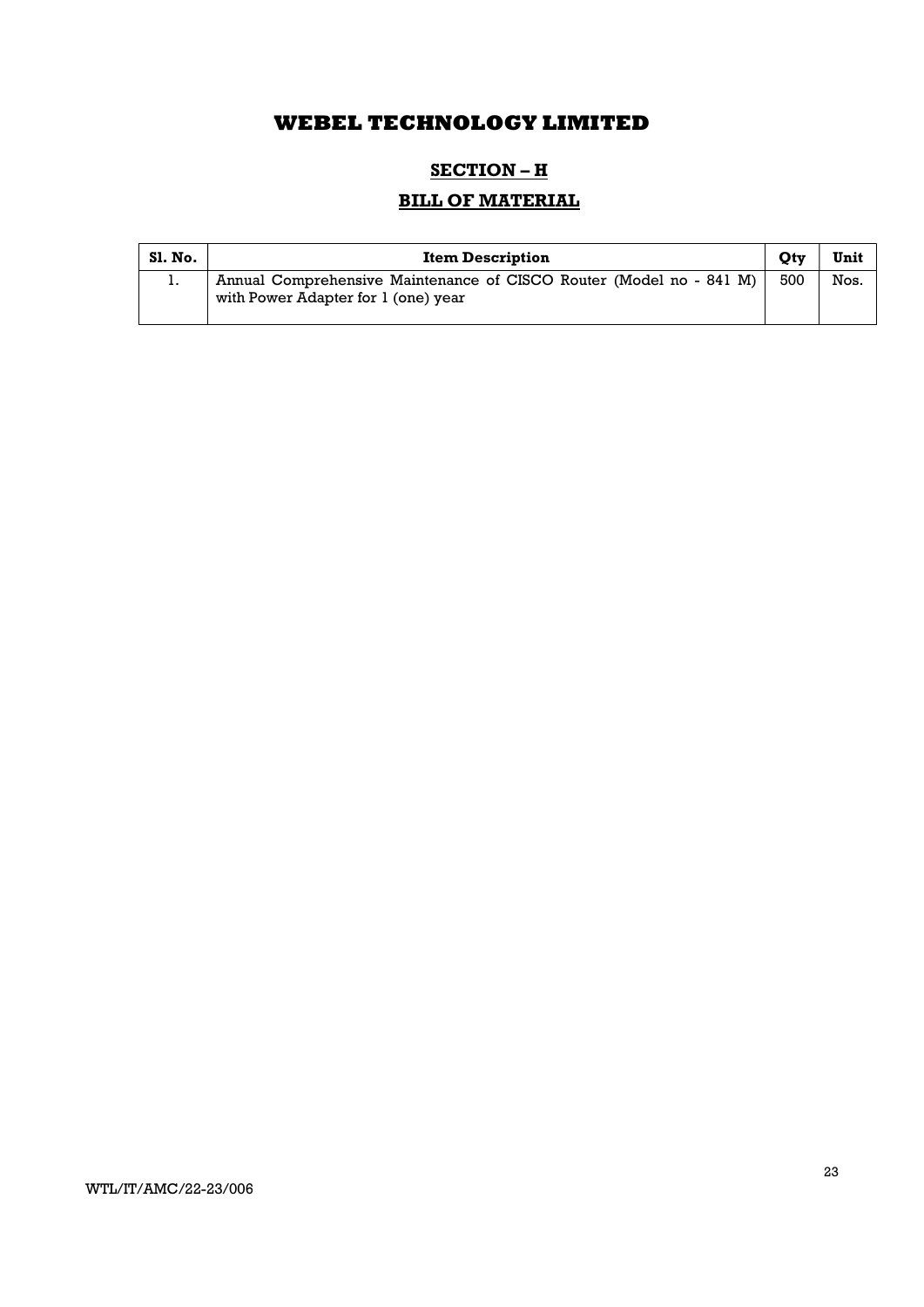## SECTION – I

# SERIAL NUMBER DETAILS OF THE EXISTING ROUTER

| SL NO.                  | Model Type         | CISCO ROUTER Chasis Serial No |
|-------------------------|--------------------|-------------------------------|
| 1                       | <b>CISCO 841 M</b> | FGL212392QP                   |
| $\overline{2}$          | CISCO 841 M        | FGL19282479                   |
| 3                       | <b>CISCO 841 M</b> | <b>FGL193020GF</b>            |
| $\overline{\mathbf{4}}$ | <b>CISCO 841 M</b> | <b>FGL1928247F</b>            |
| 5                       | <b>CISCO 841 M</b> | FGL231730L4                   |
| 6                       | CISCO 841 M        | FGL195022Q0                   |
| $\bf 7$                 | <b>CISCO 841 M</b> | <b>FGL1928245Y</b>            |
| 8                       | CISCO 841 M        | FGL195022R3                   |
| 9                       | <b>CISCO 841 M</b> | <b>FGL195022PW</b>            |
| 10                      | <b>CISCO 841 M</b> | FGL1928246S                   |
| 11                      | <b>CISCO 841 M</b> | FGL212392GQ                   |
| 12                      | CISCO 841 M        | <b>FGL195022PJ</b>            |
| 13                      | CISCO 841 M        | FGL19282478                   |
| 14                      | <b>CISCO 841 M</b> | FGL212392Q8                   |
| 15                      | <b>CISCO 841 M</b> | <b>FGL192823GA</b>            |
| 16                      | CISCO 841 M        | <b>FGL195022PU</b>            |
| 17                      | <b>CISCO 841 M</b> | FGL213892VZ                   |
| 18                      | <b>CISCO 841 M</b> | FGL1930217X                   |
| 19                      | CISCO 841 M        | <b>FGL195022PS</b>            |
| 20                      | CISCO 841 M        | <b>FGL192823CH</b>            |
| 21                      | <b>CISCO 841 M</b> | <b>FGL192823CS</b>            |
| 22                      | <b>CISCO 841 M</b> | FGL1930218W                   |
| 23                      | CISCO 841 M        | FGL212392QA                   |
| 24                      | <b>CISCO 841 M</b> | FGL202725QJ                   |
| 25                      | <b>CISCO 841 M</b> | <b>FGL192823EH</b>            |
| 26                      | CISCO 841 M        | FGL212190A9                   |
| 27                      | <b>CISCO 841 M</b> | <b>FGL2039209E</b>            |
| 28                      | <b>CISCO 841 M</b> | FGL1930218D                   |
| 29                      | CISCO 841 M        | FGL220292R7                   |
| 30                      | <b>CISCO 841 M</b> | FGL192823CQ                   |
| 31                      | <b>CISCO 841 M</b> | FGL212392HR                   |
| 32                      | CISCO 841 M        | FGL2028211G                   |
| 33                      | CISCO 841 M        | <b>FGL193020HU</b>            |
| 34                      | CISCO 841 M        | FGL195022P9                   |
| 35                      | CISCO 841 M        | FGL212392J2                   |
| 36                      | CISCO 841 M        | FGL212392J2                   |
| 37                      | CISCO 841 M        | FGL195022R0                   |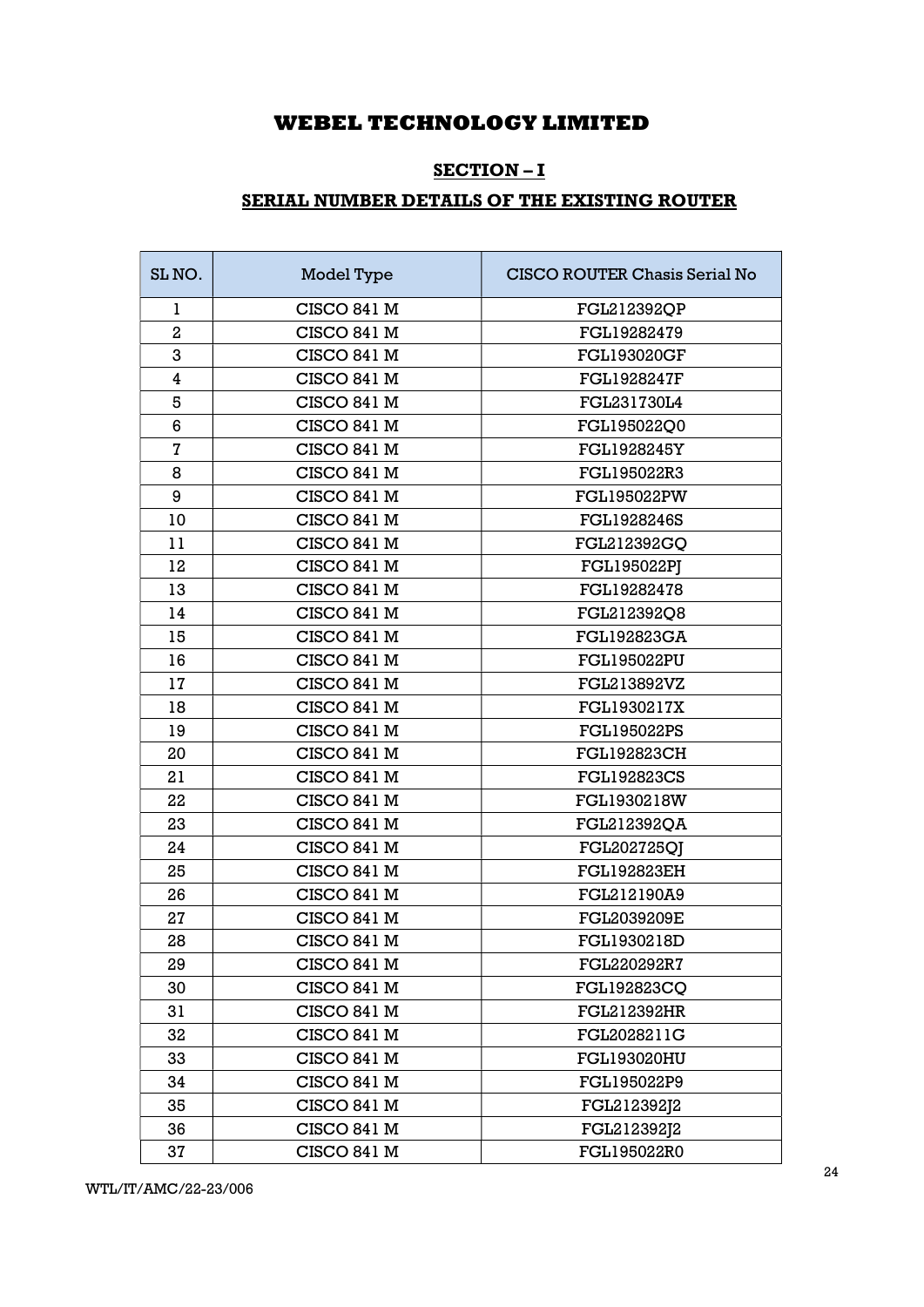| 38 | CISCO 841 M        | FGL193020G2        |
|----|--------------------|--------------------|
| 39 | <b>CISCO 841 M</b> | FGL195022QQ        |
| 40 | CISCO 841 M        | <b>FGL195022RA</b> |
| 41 | CISCO 841 M        | <b>FGL195022PT</b> |
| 42 | CISCO 841 M        | <b>FGL195022RN</b> |
| 43 | CISCO 841 M        | <b>FGL195022QP</b> |
| 44 | CISCO 841 M        | FGL212392JG        |
| 45 | <b>CISCO 841 M</b> | FGL19302183        |
| 46 | <b>CISCO 841 M</b> | FGL192823C4        |
| 47 | CISCO 841 M        | FGL212392H5        |
| 48 | CISCO 841 M        | <b>FGL1930217Y</b> |
| 49 | CISCO 841 M        | <b>FGL193020GC</b> |
| 50 | CISCO 841 M        | <b>FGL193020FA</b> |
| 51 | CISCO 841 M        | FGL193020H2        |
| 52 | CISCO 841 M        | <b>FGL192824UZ</b> |
| 53 | CISCO 841 M        | FGL 193020GQ       |
| 54 | CISCO 841 M        | FGL193020H5        |
| 55 | CISCO 841 M        | FGL232110D9        |
| 56 | CISCO 841 M        | <b>FGL212392PW</b> |
| 57 | CISCO 841 M        | FGL192823G9        |
| 58 | <b>CISCO 841 M</b> | FGL1928246U        |
| 59 | CISCO 841 M        | <b>FGL212392QE</b> |
| 60 | CISCO 841 M        | FGL214790K1        |
| 61 | CISCO 841 M        | FGL212392HV        |
| 62 | <b>CISCO 841 M</b> | FGL193020F0        |
| 63 | CISCO 841 M        | FGL19302181        |
| 64 | <b>CISCO 841 M</b> | <b>FGL223810XX</b> |
| 65 | CISCO 841 M        | <b>FGL1930218K</b> |
| 66 | CISCO 841 M        | <b>FGL193020FP</b> |
| 67 | CISCO 841 M        | FGL212392HP        |
| 68 | CISCO 841 M        | <b>FGL193020FE</b> |
| 69 | CISCO 841 M        | FGL212291B5        |
| 70 | CISCO 841 M        | FGL232330X4        |
| 71 | <b>CISCO 841 M</b> | FGL195022R8        |
| 72 | CISCO 841 M        | FLG2020234T        |
| 73 | CISCO 841 M        | FGL1930218J        |
| 74 | CISCO 841 M        | <b>FGL195022ZF</b> |
| 75 | <b>CISCO 841 M</b> | FGL195022QG        |
| 76 | CISCO 841 M        | FGL212291BJ        |
| 77 | CISCO 841 M        | FGL212392QQ        |
| 78 | CISCO 841 M        | FGL195022R4        |
| 79 | CISCO 841 M        | <b>FGL212392HW</b> |
| 80 | CISCO 841 M        | FGL212291B6        |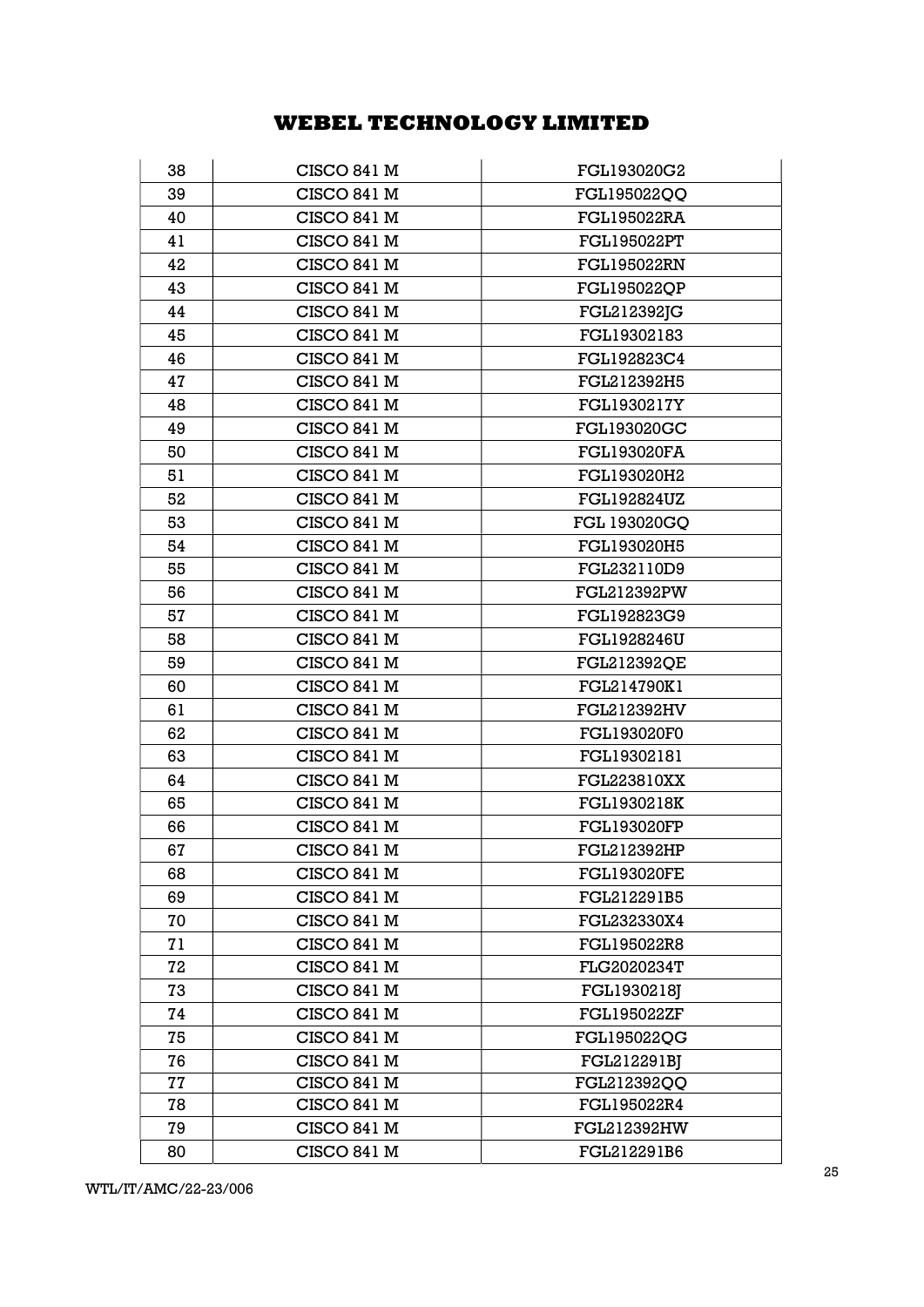| 81  | CISCO 841 M        | <b>FGL193020F8</b> |
|-----|--------------------|--------------------|
| 82  | <b>CISCO 841 M</b> | FGL212392J5        |
| 83  | CISCO 841 M        | FGL212392QL        |
| 84  | CISCO 841 M        | FGL212392H6        |
| 85  | CISCO 841 M        | <b>FGL2513L8U9</b> |
| 86  | CISCO 841 M        | <b>FGL192823DY</b> |
| 87  | CISCO 841 M        | FGC192723S         |
| 88  | CISCO 841 M        | FGL192824W7        |
| 89  | CISCO 841 M        | <b>FGL192823EY</b> |
| 90  | CISCO 841 M        | FGL212392Q8        |
| 91  | CISCO 841 M        | <b>FGL222595NY</b> |
| 92  | CISCO 841 M        | <b>FGL193020HG</b> |
| 93  | <b>CISCO 841 M</b> | FGL19302184        |
| 94  | CISCO 841 M        | <b>FGL192824VB</b> |
| 95  | CISCO 841 M        | FGL192823C8        |
| 96  | <b>CISCO 841 M</b> | <b>FGL192824WG</b> |
| 97  | <b>CISCO 841 M</b> | <b>FGL192824UU</b> |
| 98  | CISCO 841 M        | <b>FGL192824VL</b> |
| 99  | CISCO 841 M        | <b>FGL202720KF</b> |
| 100 | <b>CISCO 841 M</b> | <b>FGL192824VR</b> |
| 101 | CISCO 841 M        | FGL193020F3        |
| 102 | CISCO 841 M        | FGL1930218U        |
| 103 | CISCO 841 M        | FGL1928246X        |
| 104 | CISCO 841 M        | <b>FGL192823CT</b> |
| 105 | CISCO 841 M        | <b>FGL192824VV</b> |
| 106 | CISCO 841 M        | <b>FGL192824WS</b> |
| 107 | CISCO 841 M        | <b>FGL192823E0</b> |
| 108 | CISCO 841 M        | <b>FGL1928246R</b> |
| 109 | CISCO 841 M        | FGL192823C6        |
| 110 | CISCO 841 M        | FGL192823D1        |
| 111 | CISCO 841 M        | FGL212392QH        |
| 112 | <b>CISCO 841 M</b> | <b>FGL212392ST</b> |
| 113 | CISCO 841 M        | FGL212291D0        |
| 114 | <b>CISCO 841 M</b> | FGL212392OC        |
| 115 | CISCO 841 M        | FGL1928246T        |
| 116 | CISCO 841 M        | FGL232110DZ        |
| 117 | CISCO 841 M        | FGL 192823DO       |
| 118 | <b>CISCO 841 M</b> | <b>FGL192824VH</b> |
| 119 | CISCO 841 M        | FGL1928247B        |
| 120 | CISCO 841 M        | <b>FGL2345LQ84</b> |
| 121 | CISCO 841 M        | <b>FGL193020GU</b> |
| 122 | CISCO 841 M        | FGL1928246D        |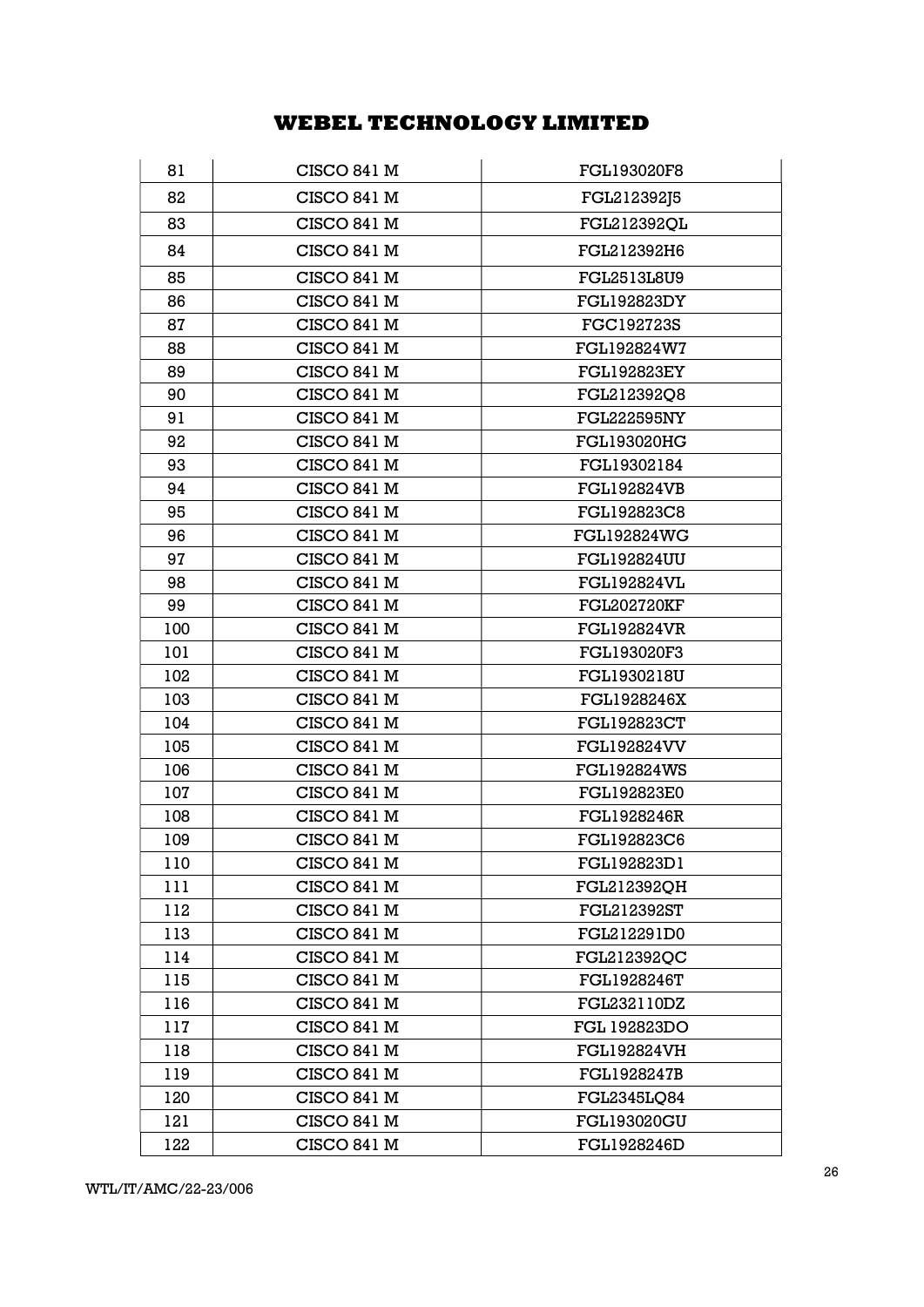| 123 | CISCO 841 M        | FGL212392PZ        |
|-----|--------------------|--------------------|
| 124 | CISCO 841 M        | FGL2420L3YZ        |
| 125 | CISCO 841 M        | FGL212392H8        |
| 126 | CISCO 841 M        | <b>FGL193020HR</b> |
| 127 | <b>CISCO 841 M</b> | FGL192824W0        |
| 128 | CISCO 841 M        | FGL232714K9        |
| 129 | CISCO 841 M        | FGL195022QN        |
| 130 | CISCO 841 M        | <b>FGL212392HG</b> |
| 131 | CISCO 841 M        | <b>FGL192823EZ</b> |
| 132 | CISCO 841 M        | <b>FGL192823EC</b> |
| 133 | CISCO 841 M        | <b>FGL193020GJ</b> |
| 134 | <b>CISCO 841 M</b> | FGL2346LD6H        |
| 135 | <b>CISCO 841 M</b> | <b>FGL192823EB</b> |
| 136 | <b>CISCO 841 M</b> | <b>FGL1928247C</b> |
| 137 | <b>CISCO 841 M</b> | FGL233821MT        |
| 138 | CISCO 841 M        | <b>FGL193020HC</b> |
| 139 | <b>CISCO 841 M</b> | <b>FGL1928246N</b> |
| 140 | CISCO 841 M        | <b>FGL192920FD</b> |
| 141 | CISCO 841 M        | FGL212392QT        |
| 142 | CISCO 841 M        | <b>FGL192824VW</b> |
| 143 | CISCO 841 M        | <b>FGL192823CO</b> |
| 144 | CISCO 841 M        | FGL233311JR        |
| 145 | CISCO 841 M        | <b>FGL1928247E</b> |
| 146 | CISCO 841 M        | <b>FGL192823DF</b> |
| 147 | CISCO 841 M        | FGL195022Q5        |
| 148 | CISCO 841 M        | <b>FGL212392PX</b> |
| 149 | CISCO 841 M        | FGL192823D5        |
| 150 | <b>CISCO 841 M</b> | <b>FGL192823DU</b> |
| 151 | CISCO 841 M        | <b>FGL195022PZ</b> |
| 152 | CISCO 841 M        | FGL212392QM        |
| 153 | CISCO 841 M        | <b>FGL192823E8</b> |
| 154 | CISCO 841 M        | FGL192823D9        |
| 155 | <b>CISCO 841 M</b> | <b>FGL212392HE</b> |
| 156 | <b>CISCO 841 M</b> | FGL212392Q5        |
| 157 | CISCO 841 M        | FGL212392QI        |
| 158 | CISCO 841 M        | FGL19282476        |
| 159 | CISCO 841 M        | <b>FGL212392HY</b> |
| 160 | CISCO 841 M        | FGL1390218G        |
| 161 | CISCO 841 M        | <b>FGL222595NM</b> |
| 162 | CISCO 841 M        | <b>FGL192823CP</b> |
| 163 | CISCO 841 M        | <b>FGL204823WE</b> |
| 164 | CISCO 841 M        | FGL212392H7        |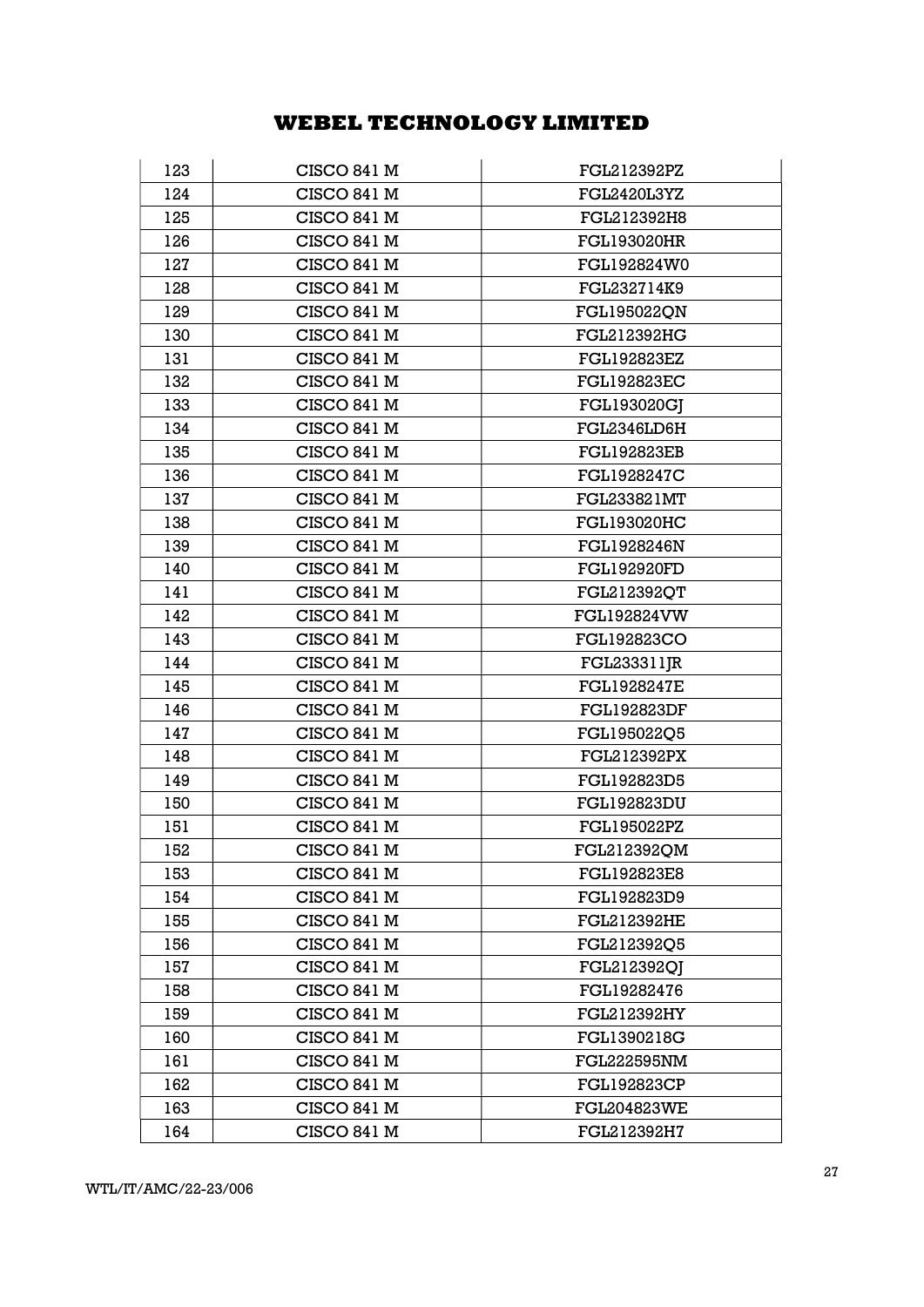| 165 | CISCO 841 M        | FGL2401LBMT         |
|-----|--------------------|---------------------|
| 166 | CISCO 841 M        | <b>FGL192824UN</b>  |
| 167 | CISCO 841 M        | <b>FGL204823WE</b>  |
| 168 | CISCO 841 M        | <b>FGL192823FR</b>  |
| 169 | <b>CISCO 841 M</b> | FGL212392HH         |
| 170 | CISCO 841 M        | <b>FGL212392HL</b>  |
| 171 | CISCO 841 M        | FGL192824W9         |
| 172 | CISCO 841 M        | <b>FGL1930218E</b>  |
| 173 | CISCO 841 M        | FGL212392HD         |
| 174 | CISCO 841 M        | <b>FGL192824UX</b>  |
| 175 | CISCO 841 M        | <b>FGL 192824VT</b> |
| 176 | <b>CISCO 841 M</b> | <b>FGL212392PY</b>  |
| 177 | CISCO 841 M        | <b>FGL222595NP</b>  |
| 178 | CISCO 841 M        | <b>FGL193020HD</b>  |
| 179 | CISCO 841 M        | FGL193020G4         |
| 180 | CISCO 841 M        | <b>FGL192824WK</b>  |
| 181 | CISCO 841 M        | FGL19282467         |
| 182 | <b>CISCO 841 M</b> | <b>FGL1930218F</b>  |
| 183 | CISCO 841 M        | <b>FGL212392GN</b>  |
| 184 | CISCO 841 M        | FGL212392JJ         |
| 185 | CISCO 841 M        | <b>FGL 192824UJ</b> |
| 186 | CISCO 841 M        | FGL1928247Q         |
| 187 | CISCO 841 M        | FGL222595P4         |
| 188 | CISCO 841 M        | <b>FGL212392HT</b>  |
| 189 | CISCO 841 M        | FGL204823W6         |
| 190 | CISCO 841 M        | <b>FGL193020GW</b>  |
| 191 | <b>CISCO 841 M</b> | FGL20132469         |
| 192 | CISCO 841 M        | FGL195022QD         |
| 193 | CISCO 841 M        | <b>FGL195022QX</b>  |
| 194 | CISCO 841 M        | FGL195022Q2         |
| 195 | CISCO 841 M        | <b>FGL192823CE</b>  |
| 196 | CISCO 841 M        | FGL2121909H         |
| 197 | <b>CISCO 841 M</b> | <b>FGL1928247D</b>  |
| 198 | CISCO 841 M        | <b>FGL192824VA</b>  |
| 199 | CISCO 841 M        | <b>FGL195022RJ</b>  |
| 200 | <b>CISCO 841 M</b> | FGL212392Q2         |
| 201 | CISCO 841 M        | FGL21379077         |
| 202 | CISCO 841 M        | FGL1928246W         |
| 203 | CISCO 841 M        | <b>FGL1928246E</b>  |
| 204 | CISCO 841 M        | <b>FGL192823BT</b>  |
| 205 | CISCO 841 M        | FGL192824W4         |
| 206 | CISCO 841 M        | <b>FGL1928246A</b>  |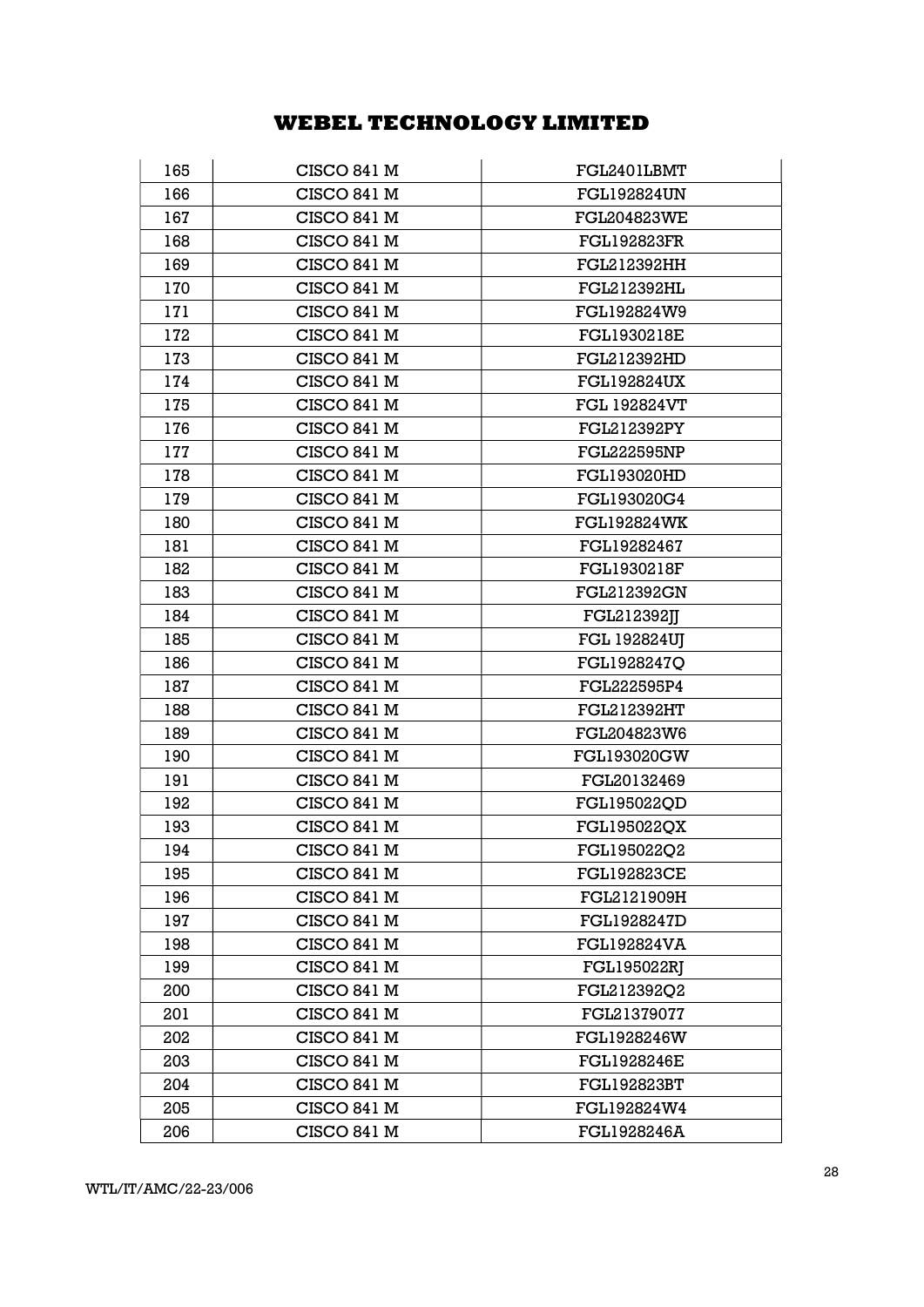| 207 | <b>CISCO 841 M</b> | <b>FGL192823DB</b> |
|-----|--------------------|--------------------|
| 208 | CISCO 841 M        | <b>FGL195022QT</b> |
| 209 | CISCO 841 M        | <b>FGL1928230K</b> |
| 210 | CISCO 841 M        | <b>FGL192823EG</b> |
| 211 | <b>CISCO 841 M</b> | FGL2137907C        |
| 212 | <b>CISCO 841 M</b> | <b>FGL192824UT</b> |
| 213 | <b>CISCO 841 M</b> | FGL192823C2        |
| 214 | CISCO 841 M        | FGL195022QI        |
| 215 | <b>CISCO 841 M</b> | FGL212392JA        |
| 216 | <b>CISCO 841 M</b> | <b>FGL202620CT</b> |
| 217 | CISCO 841 M        | FGL222292L0        |
| 218 | CISCO 841 M        | <b>FGL192823CF</b> |
| 219 | CISCO 841 M        | FGL2401LBLD        |
| 220 | CISCO 841 M        | <b>FGL192823DD</b> |
| 221 | CISCO 841 M        | FGL232110DN        |
| 222 | CISCO 841 M        | FGL195022Q8        |
| 223 | <b>CISCO 841 M</b> | <b>FGL195022QL</b> |
| 224 | CISCO 841 M        | FGL212392J4        |
| 225 | CISCO 841 M        | FGL195022QC        |
| 226 | CISCO 841 M        | FGL195022QV        |
| 227 | CISCO 841 M        | FGL192823BQ        |
| 228 | CISCO 841 M        | <b>FGL193020GZ</b> |
| 229 | <b>CISCO 841 M</b> | <b>FGL195023DN</b> |
| 230 | CISCO 841 M        | <b>FGL222895NX</b> |
| 231 | CISCO 841 M        | <b>FGL220292NJ</b> |
| 232 | CISCO 841 M        | FGL195022Q8        |
| 233 | <b>CISCO 841 M</b> | FGL193020G3        |
| 234 | <b>CISCO 841 M</b> | FGL212392J0        |
| 235 | <b>CISCO 841 M</b> | <b>FGL192823CG</b> |
| 236 | CISCO 841 M        | FGL200922GQ        |
| 237 | <b>CISCO 841 M</b> | FGL195022QH        |
| 238 | CISCO 841 M        | FGL195022Q7        |
| 239 | CISCO 841 M        | FGL195022R9        |
| 240 | <b>CISCO 841 M</b> | FGL19282469        |
| 241 | CISCO 841 M        | <b>FGL192823CB</b> |
| 242 | CISCO 841 M        | <b>FGL192823DR</b> |
| 243 | CISCO 841 M        | <b>FGL192823BW</b> |
| 244 | CISCO 841 M        | FGL19282470        |
| 245 | CISCO 841 M        | FGL202823A7        |
| 246 | CISCO 841 M        | <b>FGL212392HU</b> |
| 247 | CISCO 841 M        | <b>FGL212392JE</b> |
| 248 | <b>CISCO 841 M</b> | <b>FGL192824VY</b> |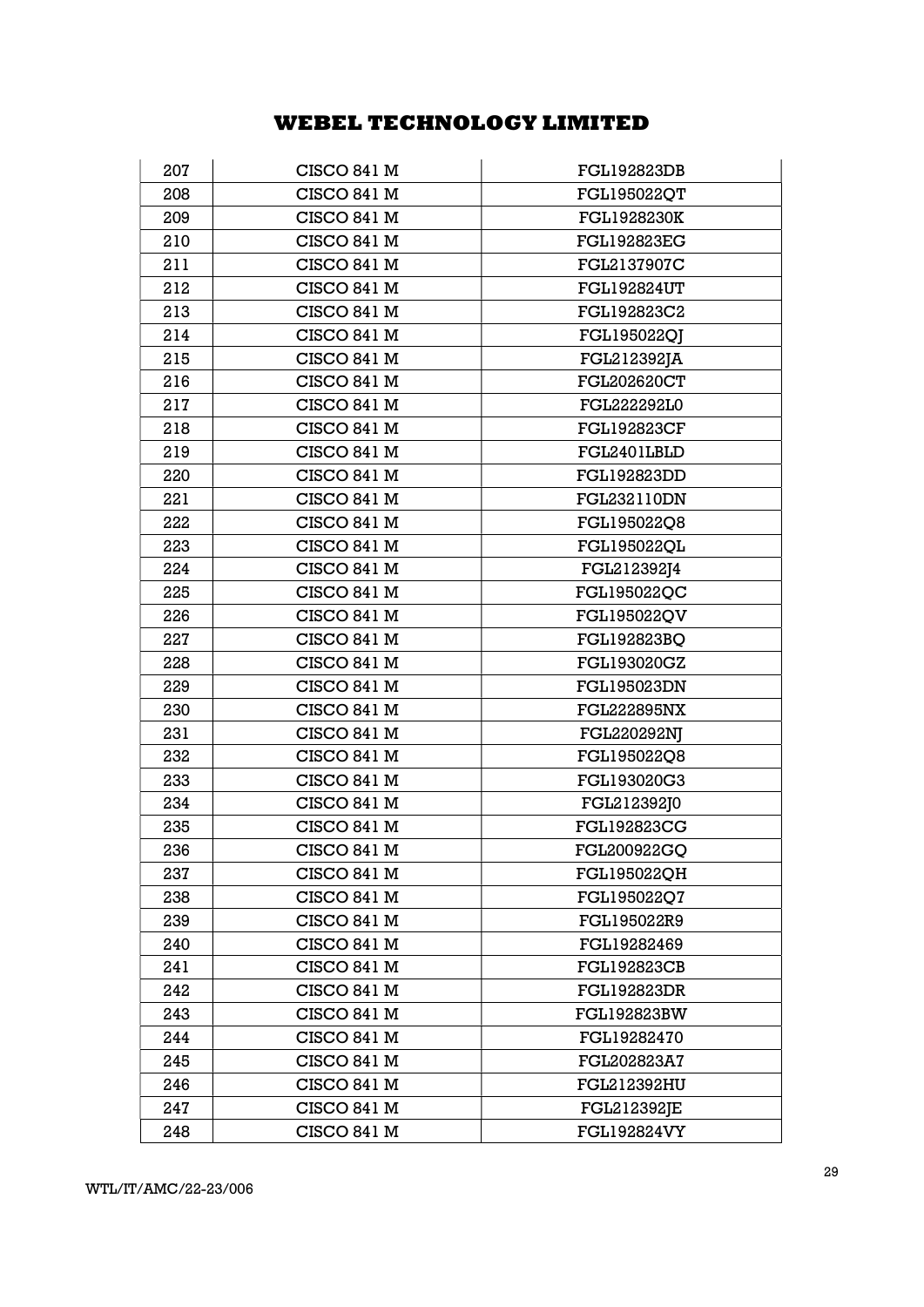| 249 | <b>CISCO 841 M</b> | FGL1928246J        |
|-----|--------------------|--------------------|
| 250 | CISCO 841 M        | FGL195022R6        |
| 251 | CISCO 841 M        | FGL2436L764        |
| 252 | CISCO 841 M        | <b>FGL192823DG</b> |
| 253 | CISCO 841 M        | FGL212392Q7        |
| 254 | CISCO 841 M        | <b>FGL192823ED</b> |
| 255 | CISCO 841 M        | <b>FGL192823ED</b> |
| 256 | <b>CISCO 841 M</b> | FGL22199523        |
| 257 | <b>CISCO 841 M</b> | FGL1928246O        |
| 258 | CISCO 841 M        | <b>FGL192823FN</b> |
| 259 | <b>CISCO 841 M</b> | <b>FGL193020FS</b> |
| 260 | CISCO 841 M        | FGL195022QM        |
| 261 | CISCO 841 M        | FGL195022R5        |
| 262 | CISCO 841 M        | <b>FGL192824UR</b> |
| 263 | CISCO 841 M        | <b>FGL201524BX</b> |
| 264 | <b>CISCO 841 M</b> | <b>FGL192824VD</b> |
| 265 | CISCO 841 M        | FGL192824W5        |
| 266 | CISCO 841 M        | FGL19282462        |
| 267 | <b>CISCO 841 M</b> | FGL22199523        |
| 268 | CISCO 841 M        | <b>FGL195022PL</b> |
| 269 | CISCO 841 M        | FGL195022Q1        |
| 270 | CISCO 841 M        | <b>FGL1928247L</b> |
| 271 | CISCO 841 M        | FGL192823G8        |
| 272 | CISCO 841 M        | FGL2401LBSW        |
| 273 | CISCO 841 M        | <b>FGL212392HX</b> |
| 274 | CISCO 841 M        | <b>FGL1928247H</b> |
| 275 | <b>CISCO 841 M</b> | FGL2401LBLH        |
| 276 | CISCO 841 M        | FGL2401LBMV        |
| 277 | CISCO 841 M        | FGL20242228        |
| 278 | CISCO 841 M        | <b>FGL192824UP</b> |
| 279 | CISCO 841 M        | <b>FGL222194HB</b> |
| 280 | CISCO 841 M        | FGL19302189        |
| 281 | <b>CISCO 841 M</b> | FGL212392JD        |
| 282 | CISCO 841 M        | FGL1930218V        |
| 283 | CISCO 841 M        | <b>FGL193020FB</b> |
| 284 | CISCO 841 M        | FGL1930218R        |
| 285 | CISCO 841 M        | <b>FGL193020H6</b> |
| 286 | CISCO 841 M        | FGL193020G1        |
| 287 | CISCO 841 M        | FGL1928247J        |
| 288 | <b>CISCO 841 M</b> | <b>FGL193020GT</b> |
| 289 | CISCO 841 M        | <b>FGL195022PF</b> |
| 290 | <b>CISCO 841 M</b> | FGL193020H9        |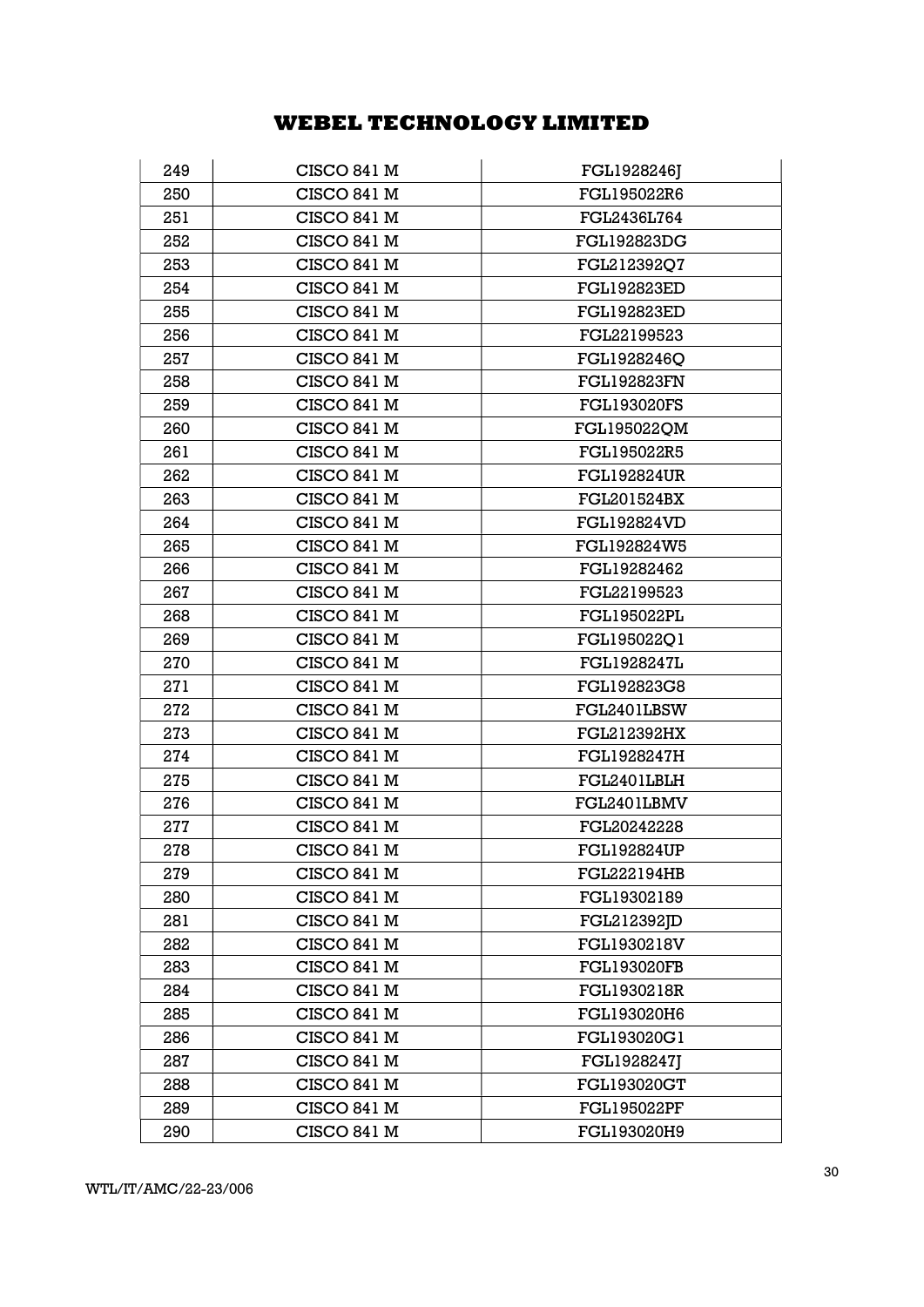| 291 | <b>CISCO 841 M</b> | <b>FGL193020FJ</b> |
|-----|--------------------|--------------------|
| 292 | CISCO 841 M        | FGL19302186        |
| 293 | CISCO 841 M        | <b>FGL193020GA</b> |
| 294 | CISCO 841 M        | <b>FGL195022QK</b> |
| 295 | CISCO 841 M        | <b>FGL193020GN</b> |
| 296 | CISCO 841 M        | FGL193021BH        |
| 297 | CISCO 841 M        | FGL1930218M        |
| 298 | CISCO 841 M        | <b>FGL193020GK</b> |
| 299 | CISCO 841 M        | <b>FGL193020HE</b> |
| 300 | <b>CISCO 841 M</b> | <b>FGL193021YC</b> |
| 301 | CISCO 841 M        | FGL193020H8        |
| 302 | CISCO 841 M        | <b>FGL193020HH</b> |
| 303 | CISCO 841 M        | <b>FGL193020EW</b> |
| 304 | CISCO 841 M        | FGL193020G7        |
| 305 | CISCO 841 M        | <b>FGL192824VE</b> |
| 306 | CISCO 841 M        | <b>FGL193020F6</b> |
| 307 | CISCO 841 M        | <b>FGL192824VG</b> |
| 308 | CISCO 841 M        | <b>FGL193020FH</b> |
| 309 | CISCO 841 M        | FGL1930218P        |
| 310 | CISCO 841 M        | FGL193020F5        |
| 311 | <b>CISCO 841 M</b> | FGL1930217H        |
| 312 | CISCO 841 M        | FGL203820YD        |
| 313 | <b>CISCO 841 M</b> | FGL193020G0        |
| 314 | CISCO 841 M        | FGL2415LLGV        |
| 315 | CISCO 841 M        | FGL1930218Q        |
| 316 | CISCO 841 M        | FGL2324902N        |
| 317 | CISCO 841 M        | FGL2121909S        |
| 318 | CISCO 841 M        | FGL185022QZ        |
| 319 | <b>CISCO 841 M</b> | <b>FGL193020FR</b> |
| 320 | CISCO 841 M        | FGL2123928Z        |
| 321 | <b>CISCO 841 M</b> | FGL1930218B        |
| 322 | CISCO 841 M        | <b>FGL193020FW</b> |
| 323 | CISCO 841 M        | <b>FGL193020FC</b> |
| 324 | CISCO 841 M        | FGL192823C3        |
| 325 | <b>CISCO 841 M</b> | FGL195022Q3        |
| 326 | CISCO 841 M        | <b>FGL212392HK</b> |
| 327 | CISCO 841 M        | FGL212392J3        |
| 328 | CISCO 841 M        | <b>FGL192823FQ</b> |
| 329 | CISCO 841 M        | <b>FGL192824VF</b> |
| 330 | CISCO 841 M        | FGL192824W8        |
| 331 | CISCO 841 M        | <b>FGL1928247V</b> |
| 332 | CISCO 841 M        | <b>FGL192824WP</b> |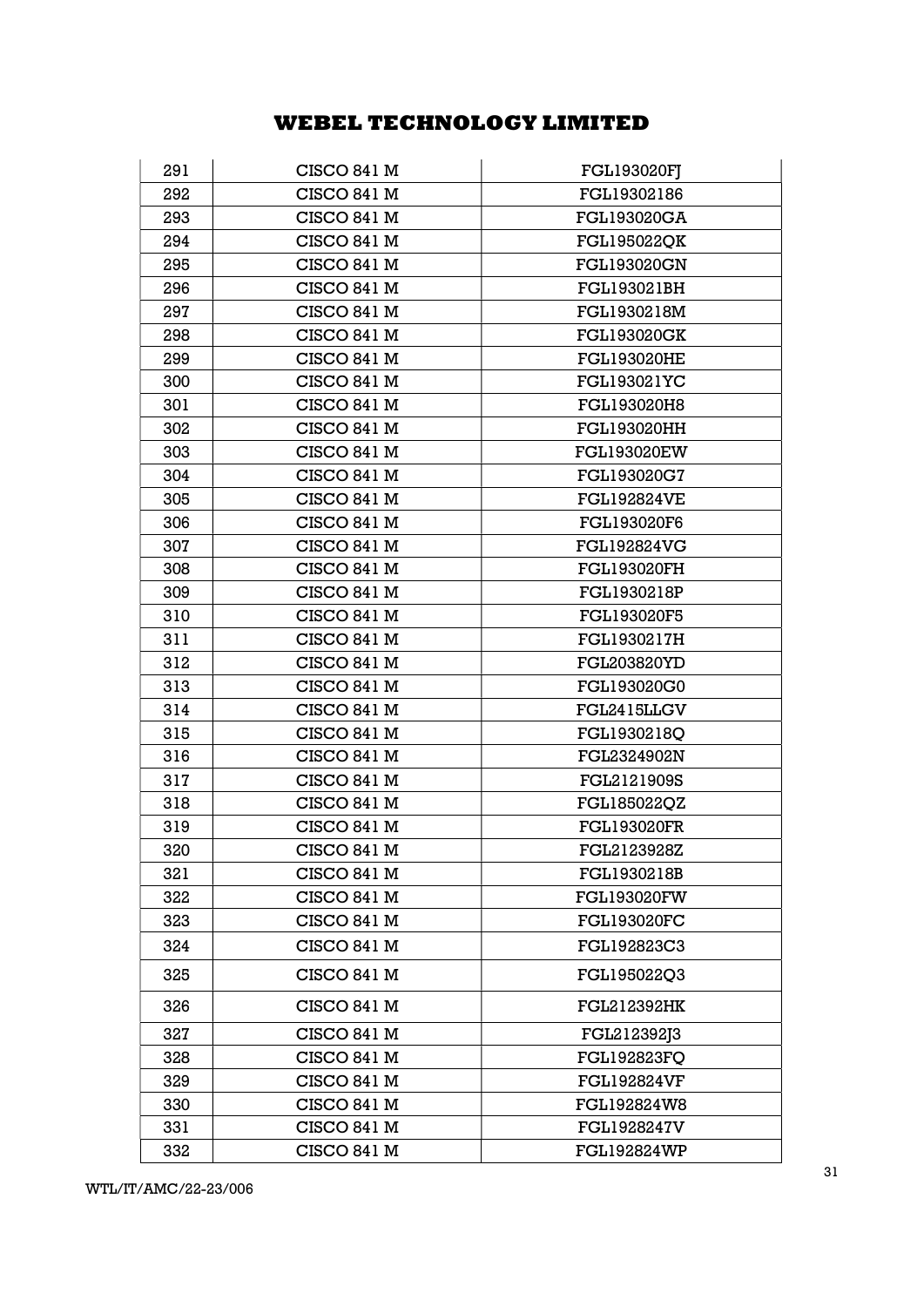| 333 | CISCO 841 M        | FGC1927230B        |
|-----|--------------------|--------------------|
| 334 | CISCO 841 M        | <b>FGL192823EA</b> |
| 335 | CISCO 841 M        | <b>FGL192824UV</b> |
| 336 | CISCO 841 M        | <b>FGL192824UY</b> |
| 337 | <b>CISCO 841 M</b> | <b>FGL192824WA</b> |
| 338 | CISCO 841 M        | <b>FGL192823BP</b> |
| 339 | CISCO 841 M        | <b>FGL192823DW</b> |
| 340 | CISCO 841 M        | FGL192824V5        |
| 341 | CISCO 841 M        | <b>FGL192823BY</b> |
| 342 | CISCO 841 M        | <b>FGL192823VC</b> |
| 343 | <b>CISCO 841 M</b> | <b>FGL192823BP</b> |
| 344 | CISCO 841 M        | <b>FGL195022QF</b> |
| 345 | CISCO 841 M        | FGL192824V0        |
| 346 | CISCO 841 M        | FGL1928246Z        |
| 347 | CISCO 841 M        | <b>FGL192823CX</b> |
| 348 | CISCO 841 M        | <b>FGL192823CD</b> |
| 349 | CISCO 841 M        | <b>FGL192823CW</b> |
| 350 | CISCO 841 M        | <b>FGL192823DA</b> |
| 351 | CISCO 841 M        | FGL193020G9        |
| 352 | CISCO 841 M        | <b>FGL192823CN</b> |
| 353 | CISCO 841 M        | FGL19282477        |
| 354 | CISCO 841 M        | <b>FGL192823BX</b> |
| 355 | CISCO 841 M        | <b>FGL192824W6</b> |
| 356 | CISCO 841 M        | <b>FGL192823EF</b> |
| 357 | CISCO 841 M        | FGL1928246Z        |
| 358 | <b>CISCO 841 M</b> | <b>FGL193020GV</b> |
| 359 | CISCO 841 M        | <b>FGL193020F7</b> |
| 360 | <b>CISCO 841 M</b> | <b>FGL193020FK</b> |
| 361 | CISCO 841 M        | <b>FGL192823DM</b> |
| 362 | CISCO 841 M        | FGL192823E7        |
| 363 | CISCO 841 M        | FGL193020H0        |
| 364 | CISCO 841 M        | <b>FGL193020EZ</b> |
| 365 | CISCO 841 M        | <b>FGL195022PN</b> |
| 366 | CISCO 841 M        | <b>FGL195022RE</b> |
| 367 | CISCO 841 M        | <b>FGL195022PV</b> |
| 368 | <b>CISCO 841 M</b> | <b>FGL195022RO</b> |
| 369 | <b>CISCO 841 M</b> | <b>FGL2428L6QZ</b> |
| 370 | CISCO 841 M        | <b>FGL193020GL</b> |
| 371 | CISCO 841 M        | <b>FGL1930217U</b> |
| 372 | CISCO 841 M        | FGL1930217V        |
| 373 | CISCO 841 M        | <b>FGL193020GY</b> |
| 374 | CISCO 841 M        | <b>FGL193020HB</b> |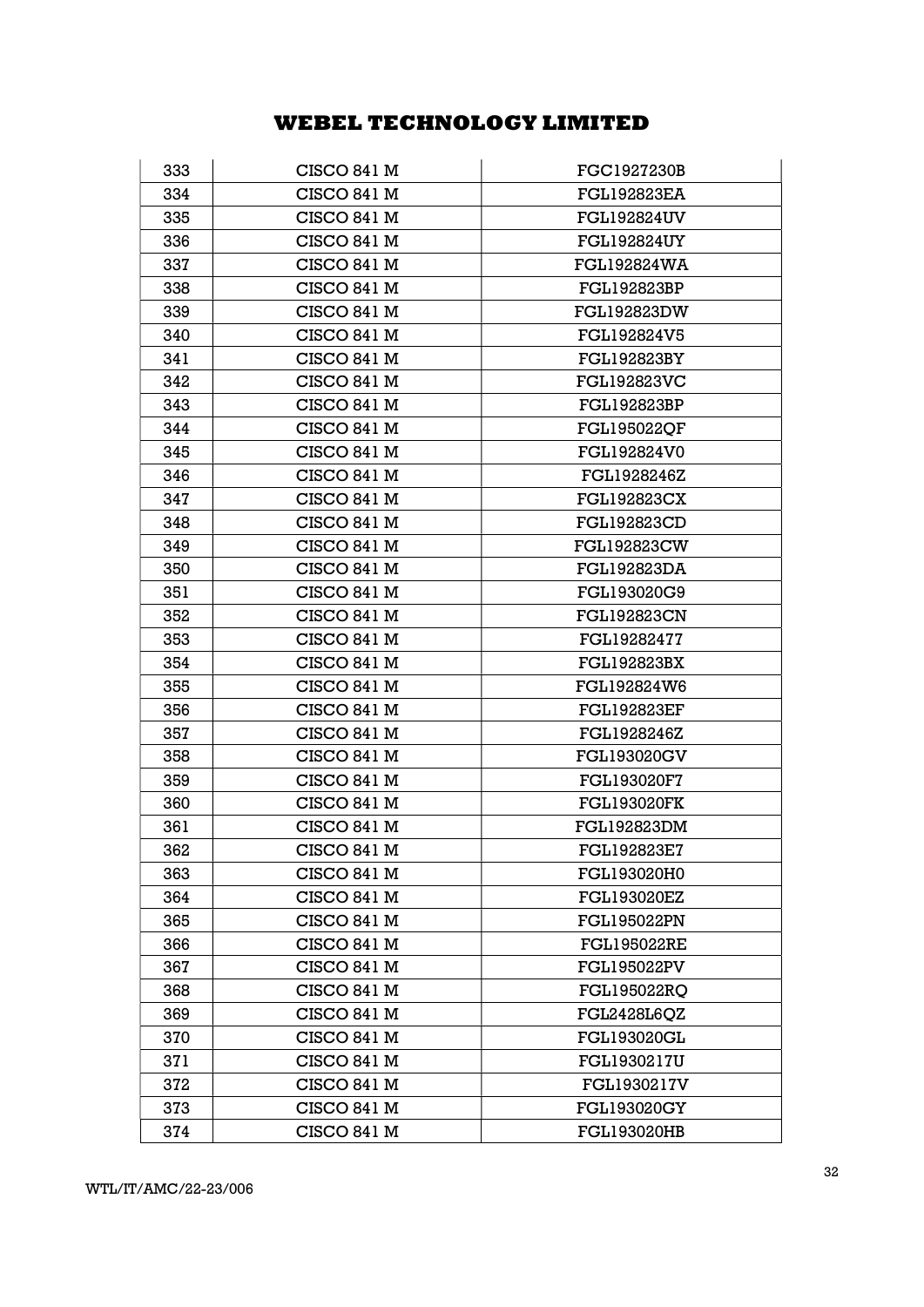| 375 | <b>CISCO 841 M</b> | <b>FGL192823CC</b> |
|-----|--------------------|--------------------|
| 376 | CISCO 841 M        | FGL193020HQ        |
| 377 | CISCO 841 M        | <b>FGL193020HM</b> |
| 378 | <b>CISCO 841 M</b> | FGL1930217T        |
| 379 | <b>CISCO 841 M</b> | <b>FGL193020GD</b> |
| 380 | <b>CISCO 841 M</b> | <b>FGL195022RM</b> |
| 381 | CISCO 841 M        | FGL19282465        |
| 382 | CISCO 841 M        | <b>FGL192624EZ</b> |
| 383 | CISCO 841 M        | FGL193020F2        |
| 384 | CISCO 841 M        | FGL19282472        |
| 385 | CISCO 841 M        | <b>FGL193020FY</b> |
| 386 | CISCO 841 M        | <b>FGL192824WT</b> |
| 387 | CISCO 841 M        | <b>FGL1928246K</b> |
| 388 | CISCO 841 M        | <b>FGL193020FG</b> |
| 389 | <b>CISCO 841 M</b> | FGL1930218Z        |
| 390 | CISCO 841 M        | <b>FGL192823CL</b> |
| 391 | CISCO 841 M        | <b>FGL1928217N</b> |
| 392 | CISCO 841 M        | FGL192823G7        |
| 393 | <b>CISCO 841 M</b> | <b>FGL193020HL</b> |
| 394 | CISCO 841 M        | FGL193020G6        |
| 395 | CISCO 841 M        | <b>FGL201325GG</b> |
| 396 | CISCO 841 M        | FGL2435LDMC        |
| 397 | CISCO 841 M        | <b>FGLI93020HJ</b> |
| 398 | CISCO 841 M        | <b>FGL193020FT</b> |
| 399 | CISCO 841 M        | <b>FGL192823CU</b> |
| 400 | CISCO 841 M        | FGL203820Y0        |
| 401 | <b>CISCO 841 M</b> | FGL2428L6PL        |
| 402 | CISCO 841 M        | <b>FGL192823DZ</b> |
| 403 | CISCO 841 M        | <b>FGL193020FV</b> |
| 404 | CISCO 841 M        | <b>FGL193020HF</b> |
| 405 | CISCO 841 M        | FGL192823D8        |
| 406 | CISCO 841 M        | <b>FGL193020HA</b> |
| 407 | CISCO 841 M        | <b>FGL2428L6QU</b> |
| 408 | CISCO 841 M        | <b>FGL192823DJ</b> |
| 409 | CISCO 841 M        | FGL1930218A        |
| 410 | <b>CISCO 841 M</b> | <b>FGL1930218T</b> |
| 411 | CISCO 841 M        | FGL192823D2        |
| 412 | CISCO 841 M        | <b>FGL192823FS</b> |
| 413 | CISCO 841 M        | <b>FGL193020EX</b> |
| 414 | CISCO 841 M        | FGL212392H3        |
| 415 | CISCO 841 M        | FGL19282460        |
| 416 | CISCO 841 M        | <b>FGL192823GB</b> |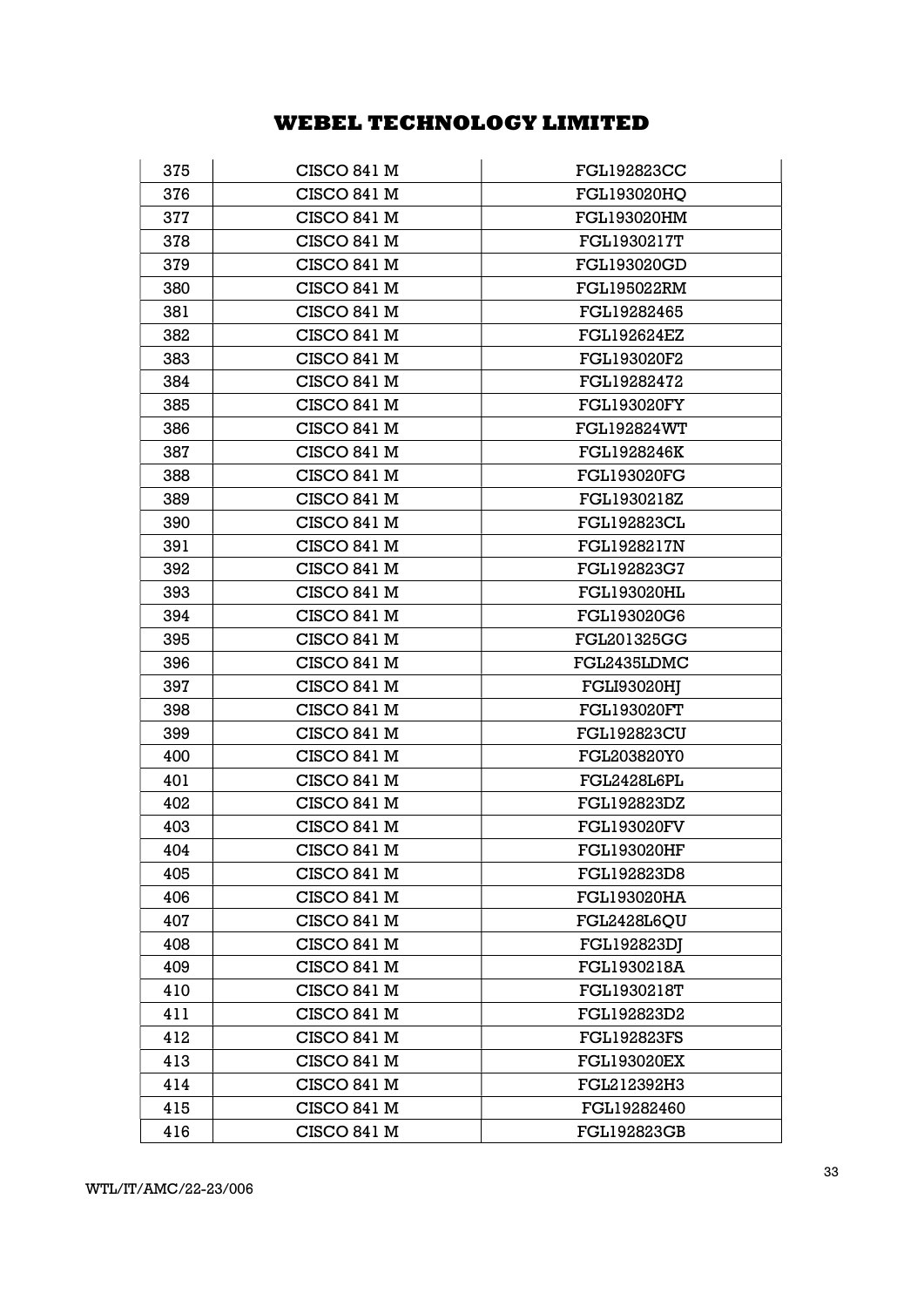| 417 | <b>CISCO 841 M</b> | FGL193020H7        |
|-----|--------------------|--------------------|
| 418 | CISCO 841 M        | FGL19282464        |
| 419 | CISCO 841 M        | <b>FGL192823BU</b> |
| 420 | <b>CISCO 841 M</b> | <b>FGL195022RB</b> |
| 421 | <b>CISCO 841 M</b> | <b>FGL192824WC</b> |
| 422 | <b>CISCO 841 M</b> | FGL212392H0        |
| 423 | <b>CISCO 841 M</b> | <b>FGL192824VM</b> |
| 424 | CISCO 841 M        | <b>FGL192823CY</b> |
| 425 | CISCO 841 M        | <b>FGL192823CJ</b> |
| 426 | CISCO 841 M        | <b>FGL192823DQ</b> |
| 427 | CISCO 841 M        | <b>FGL1928246F</b> |
| 428 | CISCO 841 M        | FGL1928247P        |
| 429 | CISCO 841 M        | FGL195022Q6        |
| 430 | CISCO 841 M        | FGL212392JH        |
| 431 | <b>CISCO 841 M</b> | FGL2024222A        |
| 432 | CISCO 841 M        | <b>FGL192824WW</b> |
| 433 | CISCO 841 M        | <b>FGL192824UM</b> |
| 434 | CISCO 841 M        | FGL192823H8        |
| 435 | CISCO 841 M        | <b>FGL195022PX</b> |
| 436 | CISCO 841 M        | FGL1928247S        |
| 437 | CISCO 841 M        | <b>FGL192824UQ</b> |
| 438 | CISCO 841 M        | FGL192823E6        |
| 439 | CISCO 841 M        | <b>FGL192823CA</b> |
| 440 | CISCO 841 M        | <b>FGL192823DS</b> |
| 441 | CISCO 841 M        | FGL19282474        |
| 442 | CISCO 841 M        | <b>FGL192824US</b> |
| 443 | <b>CISCO 841 M</b> | FGL192823C9        |
| 444 | CISCO 841 M        | <b>FGL193020FN</b> |
| 445 | CISCO 841 M        | FGL2346LD7U        |
| 446 | CISCO 841 M        | <b>FGL192824WF</b> |
| 447 | <b>CISCO 841 M</b> | <b>FGL193020F1</b> |
| 448 | CISCO 841 M        | FGL192823E1        |
| 449 | CISCO 841 M        | FGL212392J8        |
| 450 | <b>CISCO 841 M</b> | <b>FGL192824WH</b> |
| 451 | CISCO 841 M        | FGL192824W2        |
| 452 | CISCO 841 M        | FGL192824V4        |
| 453 | CISCO 841 M        | FGL195022Q4        |
| 454 | CISCO 841 M        | <b>FGL192824VN</b> |
| 455 | CISCO 841 M        | FGL19302505        |
| 456 | CISCO 841 M        | <b>FGL192823DX</b> |
| 457 | CISCO 841 M        | FGL193020G5        |
| 458 | CISCO 841 M        | FGL193020F9        |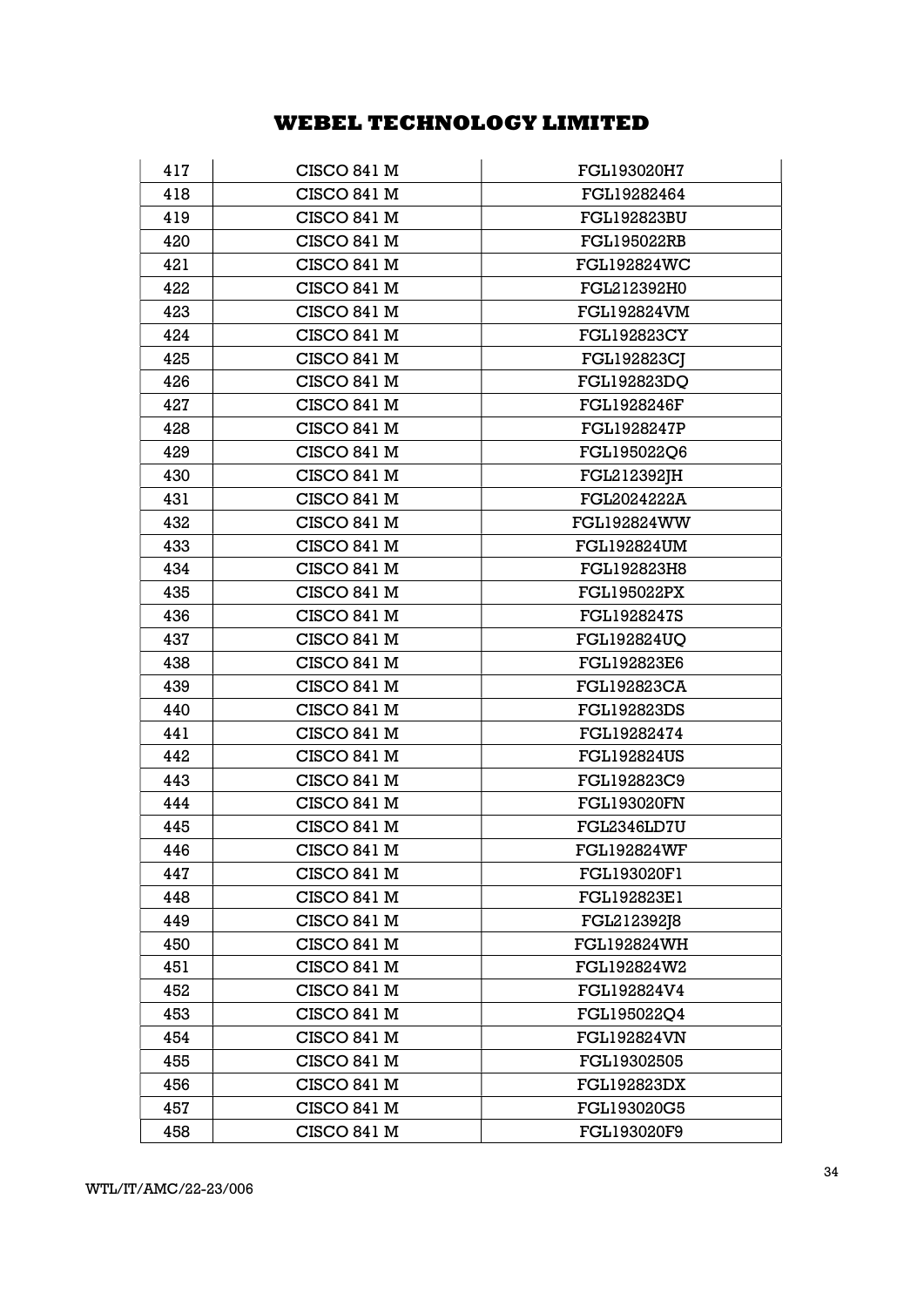| 459 | CISCO 841 M        | FGL222990Z3        |
|-----|--------------------|--------------------|
| 460 | CISCO 841 M        | FGL222292L7        |
| 461 | CISCO 841 M        | FGL231215Z4        |
| 462 | CISCO 841 M        | <b>FGL1928247M</b> |
| 463 | <b>CISCO 841 M</b> | <b>FGL192824WR</b> |
| 464 | CISCO 841 M        | FGL192823D6        |
| 465 | CISCO 841 M        | <b>FGL1928247T</b> |
| 466 | <b>CISCO 841 M</b> | <b>FGL195022QR</b> |
| 467 | <b>CISCO 841 M</b> | FGL192823BZ        |
| 468 | CISCO 841 M        | FGL1928246J        |
| 469 | <b>CISCO 841 M</b> | <b>FGL192824WM</b> |
| 470 | CISCO 841 M        | FGL1928246H        |
| 471 | CISCO 841 M        | FGL2324902F        |
| 472 | CISCO 841 M        | <b>FGL195022QU</b> |
| 473 | CISCO 841 M        | FGL195022R1        |
| 474 | <b>CISCO 841 M</b> | <b>FGL195022PR</b> |
| 475 | <b>CISCO 841 M</b> | <b>FGL193020EY</b> |
| 476 | CISCO 841 M        | <b>FGL195022PO</b> |
| 477 | CISCO 841 M        | FGL22199526        |
| 478 | CISCO 841 M        | <b>FGL195022PD</b> |
| 479 | CISCO 841 M        | <b>FGL195022UM</b> |
| 480 | CISCO 841 M        | <b>FGL195022PP</b> |
| 481 | CISCO 841 M        | <b>FGL193021EF</b> |
| 482 | CISCO 841 M        | <b>FGL195022PE</b> |
| 483 | CISCO 841 M        | FGL195022R7        |
| 484 | CISCO 841 M        | <b>FGL214790KA</b> |
| 485 | CISCO 841 M        | FGL195022QW        |
| 486 | CISCO 841 M        | <b>FGL195022PG</b> |
| 487 | CISCO 841 M        | <b>FGL2008240E</b> |
| 488 | CISCO 841 M        | <b>FGL195022RC</b> |
| 489 | <b>CISCO 841 M</b> | <b>FGL183020EV</b> |
| 490 | CISCO 841 M        | FGL212392GP        |
| 491 | <b>CISCO 841 M</b> | FGL2008240H        |
| 492 | CISCO 841 M        | FGL1928246M        |
| 493 | CISCO 841 M        | <b>FGL193020GR</b> |
| 494 | <b>CISCO 841 M</b> | FGL192823D4        |
| 495 | CISCO 841 M        | <b>FGL193020GE</b> |
| 496 | CISCO 841 M        | <b>FGL192823DL</b> |
| 497 | <b>CISCO 841 M</b> | <b>FGL212392HS</b> |
| 498 | CISCO 841 M        | <b>FGL193020HK</b> |
| 499 | CISCO 841 M        | <b>FGL212392HF</b> |
| 500 | CISCO 841 M        | FGL1930217Z        |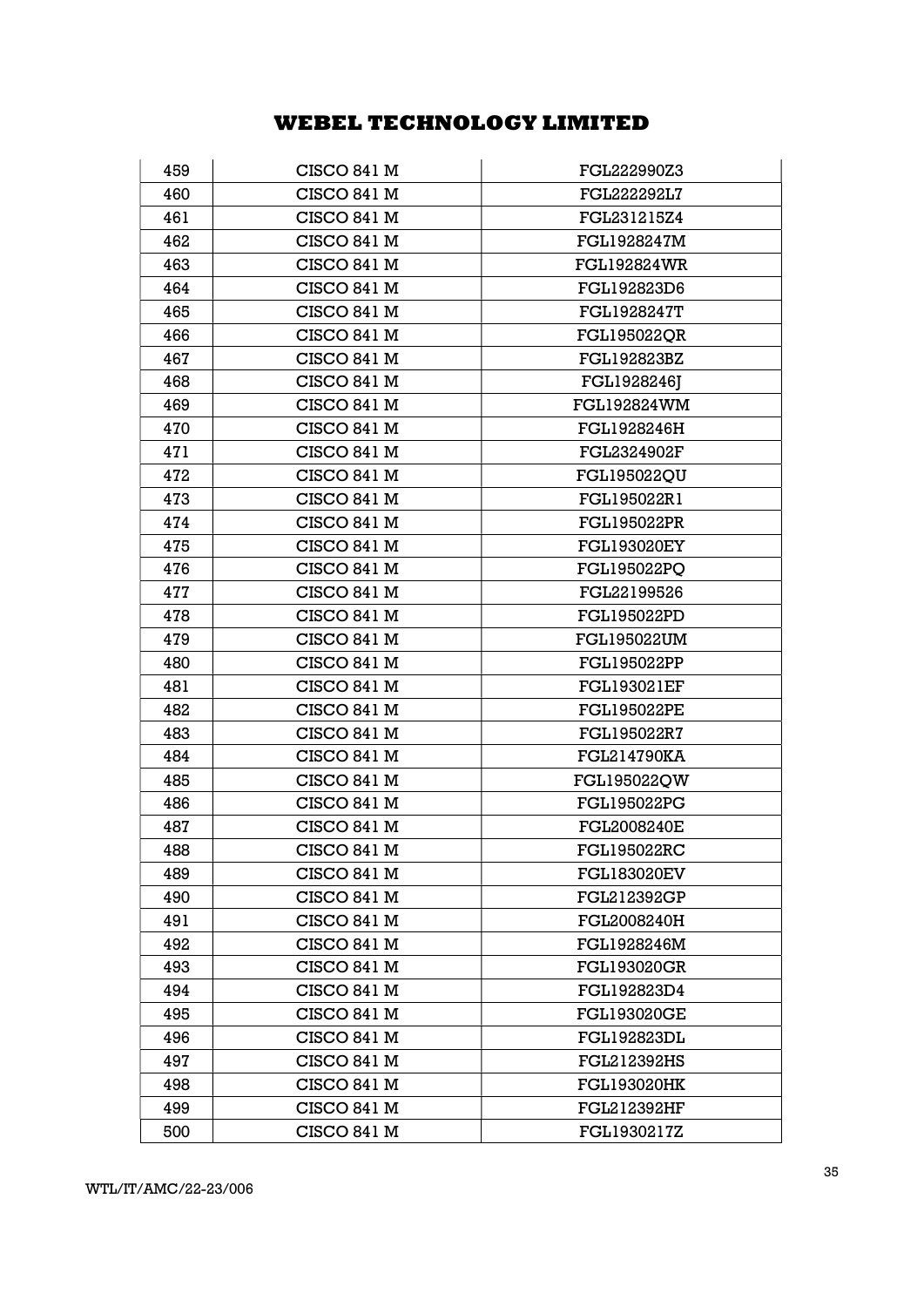## SECTION – J

## DETAILS OF ORDERS EXECUTED BY BIDDER

(Tender No. WTL/IT/AMC/22-23/006)

| S1.<br>No. | Order No. | Order<br><b>Date</b> | Order<br><b>Value</b> | <b>Brief description of items</b><br>and job details | Completed<br>(Yes/NO) | Name of the<br><b>Customer</b> | <b>Contact details</b><br>of the Customer |
|------------|-----------|----------------------|-----------------------|------------------------------------------------------|-----------------------|--------------------------------|-------------------------------------------|
|            |           |                      |                       |                                                      |                       |                                |                                           |
|            |           |                      |                       |                                                      |                       |                                |                                           |
|            |           |                      |                       |                                                      |                       |                                |                                           |
|            |           |                      |                       |                                                      |                       |                                |                                           |
|            |           |                      |                       |                                                      |                       |                                |                                           |
|            |           |                      |                       |                                                      |                       |                                |                                           |
|            |           |                      |                       |                                                      |                       |                                |                                           |
|            |           |                      |                       |                                                      |                       |                                |                                           |

Authorized Signatory (Signature In full): \_\_\_\_\_\_\_\_\_\_\_\_\_\_\_\_\_\_\_\_\_\_\_\_\_\_\_\_\_\_\_\_\_

Name and title of Signatory: \_\_\_\_\_\_\_\_\_\_\_\_\_\_\_\_\_\_\_\_\_\_\_\_\_\_\_\_\_\_\_\_\_\_\_\_\_\_\_\_\_\_

Stamp of the Company: \_\_\_\_\_\_\_\_\_\_\_\_\_\_\_\_\_\_\_\_\_\_\_\_\_\_\_\_\_\_\_\_\_\_\_\_\_\_\_\_\_\_\_\_\_\_

### Note:

- A. Type of Project shall indicate the implementation of services (Delivery & Installation of router).
- B. Scope of work shall indicate whether it is implementation, Operation or maintenance.
- C. Submit Customer Order Copy details of the order indicating the project value, customer contact details.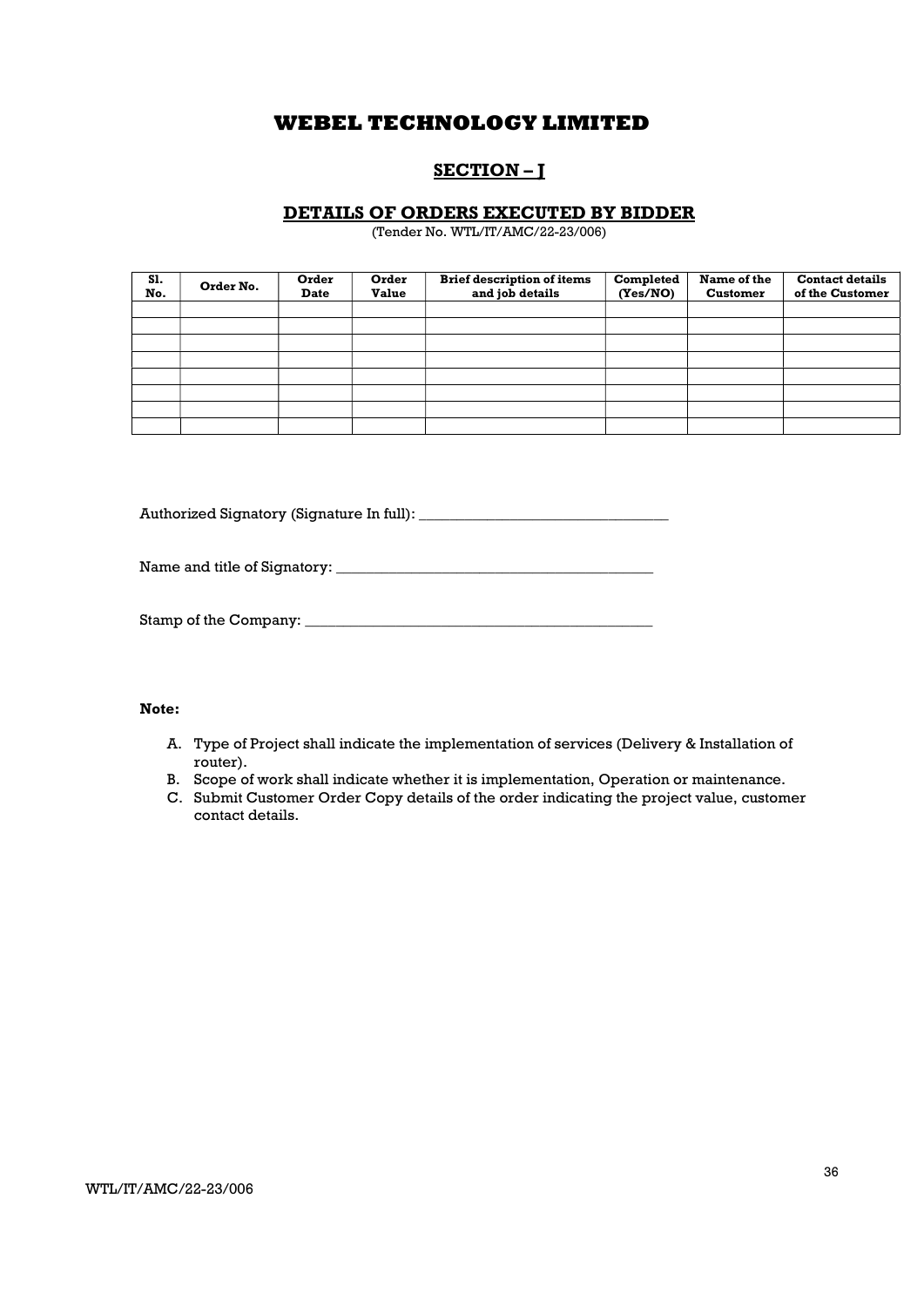## SECTION – K

## FINANCIAL CAPABILITY OF BIDDER

(Tender No. WTL/IT/AMC/22-23/006)

## FINANCIAL INFORMATION

| <b>Sl. No.</b> | Name of the Bidder | Turnover (Rs. / Crores) |         |         |  |
|----------------|--------------------|-------------------------|---------|---------|--|
|                |                    | 2018-19                 | 2019-20 | 2020-21 |  |
|                |                    |                         |         |         |  |
|                |                    |                         |         |         |  |
|                |                    |                         |         |         |  |

Authorized Signatory (Signature In full): \_\_\_\_\_\_\_\_\_\_\_\_\_\_\_\_\_\_\_\_\_\_\_\_\_\_\_\_\_\_\_\_\_

Name and title of Signatory: \_\_\_\_\_\_\_\_\_\_\_\_\_\_\_\_\_\_\_\_\_\_\_\_\_\_\_\_\_\_\_\_\_\_\_\_\_\_\_\_\_\_

| Stamp of the Company: |  |
|-----------------------|--|
|                       |  |

Note: Submit the audited financial statement/ audited annual report of the last three financial years.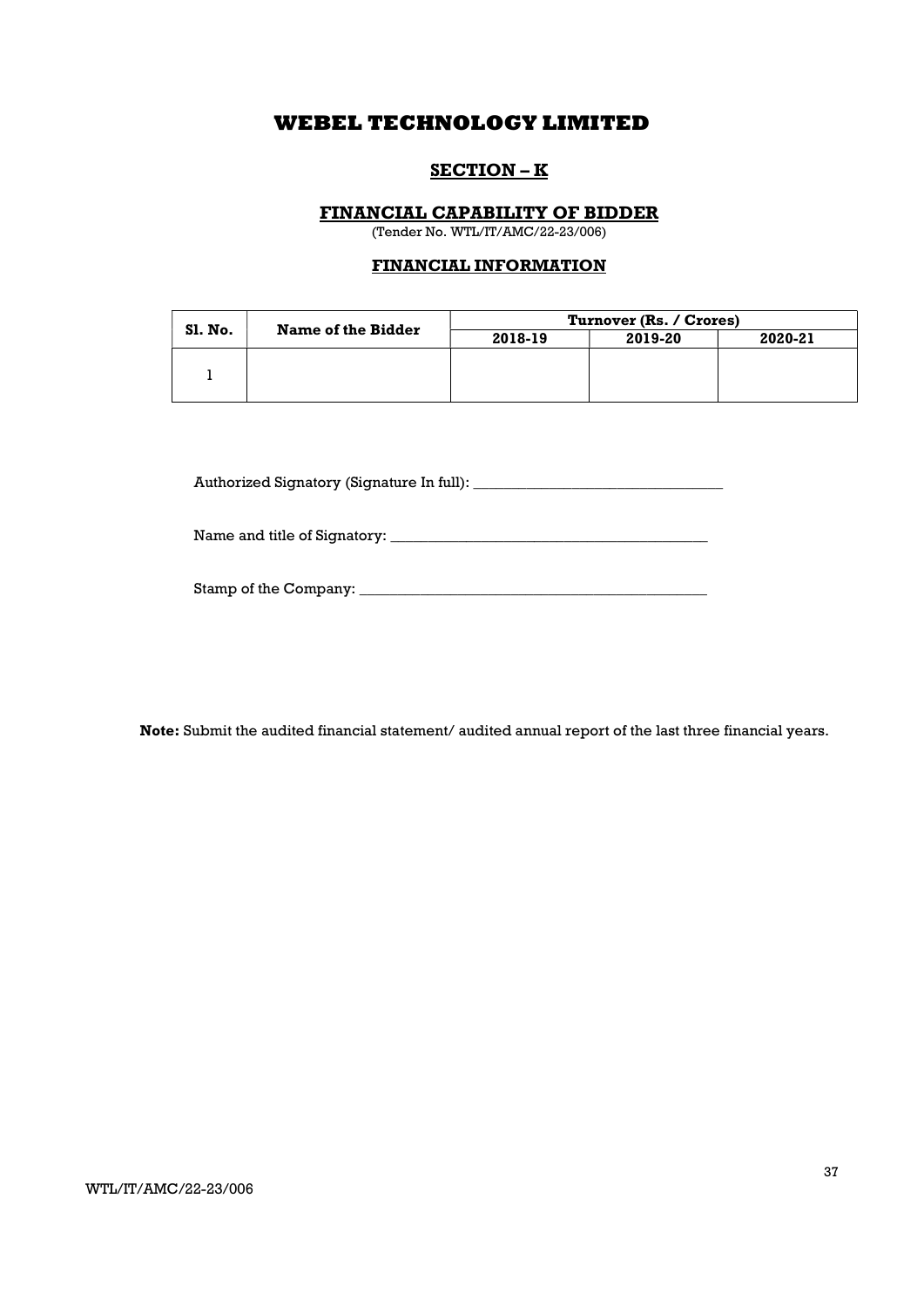# SECTION – L

## BIDDERS'S DETAILS

(Tender No. WTL/IT/AMC/22-23/006)

| 1              | Name of the Firm                                            |  |
|----------------|-------------------------------------------------------------|--|
| $\mathbf{2}$   | <b>Registered Office Address</b>                            |  |
|                | <b>Contact Number</b>                                       |  |
|                | <b>Fax Number</b>                                           |  |
|                | E-mail                                                      |  |
| 3              | Correspondence / Contact address                            |  |
|                | Name & Designation of Contact person                        |  |
|                | Address                                                     |  |
|                | <b>Contact Number</b>                                       |  |
|                | Fax Number                                                  |  |
|                | E-mail                                                      |  |
| 4              | Is the firm a registered company? If yes, submit            |  |
|                | documentary proof                                           |  |
|                | Year and Place of the establishment of the company          |  |
| 6              | Former name of the company, if any                          |  |
| $\overline{7}$ | Is the firm                                                 |  |
|                | a Government/ Public Sector Undertaking<br>٠                |  |
|                | a propriety firm<br>٠                                       |  |
|                | a partnership firm (if yes, give partnership deed)          |  |
|                | a limited company or limited corporation<br>٠               |  |
|                | a member of a group of companies, (if yes, give<br>٠        |  |
|                | name and address and description of other<br>٠              |  |
|                | companies)                                                  |  |
|                | a subsidiary of a large corporation (if yes give the<br>٠   |  |
|                | name and address of the parent organization). If the        |  |
|                | company is subsidiary, state what involvement if            |  |
|                | any, will the parent company have in the project.           |  |
| 8              | Is the firm registered with Sales Tax department? If yes,   |  |
|                | submit valid GST Registration certificate.                  |  |
| 9              | Is the firm registered for Service Tax with Central Excise  |  |
|                | Department (Service Tax Cell)? If yes, submit valid Service |  |
|                | Tax registration certificate.                               |  |
| 10             | Total number of employees. Attach the organizational chart  |  |
|                | showing the structure of the organization.                  |  |
| 11             | Are you registered with any Government/ Department/         |  |
|                | Public Sector Undertaking (if yes, give details)            |  |
| 12             | How many years has your organization been in business       |  |
|                | under your present name? What were your fields when you     |  |
|                | established your organization                               |  |
| 13             | What type best describes your firm? (Purchaser reserves     |  |
|                | the right to verify the claims if necessary)                |  |
|                | Manufacturer                                                |  |
|                | Supplier                                                    |  |
|                | System Integrator<br>٠                                      |  |
|                | Consultant                                                  |  |
|                | Service Provider (Pl. specify details)                      |  |
|                | Software Development                                        |  |
|                | Total Solution provider (Design,<br>Supply,                 |  |
|                | Integration, O&M)                                           |  |
|                | IT Company                                                  |  |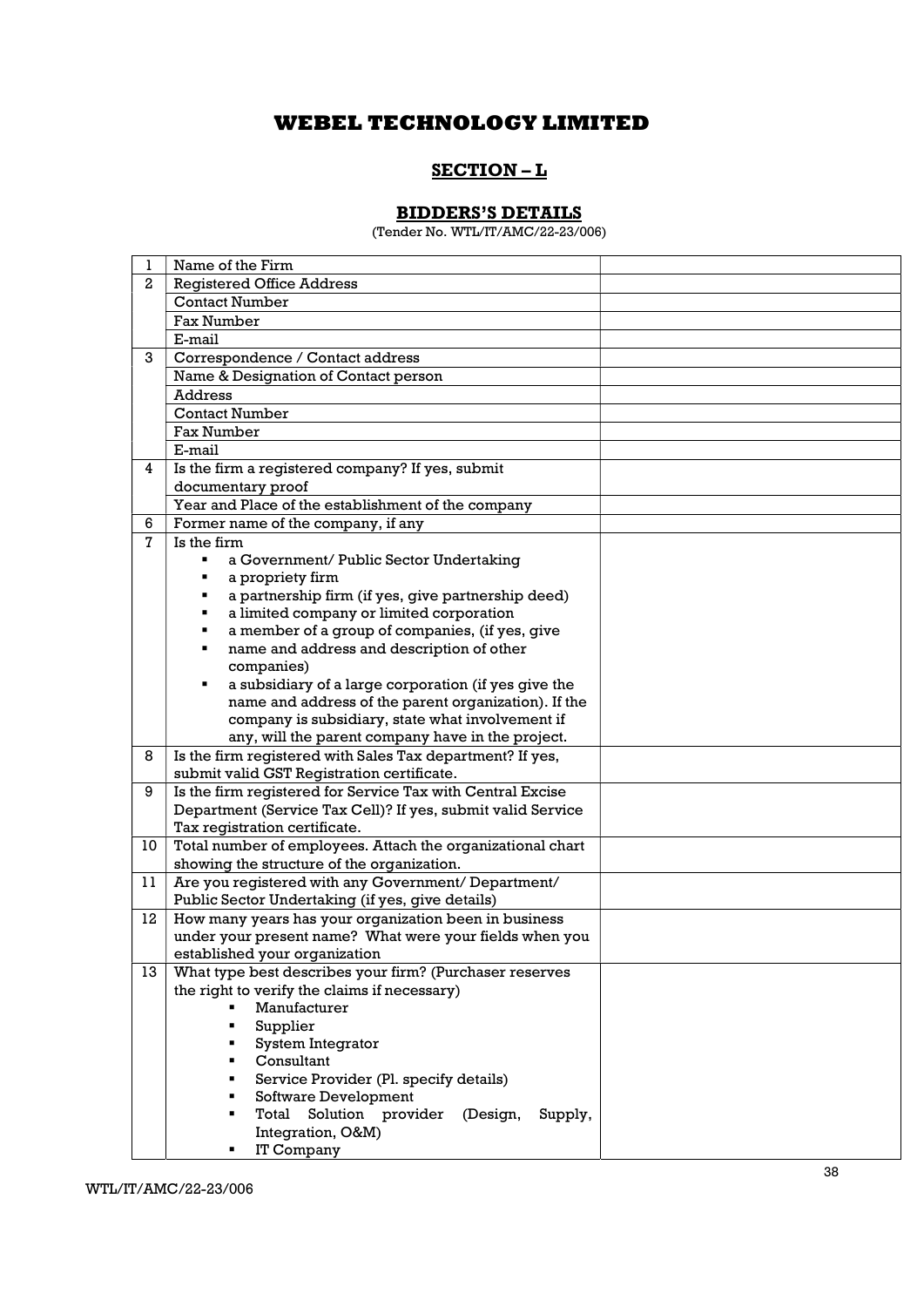| 14 | Number of Offices in district head quarters in West Bengal                                                                                     |  |
|----|------------------------------------------------------------------------------------------------------------------------------------------------|--|
| 15 | Is your organization having ISO 9001:2015 certificates?                                                                                        |  |
| 16 | List the major clients with whom your organization has been                                                                                    |  |
|    | $\sqrt{}$ is currently associated.                                                                                                             |  |
| 17 | Have you in any capacity not completed any work awarded<br>to you? (If so, give the name of project and reason for not<br>completing the work) |  |
| 18 | Have you ever been denied tendering facilities by any<br>Government / Department / Public sector Undertaking?<br>(Give details)                |  |

Authorized Signatory (Signature In full): \_\_\_\_\_\_\_\_\_\_\_\_\_\_\_\_\_\_\_\_\_\_\_\_\_\_\_\_\_\_\_\_\_

Name and title of Signatory: \_\_\_\_\_\_\_\_\_\_\_\_\_\_\_\_\_\_\_\_\_\_\_\_\_\_\_\_\_\_\_\_\_\_\_\_\_\_\_\_\_\_

Company Rubber Stamp: \_\_\_\_\_\_\_\_\_\_\_\_\_\_\_\_\_\_\_\_\_\_\_\_\_\_\_\_\_\_\_\_\_\_\_\_\_\_\_\_\_\_\_\_\_\_\_\_\_\_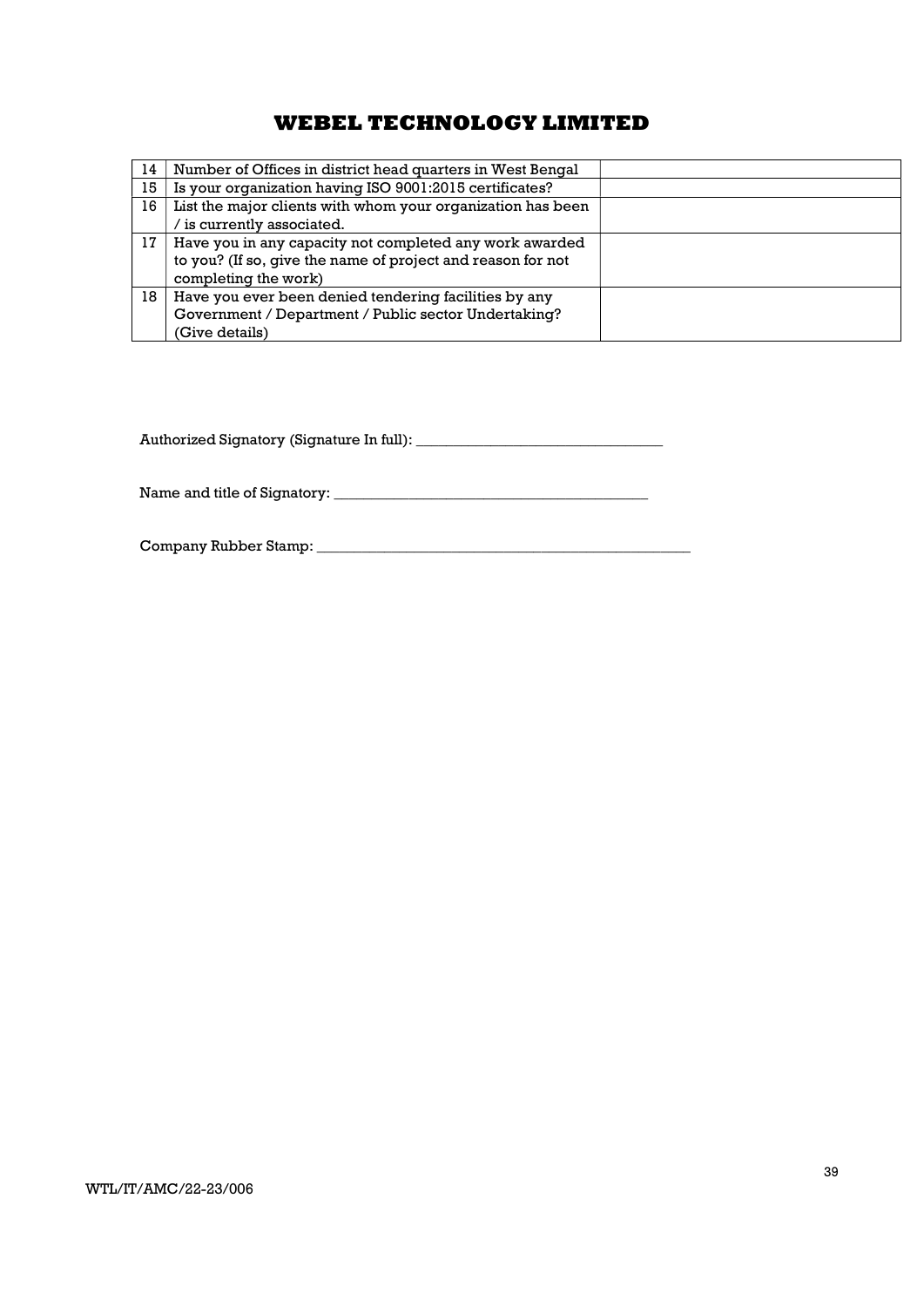## SECTION – M

## MANUFACTURER'S AUTHORIZATION FORM

Date:

To Webel Technology limited Plot-5, Block-BP, Sector-V Salt Lake Kolkata-700 091

Ref: Tender No.: WTL/IT/AMC/22-23/006 dated 24.05.2022

| <b>WHEREAS</b> |                                                                                                               |     | who    | are | official                                           | producers  | οf        |
|----------------|---------------------------------------------------------------------------------------------------------------|-----|--------|-----|----------------------------------------------------|------------|-----------|
|                |                                                                                                               | and | having |     | production                                         | facilities | at        |
|                |                                                                                                               |     |        | do  | hereby                                             |            | authorize |
|                |                                                                                                               |     |        |     | located                                            |            | at        |
|                |                                                                                                               |     |        |     | (hereinafter, the "Bidder") to submit a bid of the |            |           |
|                | following Products produced by us, for the Supply Requirements associated with the above Invitation for Bids. |     |        |     |                                                    |            |           |

When resold by \_\_\_\_\_\_\_\_\_\_\_\_\_\_\_\_\_\_\_\_\_\_\_\_\_\_\_\_, these products are subject to our applicable standard end user warranty terms.

We assure you that in the event of \_\_\_\_\_\_\_\_\_\_\_\_\_\_\_\_\_\_\_\_, not being able to fulfill its obligation as our Service Provider in respect of our standard Warranty Terms we would continue to meet our Warranty Terms through alternate arrangements.

We also confirm that \_\_\_\_\_\_\_\_\_\_\_\_\_\_\_\_\_\_\_\_\_\_\_\_\_\_\_\_\_\_\_is our authorized service provider/system integrator and can hence provide maintenance and upgrade support for our products.

We also confirm that the products quoted are on our current product list and are not likely to be discontinued within 5 years from the day of this letter. We assure availability of spares for the products for the next two years after three years warranty.

We also confirm that the material will be delivered as per delivery schedule against above mentioned tender from the date of placement of confirmed order.

Name In the capacity of

Signed

Duly authorized to sign the authorization for and on behalf of \_\_\_\_\_\_\_\_\_\_\_\_\_\_\_\_\_\_

Dated on \_\_\_\_\_\_\_\_\_\_\_\_\_\_\_\_\_ day of\_\_\_\_\_\_\_\_\_\_\_\_\_2022

Note: This letter of authority must be on the letterhead of the Manufacturer and duly signed by an authorized signatory.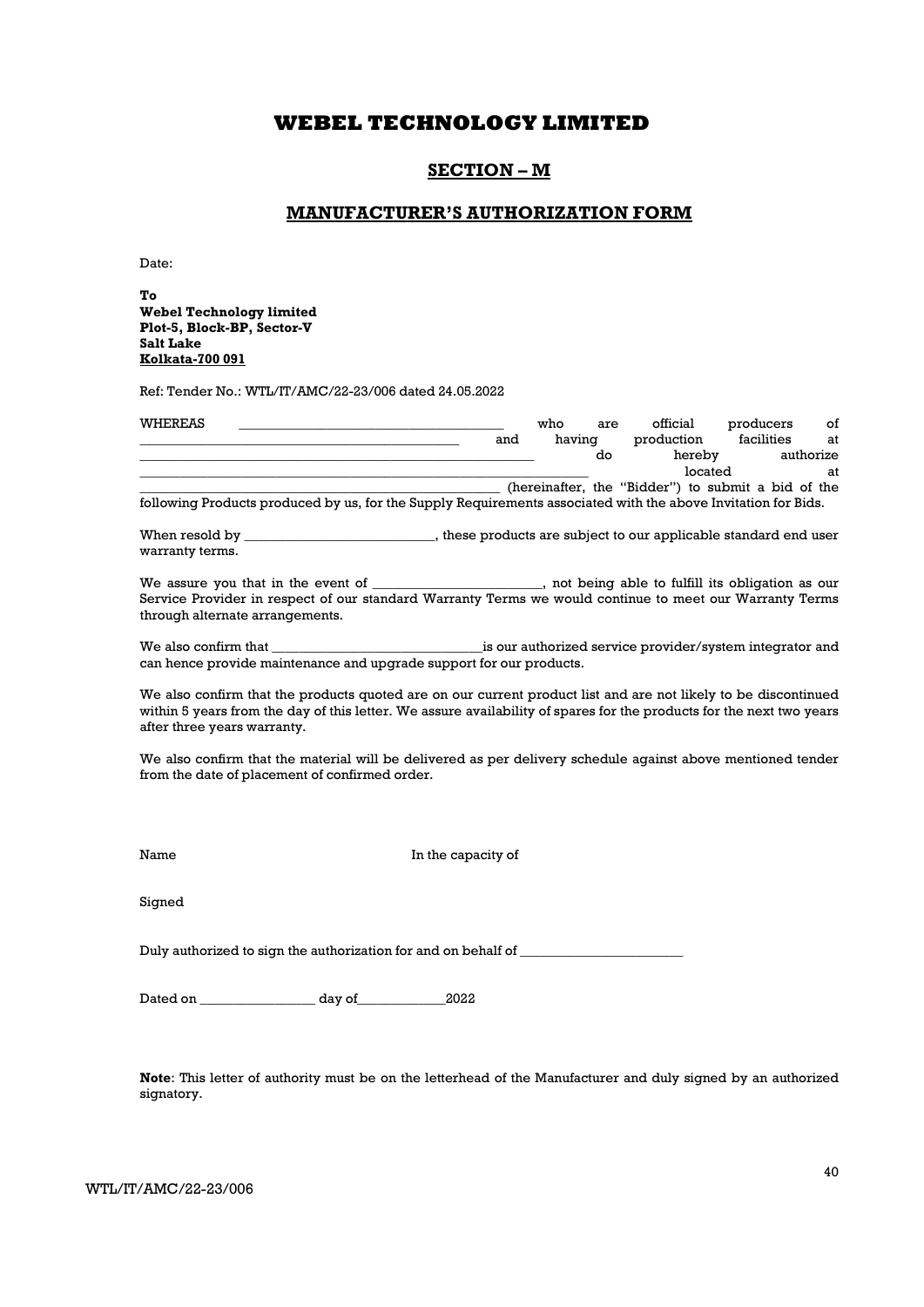## SECTION – N

## FORMAT FOR PRE-BID MEETING QUERY

(Tender No. WTL/IT/AMC/22-23/006)

Name of the Bidder:

**Oueries** 

| <b>S1.</b><br>No. | <b>Section</b><br>No. | <b>Clause</b><br>No. | Page<br>No. | Queries |
|-------------------|-----------------------|----------------------|-------------|---------|
|                   |                       |                      |             |         |
|                   |                       |                      |             |         |
|                   |                       |                      |             |         |
|                   |                       |                      |             |         |
|                   |                       |                      |             |         |
|                   |                       |                      |             |         |
|                   |                       |                      |             |         |
|                   |                       |                      |             |         |
|                   |                       |                      |             |         |

Note: The filled form to be submitted in XLS & PDF Format. There is a cut off date for receiving of queries before Pre Bid Meeting. Queries received after the cutoff period will not be accepted. The Purchaser reserves the right to respond all queries over e-mail.

Authorized Signatory (Signature In full): \_\_\_\_\_\_\_\_\_\_\_\_\_\_\_\_\_\_\_\_\_\_\_\_\_\_\_\_\_\_\_\_\_

Name and title of Signatory: \_\_\_\_\_\_\_\_\_\_\_\_\_\_\_\_\_\_\_\_\_\_\_\_\_\_\_\_\_\_\_\_\_\_\_\_\_\_\_\_\_\_

Company Rubber Stamp: \_\_\_\_\_\_\_\_\_\_\_\_\_\_\_\_\_\_\_\_\_\_\_\_\_\_\_\_\_\_\_\_\_\_\_\_\_\_\_\_\_\_\_\_\_\_\_\_\_\_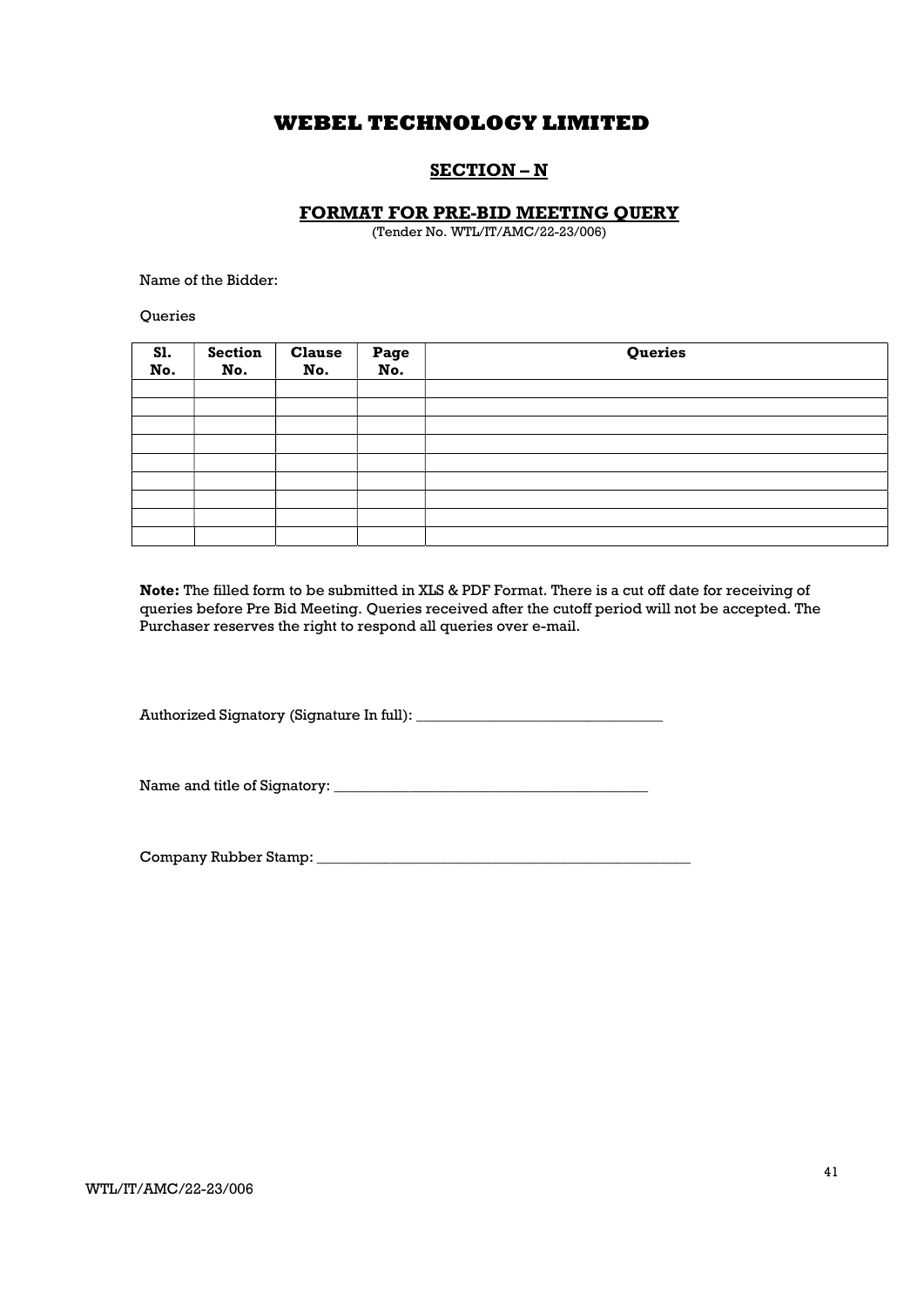## SECTION – O

## LIST OF CLIENTS OF SIMILAR ORDERS

(Tender No. WTL/IT/AMC/22-23/006)

| S1.<br>No. | <b>Name of the Client</b> | <b>Address</b> | <b>Contact</b><br>Person | Designation | <b>Contact</b><br><b>Numbers</b> |
|------------|---------------------------|----------------|--------------------------|-------------|----------------------------------|
|            |                           |                |                          |             |                                  |
|            |                           |                |                          |             |                                  |
|            |                           |                |                          |             |                                  |
|            |                           |                |                          |             |                                  |
|            |                           |                |                          |             |                                  |
|            |                           |                |                          |             |                                  |
|            |                           |                |                          |             |                                  |
|            |                           |                |                          |             |                                  |
|            |                           |                |                          |             |                                  |
|            |                           |                |                          |             |                                  |
|            |                           |                |                          |             |                                  |
|            |                           |                |                          |             |                                  |
|            |                           |                |                          |             |                                  |
|            |                           |                |                          |             |                                  |
|            |                           |                |                          |             |                                  |
|            |                           |                |                          |             |                                  |

Authorized Signatory (Signature In full): \_\_\_\_\_\_\_\_\_\_\_\_\_\_\_\_\_\_\_\_\_\_\_\_\_\_\_\_\_\_\_\_\_

Name and title of Signatory: \_\_\_\_\_\_\_\_\_\_\_\_\_\_\_\_\_\_\_\_\_\_\_\_\_\_\_\_\_\_\_\_\_\_\_\_\_\_\_\_\_\_

Company Rubber Stamp: \_\_\_\_\_\_\_\_\_\_\_\_\_\_\_\_\_\_\_\_\_\_\_\_\_\_\_\_\_\_\_\_\_\_\_\_\_\_\_\_\_\_\_\_\_\_\_\_\_\_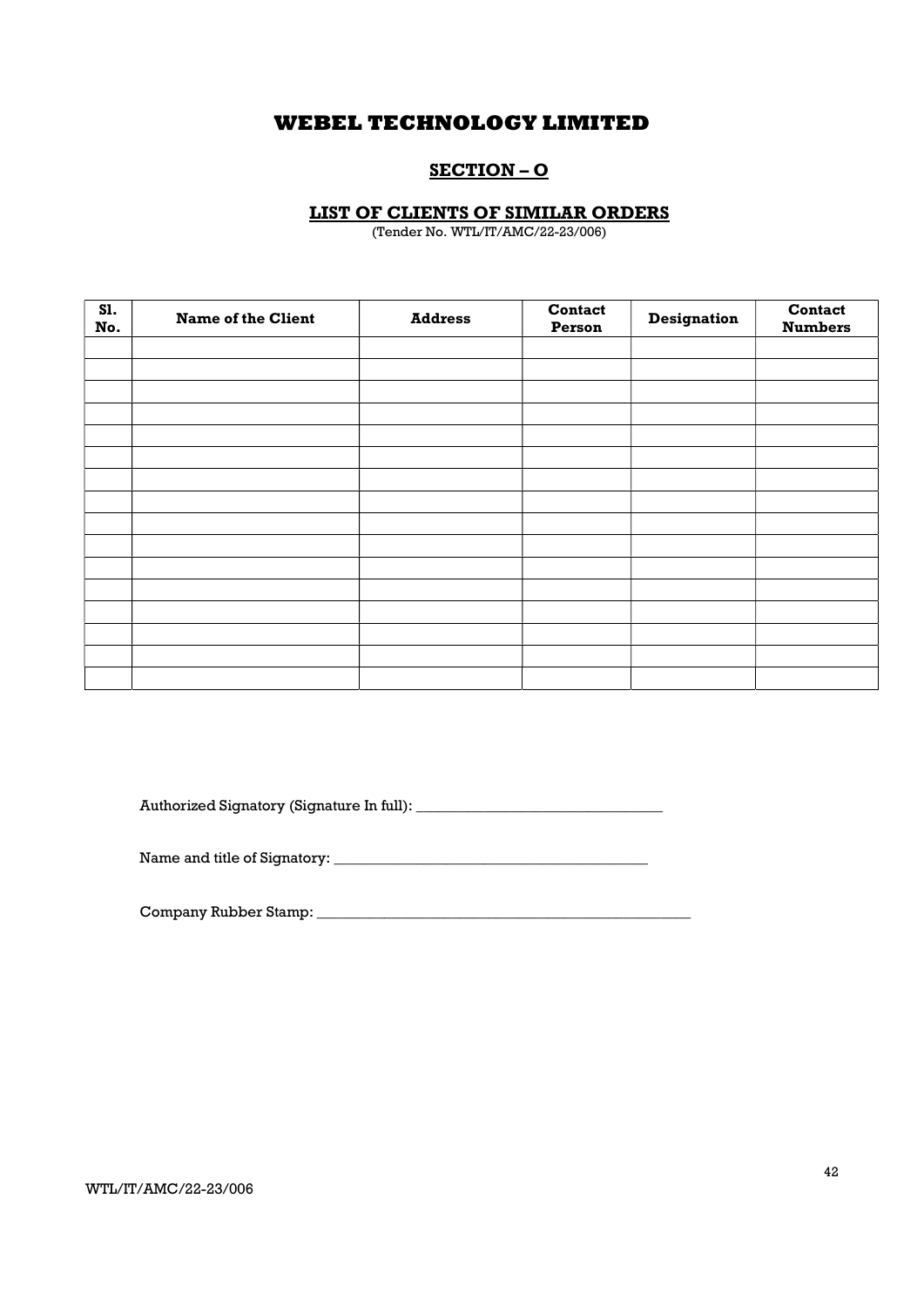## SECTION – P

### PROFORMA FOR PERFORMANCE BANK GUARANTEE

(On non-judicial stamp paper of appropriate value to be purchased in the name of executing Bank)

#### PROFORMA OF BANK GUARANTEE FOR SECURITY DEPOSIT –CUM-PRFORMANCE **GUARANTEE**

Ref …………………….. Bank Guarantee no…………….

Date…………………..

#### PROFORMA OF BG FOR SECURITY DEPOSIT Undertaking formats

KNOW ALL MEN BY THESE PRESENTS that in consideration of WEBEL TECHNOLOGY LIMTED, a Government of West Bengal Undertaking incorporated under the Companies Act, 1956 having its Registered office at Webel Bhavan, Block EP&GP, Sector V, Kolkata-700 091 (hereinafter called "The Purchaser") having agreed to accept from \_\_\_\_\_\_\_\_\_\_\_\_\_\_\_\_(hereinafter called "The Contractor") Having its Head Office at \_\_\_\_\_\_\_\_\_\_\_\_\_\_\_\_\_\_, a Bank quarantee for Rs. Communism in Having in Hank guarantee for Rs. in lieu of Cash Security Deposit for the due fulfillment by the Contractor of the terms & conditions of the Work Order No. \_\_\_\_\_\_\_\_\_\_\_\_\_\_\_\_\_\_\_dated\_\_\_\_\_\_\_\_\_\_\_\_ issued by the Purchaser for \_\_\_\_\_\_\_\_\_\_\_\_\_\_\_\_\_\_\_\_\_\_\_\_\_\_\_\_\_\_\_\_(hereinafter called "the said work order \_\_\_\_\_\_\_\_\_\_\_\_\_\_\_\_ dated  $)$ ". We  $(Name & detailed address of the branch)$ (hereinafter called "the Guarantor") do hereby undertake to indemnify and keep indemnified the Purchaser to the extent of Rs. The GRI (Rupees Theorem 2018) only against any loss or damage caused to or suffered by the Purchaser by reason of any breach by the Contractor of any of the terms and conditions contained in the said Work Order No. dated of which breach the opinion of the Purchaser shall be final and conclusive. (2) AND WE, \_\_\_\_\_\_\_\_\_\_\_\_\_\_\_\_\_\_\_\_DO HEREBY Guarantee and undertake to pay forthwith on demand to the Purchaser such sum not exceeding the said sum of \_\_\_\_\_\_Rupees\_\_\_\_\_\_\_\_\_\_\_\_) only as may be specified in such demand, in the event of the Contractor failing or neglecting to execute fully efficiently and satisfactorily the order for  $\_\_$ Work Order no. , \_\_\_\_\_\_\_\_\_\_\_\_\_\_\_dated \_\_\_\_\_\_\_\_\_ (3) WE \_\_\_\_\_\_\_\_\_\_\_\_\_\_\_\_\_\_\_\_\_\_\_\_\_\_\_\_\_\_\_ further agree that the guarantee herein contained shall remain in full force and effect during the period that would be taken for the performance of the said order as laid down in the said Work Order No. \_\_\_\_\_\_\_\_\_\_\_\_\_\_\_\_\_\_ dated \_\_\_\_\_\_\_\_\_\_\_\_\_\_\_\_\_ including the warranty obligations and that it shall continue to be enforceable till all the dues of the Purchaser under or by virtue of the said Work Order No. \_\_\_\_\_\_\_\_\_\_\_\_\_\_\_\_\_\_ dated \_\_\_\_\_\_\_\_\_\_\_\_\_\_ have been fully paid and its claims satisfied or is charged or till the Purchaser or its authorized representative certified that the terms and conditions of the said Work Order No. \_\_\_\_\_\_\_\_\_\_\_\_\_\_\_\_\_\_\_\_\_\_ dated have been fully and properly carried out by the said contractor and accordingly discharged the guarantee. (4) We \_\_\_\_\_\_\_\_\_\_\_\_\_\_\_\_\_\_\_\_\_\_\_\_\_\_\_\_\_ the Guarantor undertake to extend the validity of Bank Guarantee at the request of the contractor for further period of periods from time to time beyond its present validity period failing which we shall pay the Purchaser the amount of Guarantee. (5) The liability under the Guarantee is restricted to Rs.  $\frac{1}{1}$  (Rupees  $\frac{1}{1}$ \_\_\_\_\_\_\_\_\_\_\_\_\_\_\_\_\_\_\_) only and will expire on \_\_\_\_\_\_\_\_\_\_\_\_\_\_ and unless a claim in writing is presented to us or an action or suit to enforce the claim is filled against us within 6 months from \_\_\_\_\_\_\_\_\_\_\_\_\_\_\_ all your rights will be forfeited and we shall be relieved of and discharged from all

our liabilities (thereinafter)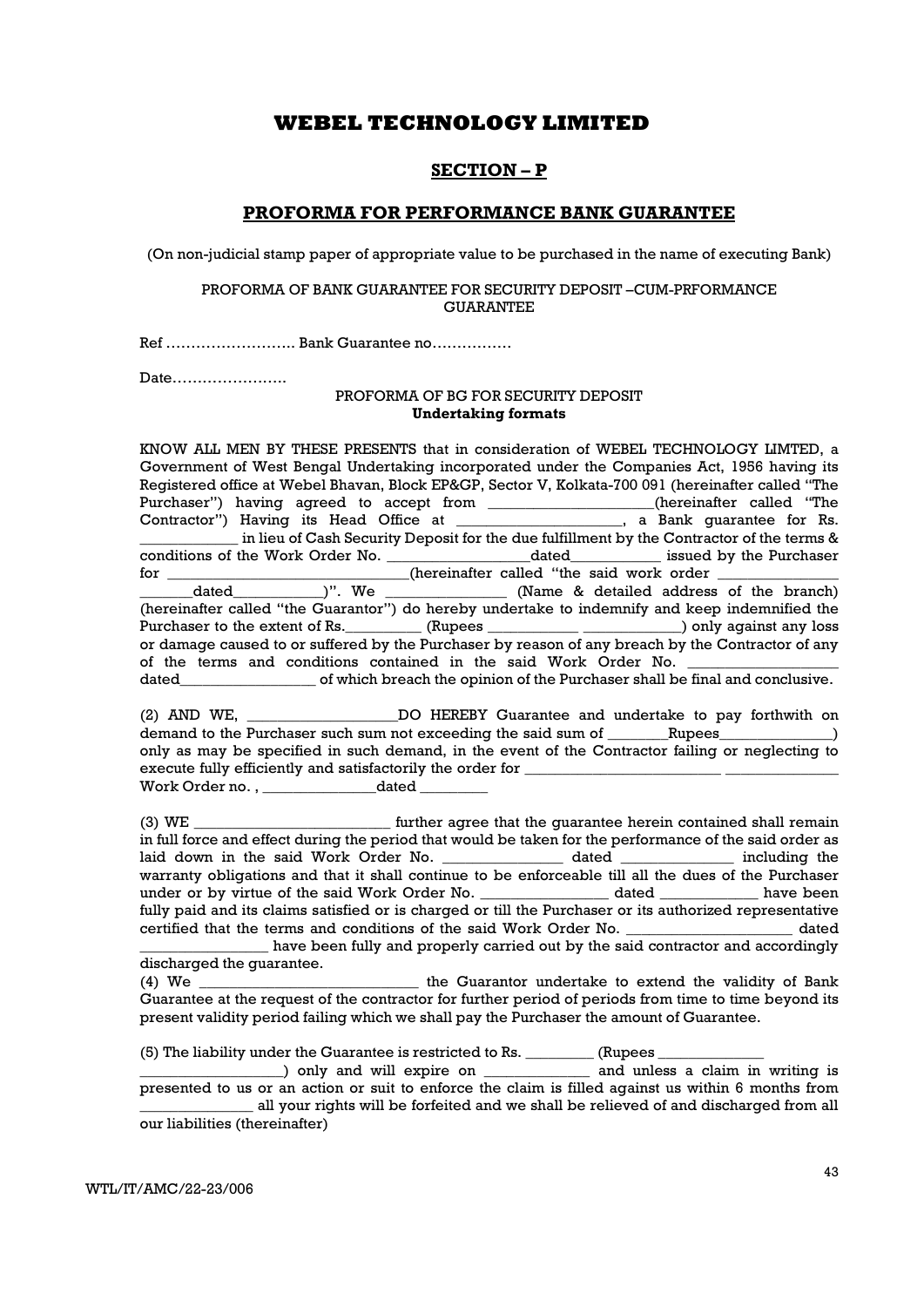(6) The Guarantee herein contained shall not be determined or affected by liquidation or winding up or insolvency or closer of the Contractor.

(7) The executants has the power to issue this guarantee on behalf of Guarantor and holds full and valid power of Attorney granted in his favour by the Guarantor authorizing him to execute the Guarantee.

(8) Notwithstanding anything contained herein above, our liability under this guarantee is restricted to Rs. \_\_\_\_\_\_\_\_\_\_ (Rupees \_\_\_\_\_\_\_\_\_\_\_\_\_\_\_\_\_\_\_\_\_\_\_\_\_) only and our guarantee shall remain in force up to \_\_\_\_\_\_\_\_\_\_\_\_\_\_\_ and unless a demand or claim under the guarantee is made on us in writing on or before \_\_\_\_\_\_\_\_\_\_\_\_\_\_\_ all your rights under the guarantee shall be forfeited and we shall be relieved and discharged from all liabilities there under.

WE, \_\_\_\_\_\_\_\_\_\_\_\_\_\_\_\_\_\_\_\_\_\_\_\_\_\_ lastly undertake not to revoke this guarantee during the currency except with the previous consent of the Purchaser in writing. In witness whereof we have set and subscribed our hand on this day of  $\qquad \qquad \blacksquare$ 

SIGNED, SEALED AND DELIVERED

\_\_\_\_\_\_\_\_\_\_\_\_\_\_\_\_\_\_\_\_\_\_ (Stamp of the executants)

**WITNESS** 

 $1)$ 

 $2)$ (Name & address in full with Rubber Stamp)

### Form of Bid Security (Bank Guarantee)

Bank Guarantee No……………………. Date………………………….

| Applicant") has submitted his Bid dated                                         | [date] or will submit his Bid for           |  |  |
|---------------------------------------------------------------------------------|---------------------------------------------|--|--|
| execution of                                                                    | [name of Contract] (hereinafter called "the |  |  |
| Bid") under Request for Bids No [insert number] (hereinafter called "the RFB")  |                                             |  |  |
|                                                                                 | [name of bank] of                           |  |  |
| [name of country] having our registered office at                               |                                             |  |  |
| (hereinafter called "the Bank") are bound unto                                  |                                             |  |  |
| [name of Employer] (hereinafter called "the Employer") in the sum               |                                             |  |  |
| for which payment will and truly to be made to the said Employer the Bank<br>of |                                             |  |  |
| binds itself, his successors and assigns by these presents.                     |                                             |  |  |

SEALED with the Common Seal of the said Bank this \_\_\_\_\_\_\_\_ day of \_\_\_\_\_\_\_\_\_ 20\_\_\_.

THE CONDITIONS of this obligation are:

 (1) If after Bid opening the Applicant (a) withdraws his bid during the period of Bid validity specified in the Letter of Bid, ("the Bid Validity Period"); or (b) does not accept the correction of the Bid Price

or

 (2) If the Applicant having been notified of the acceptance of his bid by the Employer during the period of Bid validity: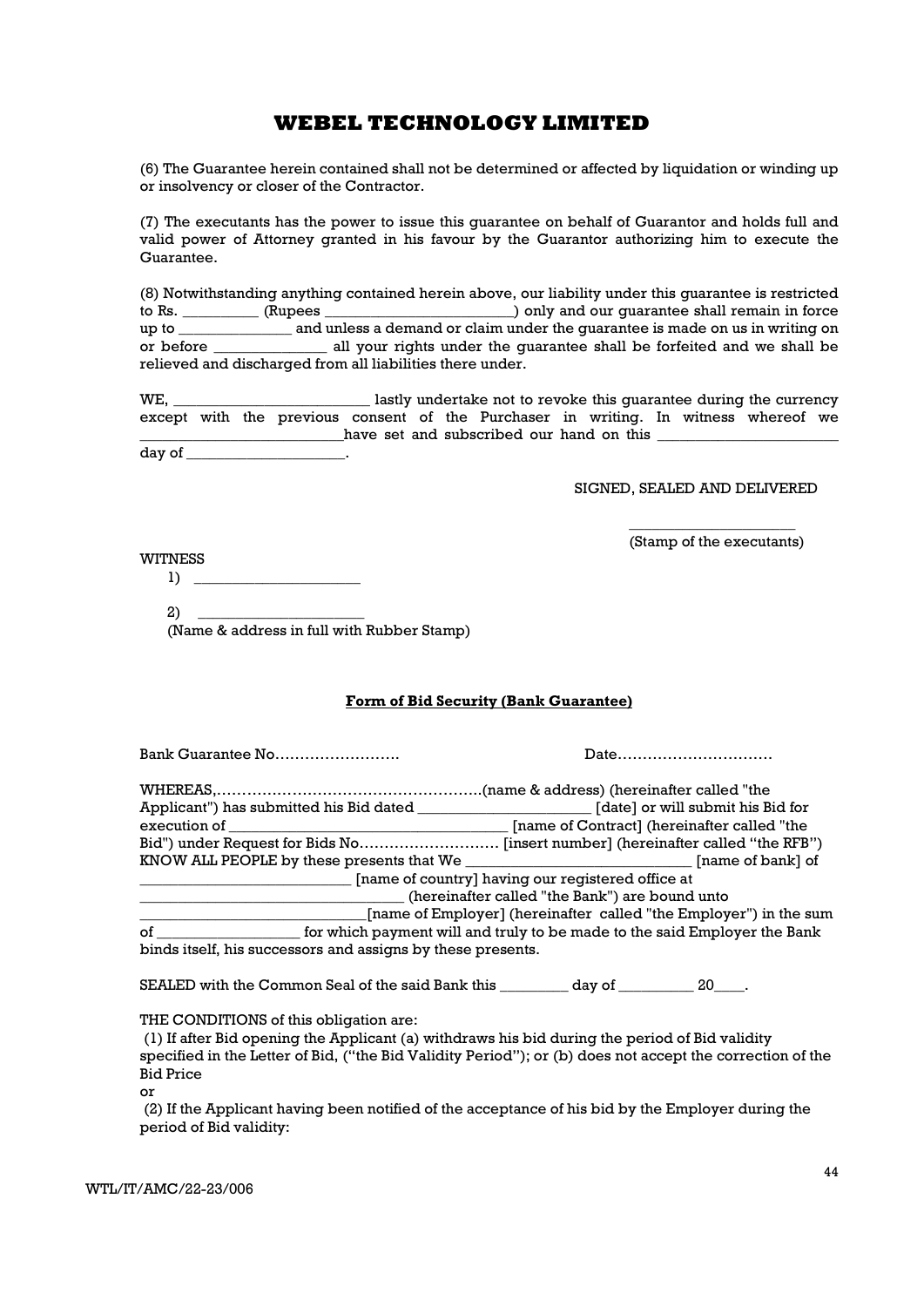(a) fails or refuses to execute the Contract Agreement in accordance with the Instructions to Bidders, if required; or

 (b) fails or refuses to furnish the Performance Security, in accordance with the Instruction to Bidders.

we undertake to pay to the Employer up to the above amount upon receipt of his first written demand, without the Employer having to substantiate his demand, provided that in his demand the Employer will note that the amount claimed by him is due to him owing to the occurrence of one or any of the four conditions, specifying the occurred condition or conditions.

This Guarantee will remain in force up to and including the date \_\_\_\_\_\_\_\_\_\_\_\_\_\_\_\_\_\_\_\_30 days after the deadline for submission of Bids as such deadline is stated in the Instructions to Bidders or as it may be extended by the Employer, notice of which extension(s) to the Bank is hereby waived. Any demand in respect of this guarantee should reach the Bank not later than the above date.

| <b>DATE</b> | SIGNATURE OF THE BANK |
|-------------|-----------------------|
|             |                       |

WITNESS SEAL ZEAL THE SEAL THAT IS NOT THE SEAL OF SEAL THAT IS NOT THE SEAL OF THE SEAL OF THE SEAL OF THE SEAL OF THE SEAL OF THE SEAL OF THE SEAL OF THE SEAL OF THE SEAL OF THE SEAL OF THE SEAL OF THE SEAL OF THE SEAL O

\_\_\_\_\_\_\_\_\_\_\_\_\_\_\_\_\_\_\_\_\_\_\_\_\_\_\_\_\_\_\_\_\_\_\_\_\_\_\_\_\_\_\_\_\_\_\_\_\_\_\_\_\_\_\_\_\_\_\_\_\_\_\_\_\_

[signature, name, and address]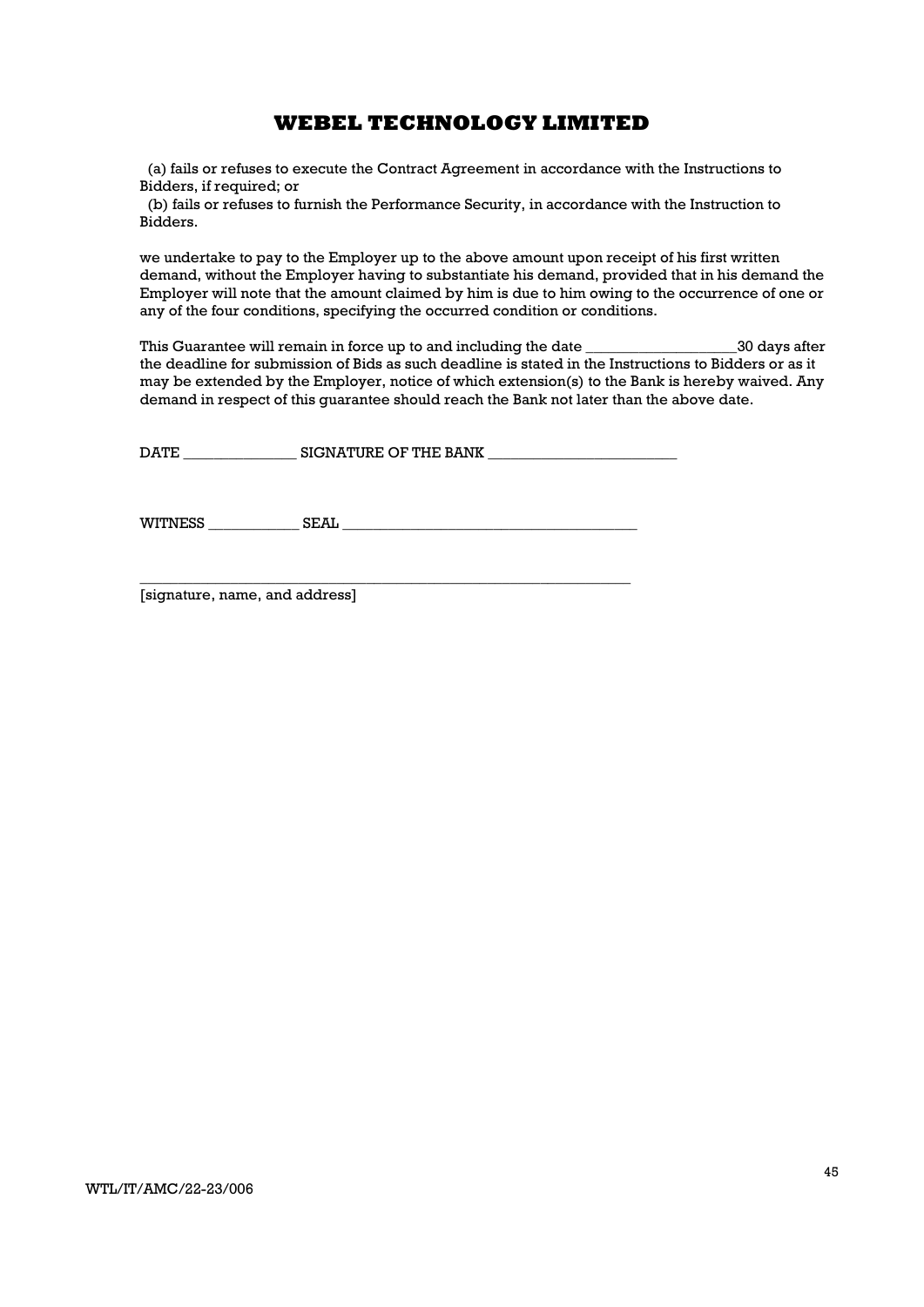## INSTRUCTIONS FOR FURNISHING BANK GUARANTEE

- 1. Bank Guarantee (B.G.) for Advance payment, Mobilization Advance, B.G. for security Deposit-cum-Performance Guarantee, Earnest Money should be executed on the Non-Judicial Stamp paper of the applicable value and to be purchased in the name of the Bank.
- 2. The Executor (Bank authorities) may mention the Power of Attorney No. and date of execution in his/her favour with authorization to sign the documents. The Power of Attorney is to be witnessed by two persons mentioning their full name and address.
- 3. The B.G. should be executed by a Nationalised Bank/ Scheduled Commercial Bank preferably on a branch located in Kolkata. B.G. from Co-operative Bank / Rural Banks is not acceptable.
- 4. A Confirmation Letter of the concerned Bank must be furnished as a proof of genuineness of the Guarantee issued by them.
- 5. Any B.G. if executed on Non-Judicial Stamp paper after 6 (six) months of the purchase of such stamp shall be treated as Non-valid.
- 6. Each page of the B.G. must bear signature and seal of the Bank and B.G. Number.
- 7. The content of the B.G. shall be strictly as Proforma prescribed by WTL in line with Purchase Order /LOI/ Work Order etc. and must contain all factual details.
- 8. Any correction, deletion etc. in the B.G. should be authenticated by the Bank Officials signing the B.G.
- 9. In case of extension of a Contract the validity of the B.G. must be extended accordingly.
- 10. B.G. must be furnished within the stipulated period as mentioned in Purchase Order / LOI / Work Order etc.
- 11. Issuing Bank / The Bidder are requested to mention the Purchase Order / Contract / Work Order reference along with the B.G. No. For making any future queries to WTL.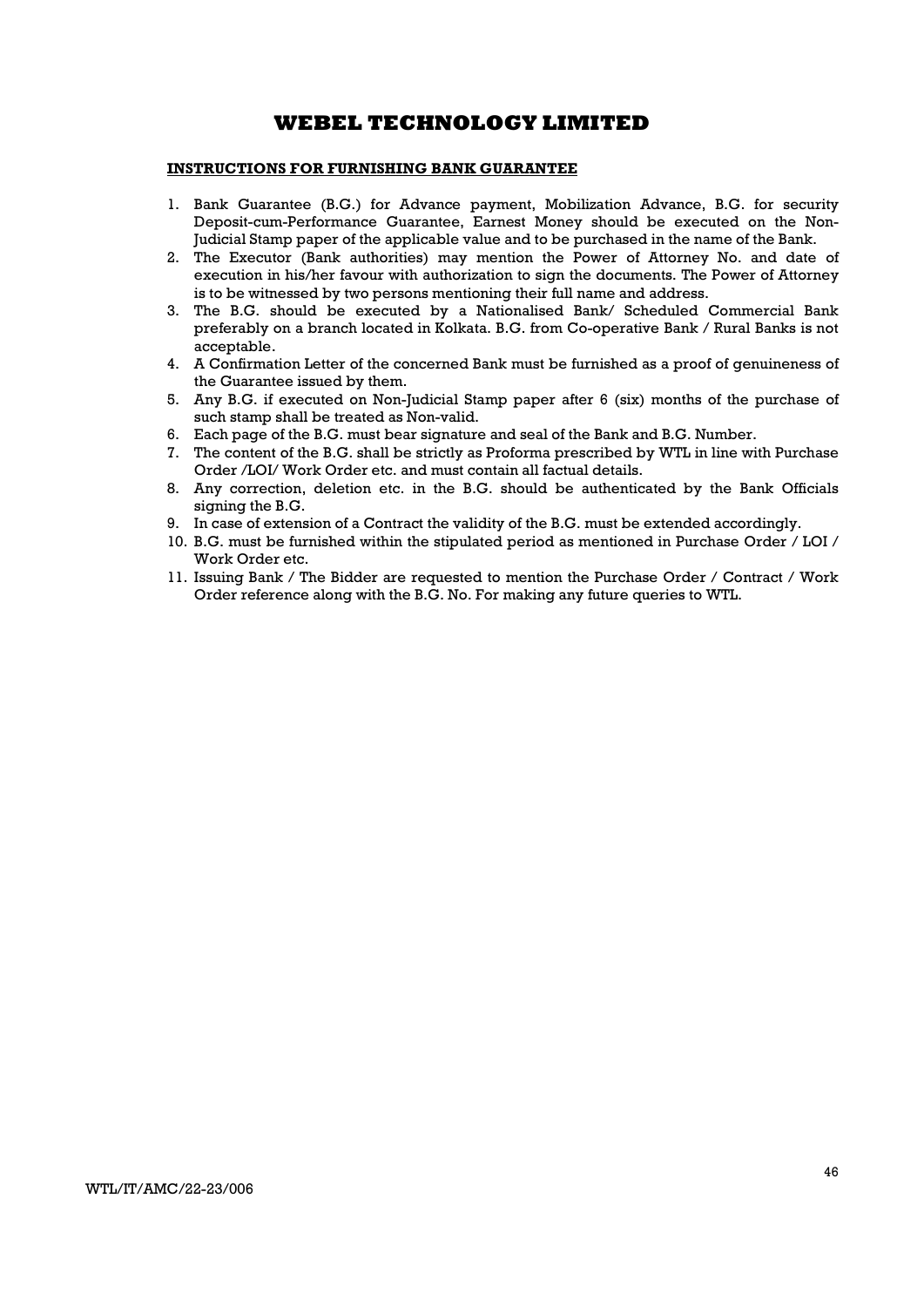## SECTION – Q

## SERVICE LEVEL AGREEMENT

The purpose of this Service Level Agreement (hereinafter referred to as SLA) is to clearly define the levels of service which shall be provided by the SI to SIA for the duration of this contract.

The SI and SIA shall regularly review the performance of the services being provided by the SI and the effectiveness of this SLA

Note: The purpose of this Service Level Agreement (hereinafter referred to as SLA) is to clearly define the levels of service which shall be provided by the SI to SIA for the duration of this contract. The SI and SIA shall regularly review the performance of the services being provided by the SI and the effectiveness of this SLA

#### Service Level Agreement

If Uptime is less than 96% for respective locations: - For every 0.03% reduction in uptime for a particular location, 0.1% of current quarter's revenue (total AMC cost of materials installed at particular offices) of that respective location payable under the Agreement shall be levied as Penalty subject to maximum of 10% of current quarter's accepted rate of revenue payable under the Agreement.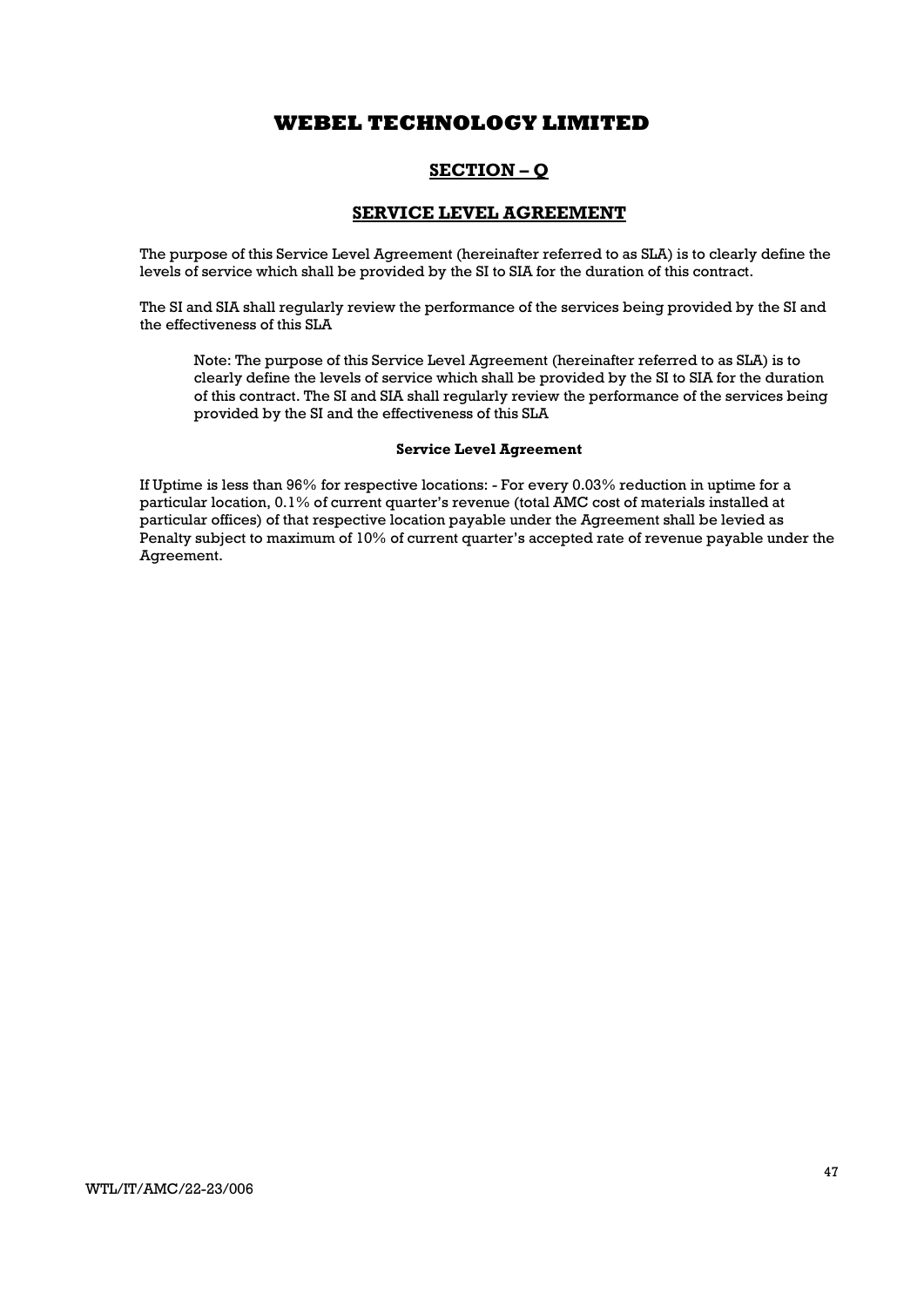## SECTION - R

## NIT DECLARATION FOR BIDDER

(Bidders are requested to furnish the Format given in this section, filling the entire Blank and to be submitted on Bidder's Letter Head)

To

Webel Technology Limited Plot – 5, Block – BP, Sector - V, Salt Lake City, Kolkata – 700091.

#### Sub: Onsite comprehensive Annual Maintenance of Cisco Make Routers (841 M) with power adapter installed under WBSWAN backbone at various Land Revenue (LR) and Inspector General of Registration (IGR) offices across West Bengal.

Dear Sir,

We the undersigned bidder/(s) declare that we have read and examined in details the specifications and other documents of the subject Tender No. WTL/IT/AMC/22-23/006 dated 24.05.2022 for Onsite comprehensive Annual Maintenance of Cisco Make Routers (841 M) with power adapter installed under WBSWAN backbone at various Land Revenue (LR) and Inspector General of Registration (IGR) offices across West Bengal published by Webel Technology Limited in e-Tender website.

We further declare that we have agreed and accepted all the clauses / sub-clauses / formats / terms & conditions other requirements related to the said tender and we will abide by the same as mentioned in the tender document while participating and executing the said tender.

Thanking you, we remain

Yours faithfully

………………………………………………… Signature

………………………………………………… Name in full

………………………………………………… Designation

………………………………………………… Company Stamp

Dated, this …………………..day of ………………2022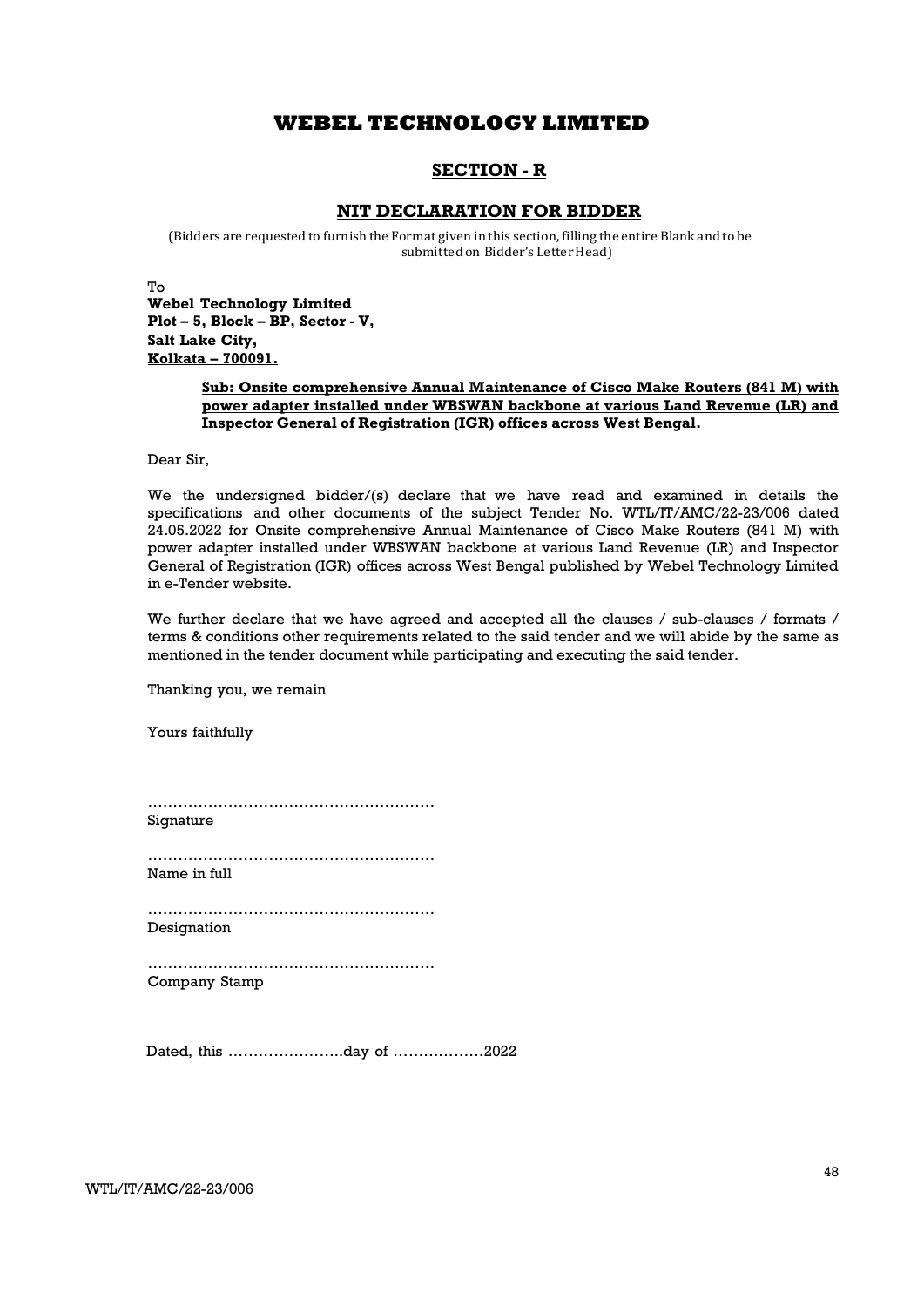## SECTION - S

Please submit undertaking letter as per Ministry of Finance Memorandum No.: F.No.6/18/2019PPD dated 23.07.2020 & Office Memorandum No.: F.18/37/2020-PPD dated 08.02.2021 as per proforma given below on bidder's letterhead.

## UNDERTAKING LETTER OF BIDDER

#### Sub: Undertaking as per Office Memorandum No.: F. No.6/18/2019-PPD dated 23.07.2020 & Office Memorandum No.: F.18/37/2020-PPD dated 08.02.2021 published by Ministry of Finance, Dept. of Expenditure, Public Procurement division

#### Ref: Bid Number:

Dear Sir,

I have read the clause regarding restriction on procurement from a bidder of a country which shares a land border with India. I certify that we as a bidder and quoted product from following OEMs are not from such a country or, if from such a country, these quoted products OEM has been registered with competent authority. I hereby certify that these quoted product & its OEM fulfills all requirements in this regard and is eligible to be considered for procurement for Bid number\_\_\_\_\_\_\_\_\_\_\_\_\_\_\_\_\_\_\_\_\_\_\_.

| No. | <b>Item Category</b> | <b>Quoted Make &amp; Model</b> |
|-----|----------------------|--------------------------------|
|     |                      |                                |
|     |                      |                                |
|     |                      |                                |

In case I'm supplying material from a country which shares a land border with India, I will provide evidence for valid registration by the competent authority, otherwise Webel Technology Limited/End user Dept. reserves the right to take legal action on us.

(Signature)

Authorized Signatory of **M/s <<Name of Company>>** 

Date